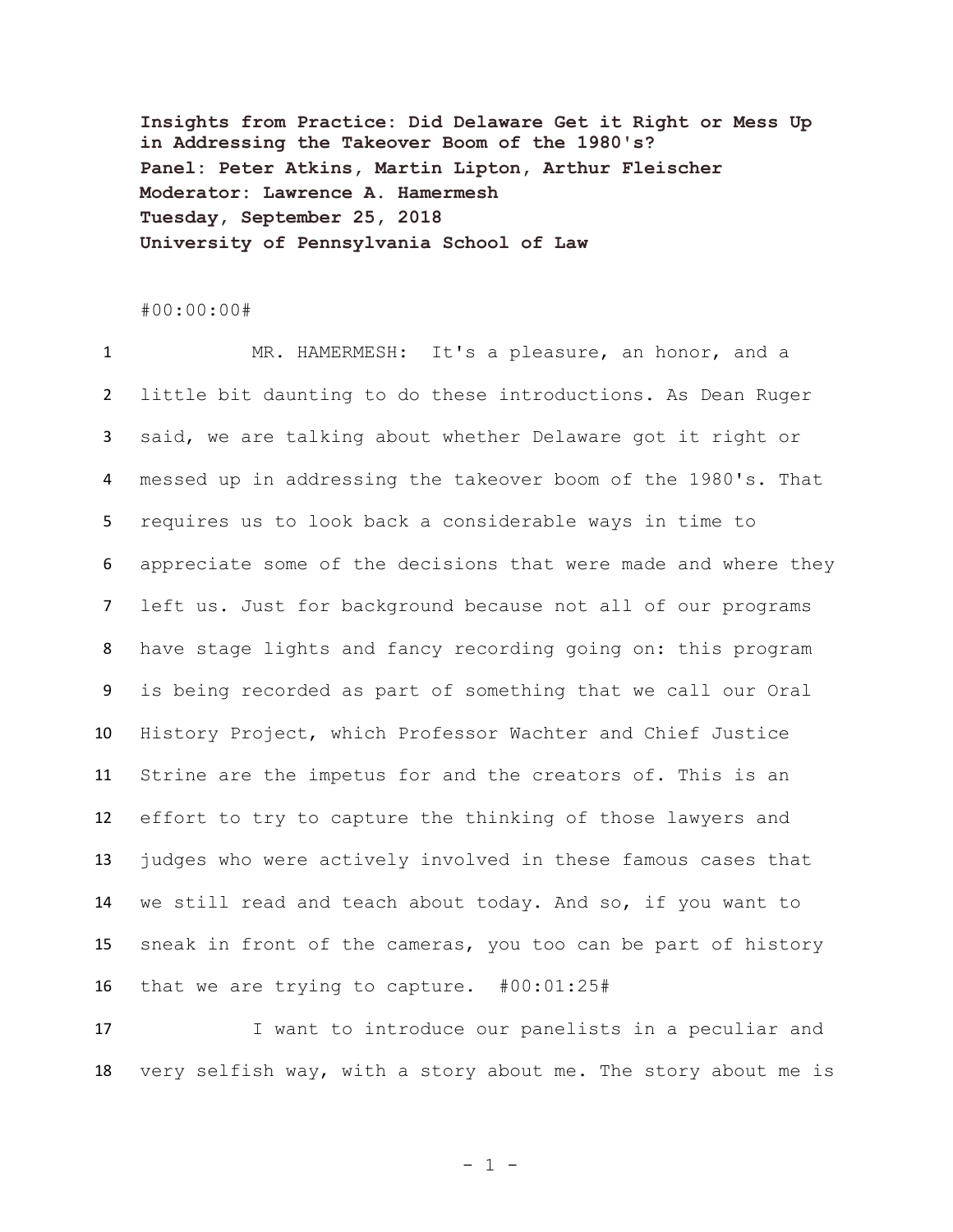that I went to the law firm of Morris, Nichols, Arsht & Tunnell in Wilmington Delaware in 1976, when there were about 24 lawyers in the firm. That would be a tiny firm today, of course, but it was one of the bigger Delaware firms at the time, and now it still is, although it's much bigger. And in 1976 I had some vague interest in corporate law, but I didn't appreciate until several years later and into the 1980's what a central place Delaware would become in these hugely significant economic battles that we now describe as takeovers. And my role in that was as one of the litigation shock troops. I got documents, and I would help other people prepare for depositions. There was a small circle of people whom I held, and all of us at Morris Nichols actually held, in awe because they were the transactional lawyers in New York who shaped the battlefield that us litigators fought on. And we knew those names. And there are four names in particular that I have in mind today; sadly, one of them is no longer with us. Joe Flom from Skadden, Arps, Slate, Meagher & Flom, was one of those people who helped shape these battles. But, of course, he is not with us. Fortunately, his partner, Peter Atkins, on my far right and your left, is with us here today. And Peter is another one of those names who we used to conjure with. Atkins says we should be doing this. This is – these are all names you're looking at who, I was their apprentice, at

 $- 2 -$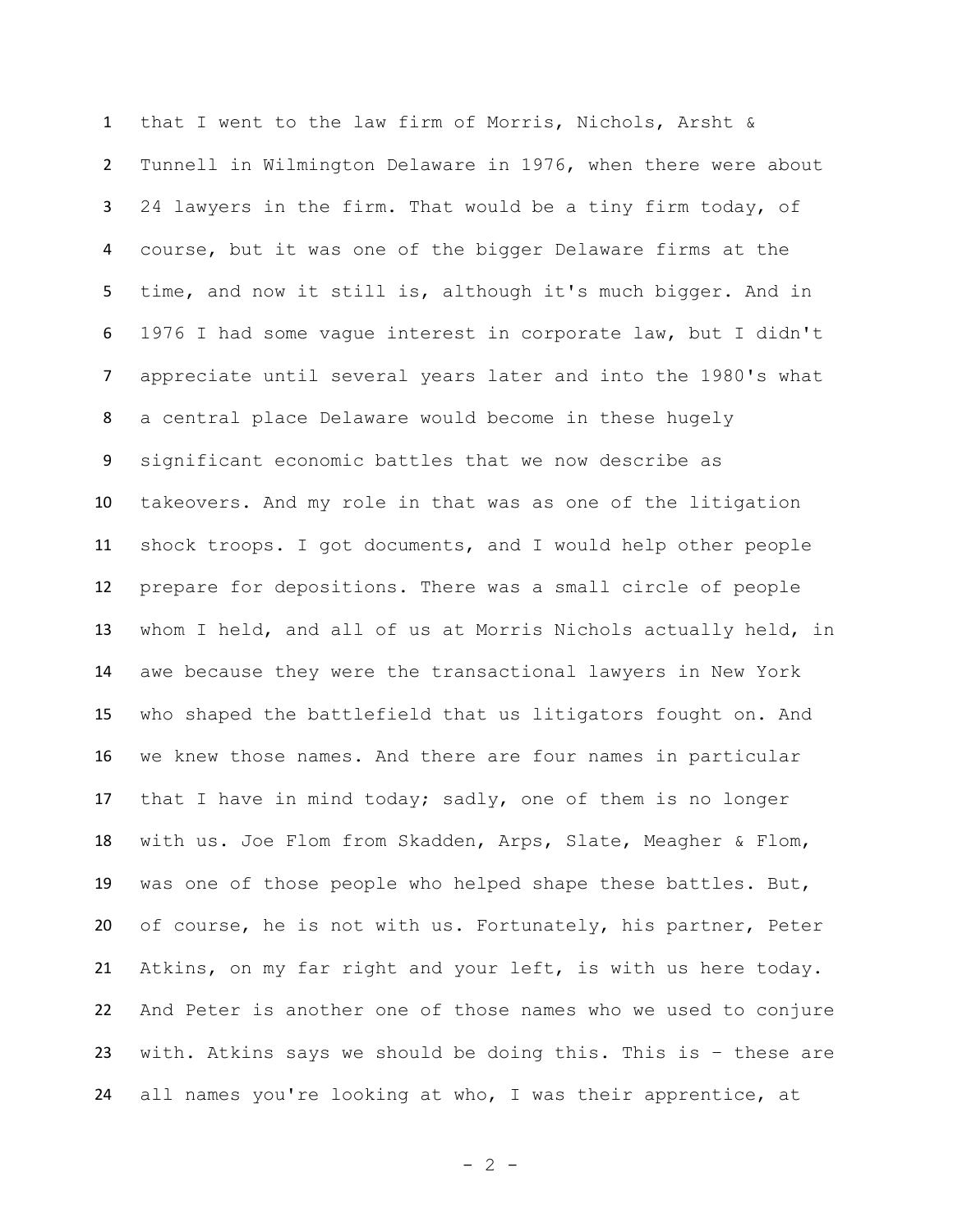best, they were our masters. And speaking of masters, the next one, alphabetically, is Art Fleischer of Fried, Frank, Harris, Shriver & Jacobson. Again, we used to do, when I was a litigator, a lot work with Fried Frank, and Art was the person sort of at the top of the chain who made the, as far as we could tell, the negotiating decisions that shaped the merger battles that we fought about. And last, alphabetically, Marty Lipton of Wachtell, Lipton, Rosen & Katz, who is, of course, a legend in his own right and a Penn undergrad, apparently, and nice to have you back here on campus, Marty. #00:04:09# 11 MR. LIPTON: Thank you.

 MR. HAMERMESH: But it's a pleasure to have these folks here to talk about this question that we pose as the title of our panel.

 So, I want to set the stage a little bit before I turn it over to these gentlemen, because as our oral history project reflects, the premise of it is that to understand the developments in Delaware takeover jurisprudence that occurred over the 1980's, you need to understand where things stood before then, in the late 1970's. And so the first question I want to pose to our panel is, what was the state of play, what was the state of jurisprudence, what was the legal framework governing mergers and acquisitions in the United States, back in say 1979? And to kick that off, I'd like, Marty, if you

- 3 -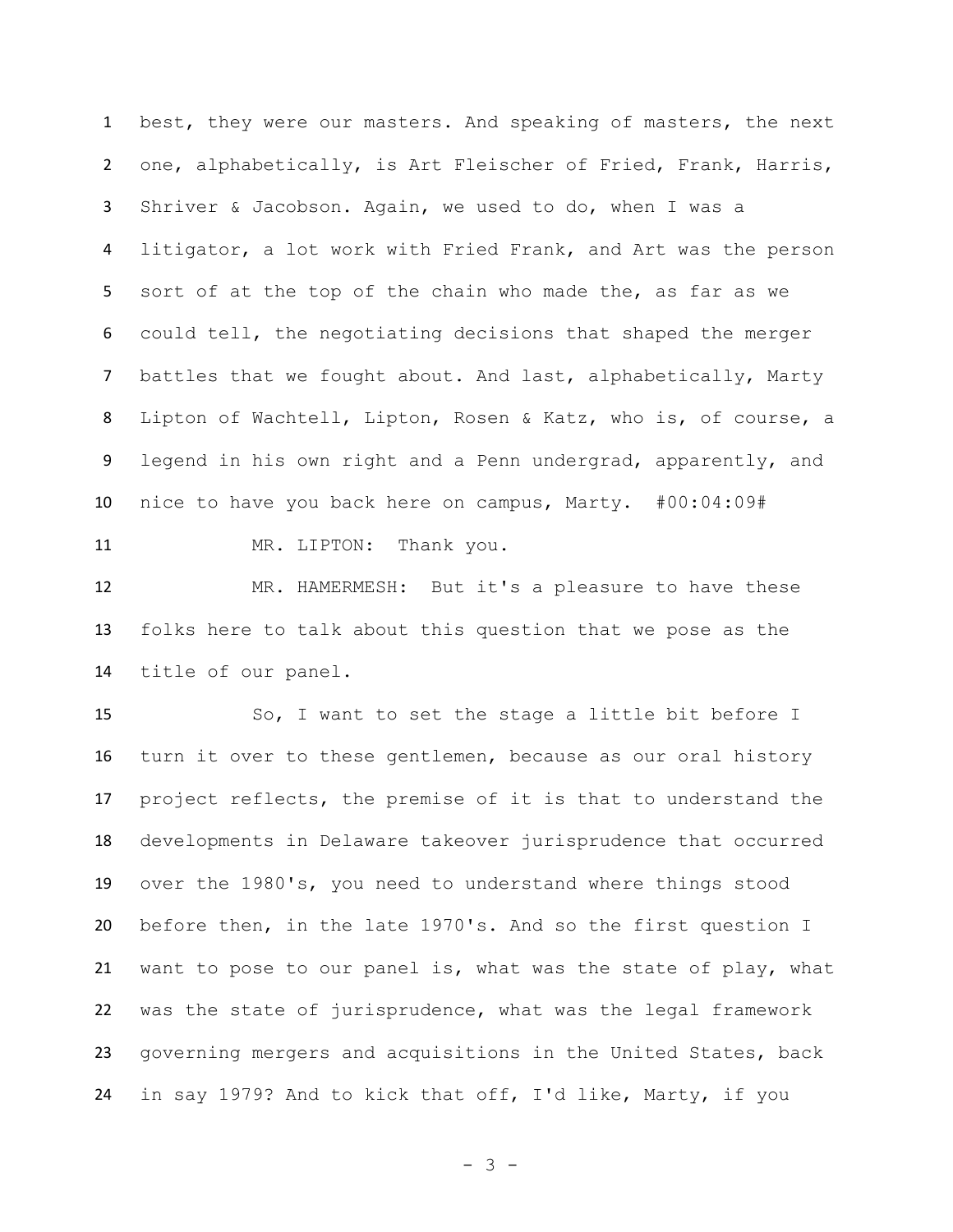wouldn't mind taking the first crack at that question. What was life like when dinosaurs walked the earth? #00:05:07#

 MR. LIPTON: Well, life was Guth against Loft and Levien against the Sinclair Oil Company. There were really no merger cases or takeover cases. It was, the law was essentially around control shareholders and what was expected of control shareholders and corporate opportunity. The famous Loft case, and one of the things that practitioners sort of were seeking at that point was guidance as to how to deal with proposals, friendly or hostile, for a takeover or acquisition of a company and whether the business judgment rule applied particularly with respect to dealing with a hostile tender offer. It sort of has to be put in the context of 1968, the Williams Act was enacted, and deal with takeovers on a federal disclosure level. Not much really was going on at that time. And as time went by, into the seventies, it wasn't until 1974, when Joe Flom and a banker by the name of Robert Greenhill at Morgan Stanley, represented the International Nickel Company in making a hostile bid for the Electric Storage Battery Company. Why they wanted Electric Storage Battery Company is beyond ... in any event. But it was – it was the first time that major companies were involved in a hostile takeover with major investment bankers. And that sort of opened the floodgate of tender offer activity, which of course, opened a

- 4 -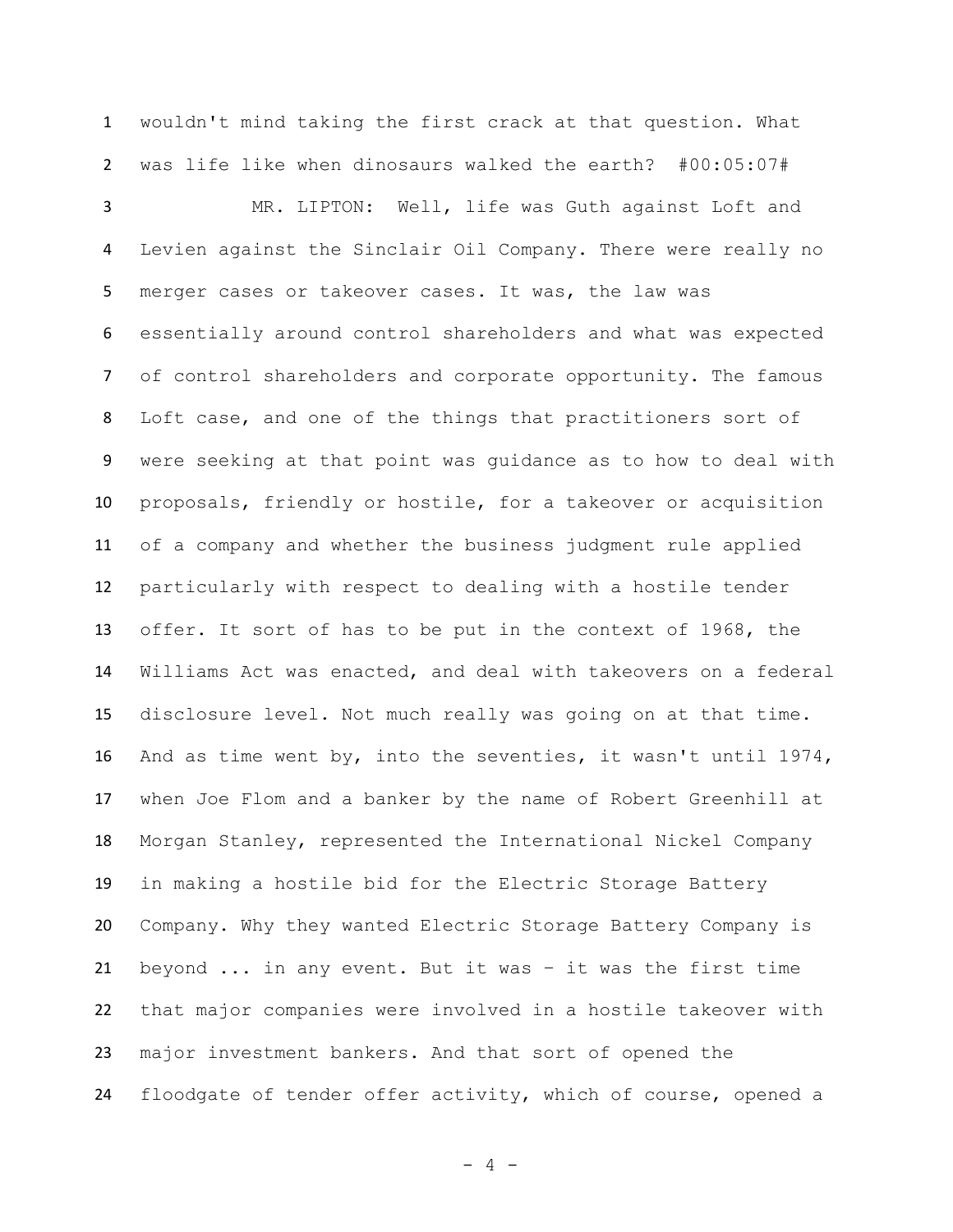floodgate of litigation in Delaware, and the Delaware Chancery Court had to basically write on a clean slate to deal with the various aspects of hostile takeovers and takeovers and M&A activity that started to really blossom in that period. #00:08:16#

 So, I think the best way to answer the question is there wasn't very much at the beginning of the seventies. There wasn't very much at the end of the seventies. And it was really in the eighties that the law began to take shape.

 MR. HAMERMESH: As a format matter, what I am going to do is ask each of the three of our panelists to respond to these questions. No need to repeat what the others do, but Art, do you have anything to add to that? #00:08:49#

 MR. FLEISCHER: Well, I am in full accord with what Marty said. I think a critical division point is the year 1985, because essentially in that year, and I am just going to recite these case names, and all of you are familiar with them, but Van Gorkom, Revlon, Unocal, and Household; those cases were decided basically around 1985. So that the essential foundation of modern Delaware takeover law was in the middle of the 1980's. And prior to those cases, there were decisions which you will understand and see, grew into something else. I mean the Delaware courts were obsessed with the primary purpose test. In other words, if you bought stock

 $- 5 -$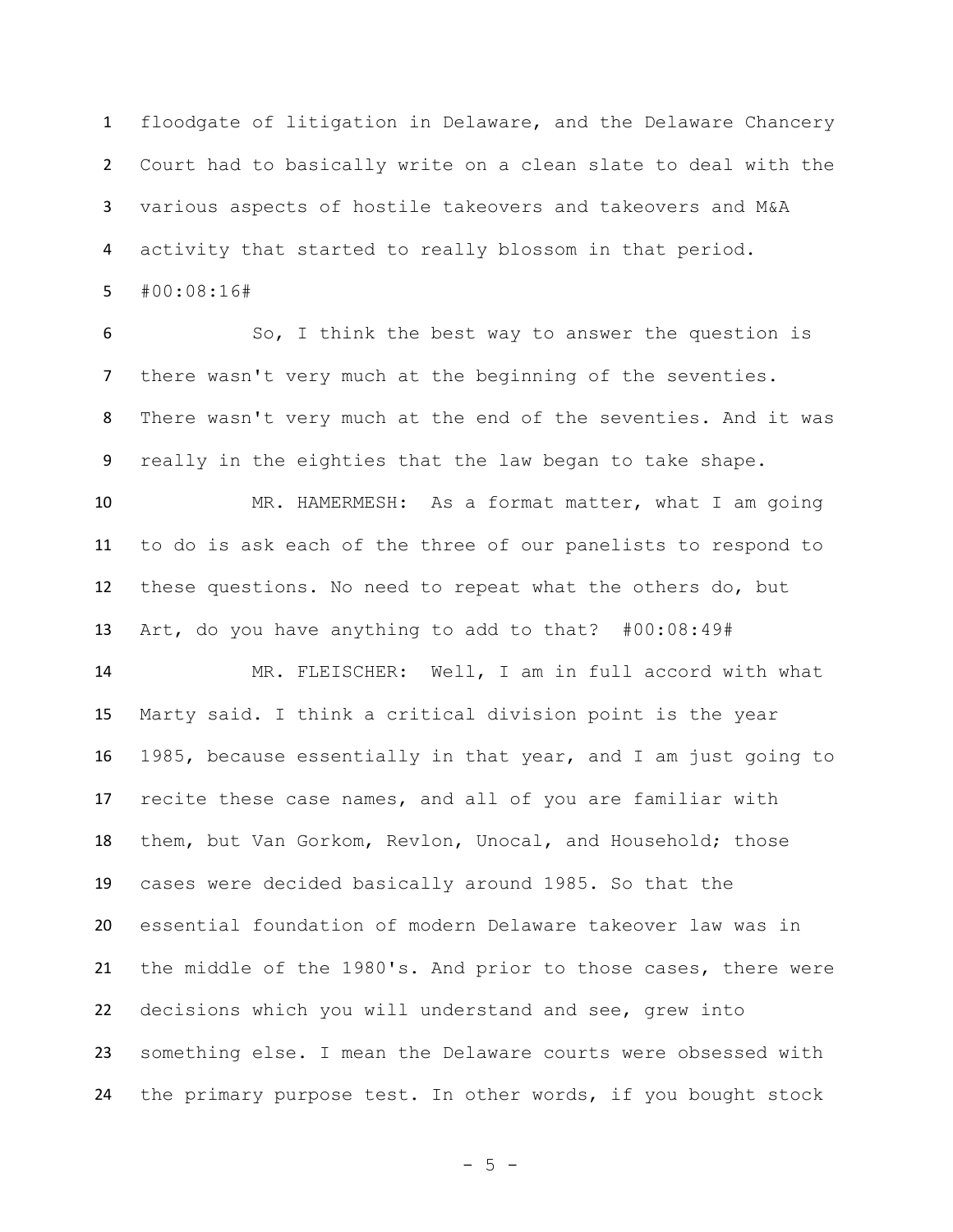in, was your purpose to entrench the board and the management? And if you issued stock in a situation in which there was a control shareholder, was that done to dilute the controlling shareholder? And these issues of concern were the issues that we have been dealing with and focusing on since Unocal. In other words, actions that are taken and what is the purpose of those actions? They are less sophisticated, perhaps, in how they dealt with them in the sixties and seventies, but when you read these cases, and one of the cases was the Weinberger case dealing with a controlled company merger in which they had the entire fairness doctrine, which is still alive, but not alive with the same subtleties as it was then. But in the course of reading the opinion, the Justices talk about the benefits of a committee of independent directors to negotiate on behalf of the target. So, one of the themes that is so common in contemporary law was being talked about right at the turn of the early part of the 1980's. But what this points out in a way, there was a foundation there, and what the Delaware Justices and the Chancellors and the Vice Chancellors have done have built on this foundation in a very imaginative way. #00:11:15#

 MR. HAMERMESH: And Peter, what was your sense? If you can recall back then about where things stood or didn't stand? #00:11:22#

- 6 -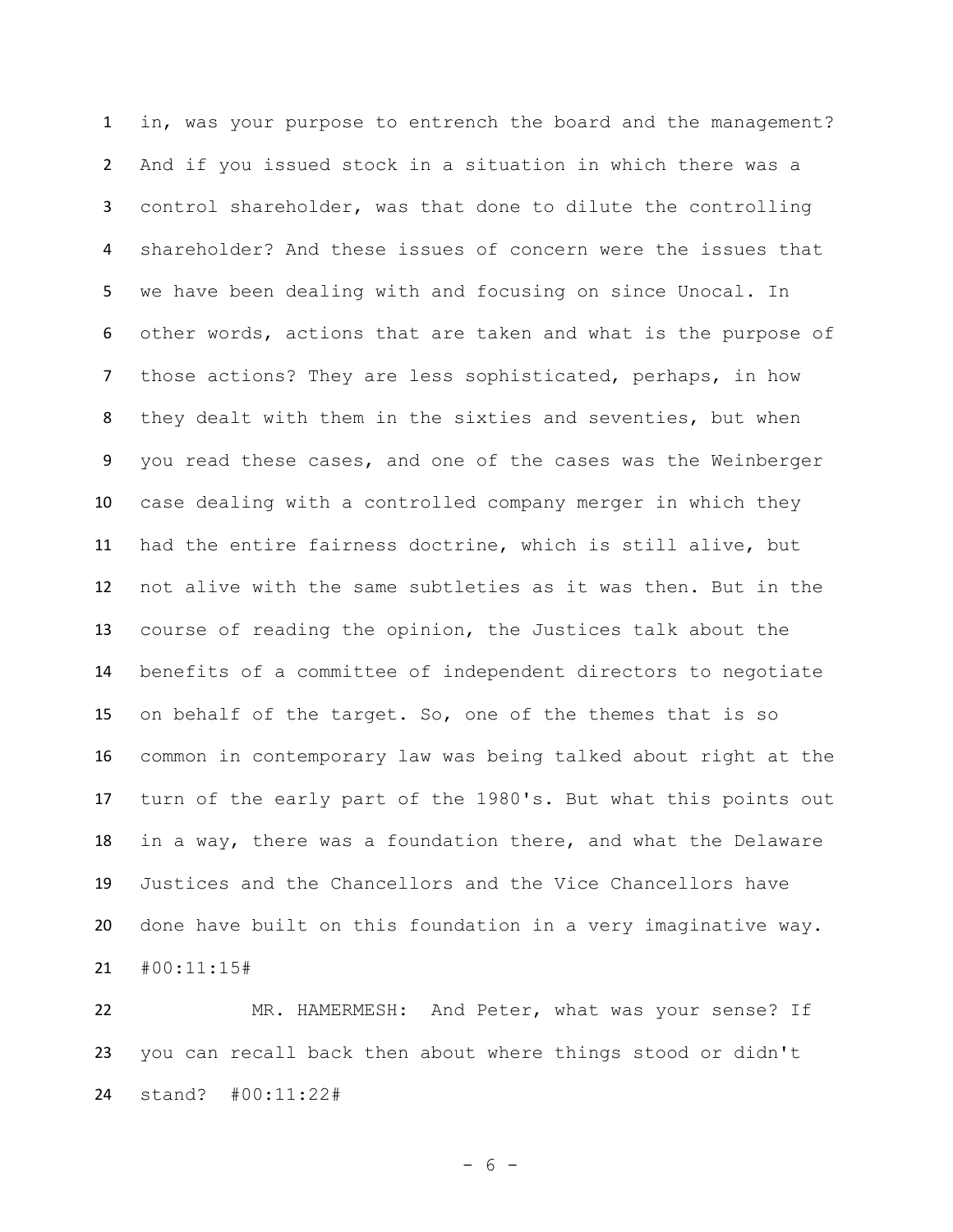MR. ATKINS: Well, I'll give you two perspectives. One is the personal perspective that's probably as good as anything I can say. So, I started off as a corporate lawyer in 1968. I did everything. There wasn't M&A; there was no M&A practice. By 1985, the chosen date that Art just described, I was a seasoned M&A lawyer. There was an M&A practice. I was an exhausted, seasoned M&A lawyer. But in the process of getting from a neophyte to exhaustion, there were actually a bunch of things that happened, but I think the characterization that nothing much wasn't nothing much but nothing much that got in the way of pretty much a wild West approach to takeovers. It was completely new. There was some legislation around, the CFIUS was around in the mid-seventies, Hart-Scott was around. And those, by the way, grew out of a debate about control because it was an issue at that point. But nobody actually put up a stop sign. Delaware law certainly didn't create any part of it. There was a set of first-generation takeover statutes that had arisen by the time the seventies was over. But those were immediately challenged every time somebody started a takeover. It did not really prevent them and, ultimately, they were declared unconstitutional.

 So, it's not like nobody is paying attention, but nobody paid attention enough. And the dynamics of acquisition interest, which - Marty was absolutely right, the Inco-ESB

- 7 -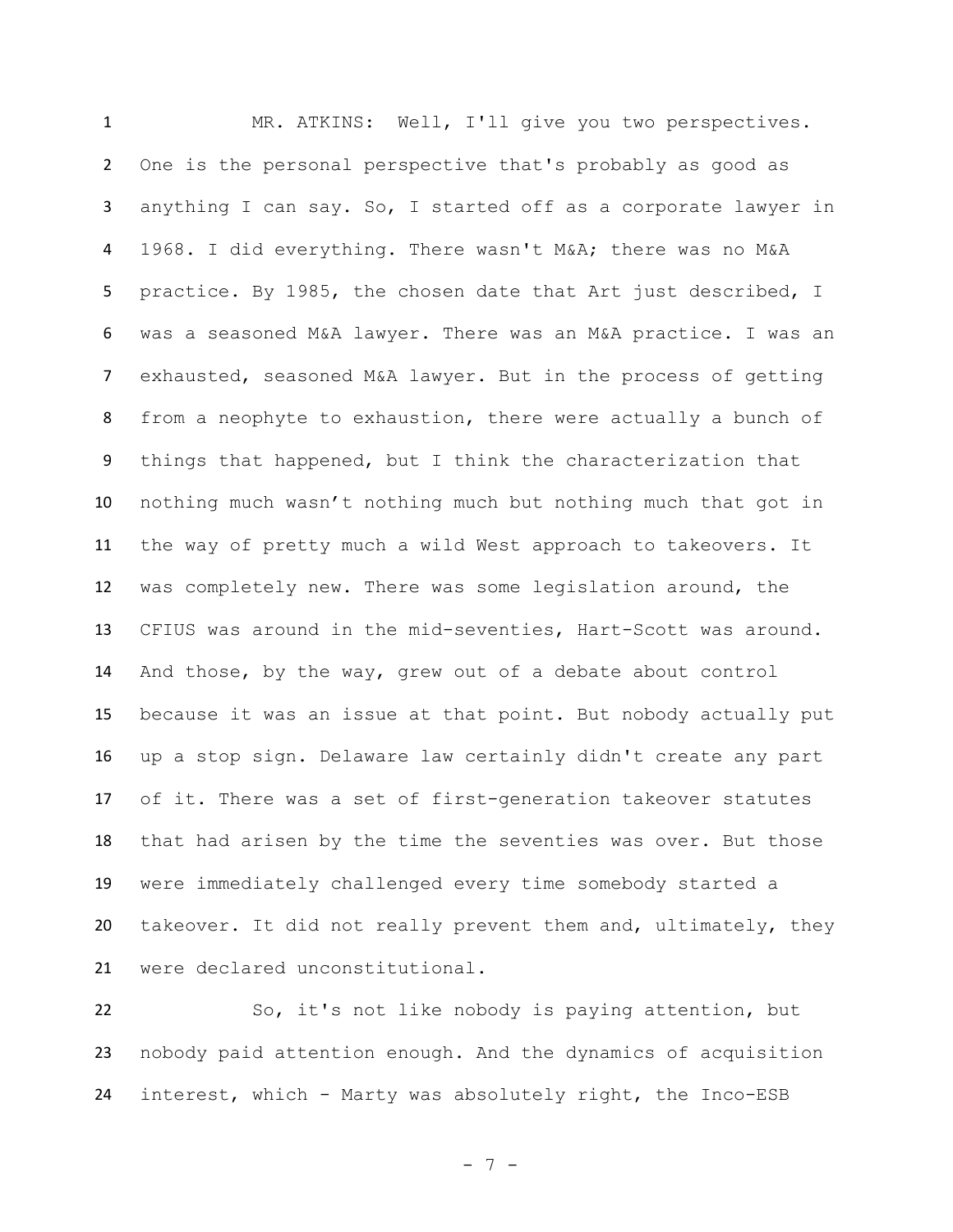thing triggered an enormous amount of activity and actually produced some changes in the Williams Act, which started out having only a seven-day time period. The seven-day time period because you know, known as the Saturday Night Special in the takeover world. So, that was extended to 20 business days. And some of the other provisions that we see now, but not all of them, were there. But it basically legitimized the ability to do takeovers as opposed to stop them. And it was more or less a free-for-all. #00:13:46#

 MR. HAMERMESH: So, I'm going to come back to you, Peter, for our next stage-setting question. But what I am hearing is that, it accords with my primitive recollection, that back at the end of the seventies, yes, Art, there were some doctrinal foundations, but how they would apply in any particular case in this new wild West era was, at best, uncertain. So, the next general question is looking back on that state of affairs and how it played out over the next 10 years, over the 1980's, and even after that, I just wanted to get your general impression of how the Delaware courts coped with this state of affairs. If you're looking back on it, do you think that there were better ways to do it? Do you think the right people were involved? What's your sense of how the courts performed? #00:14:49#

- 8 -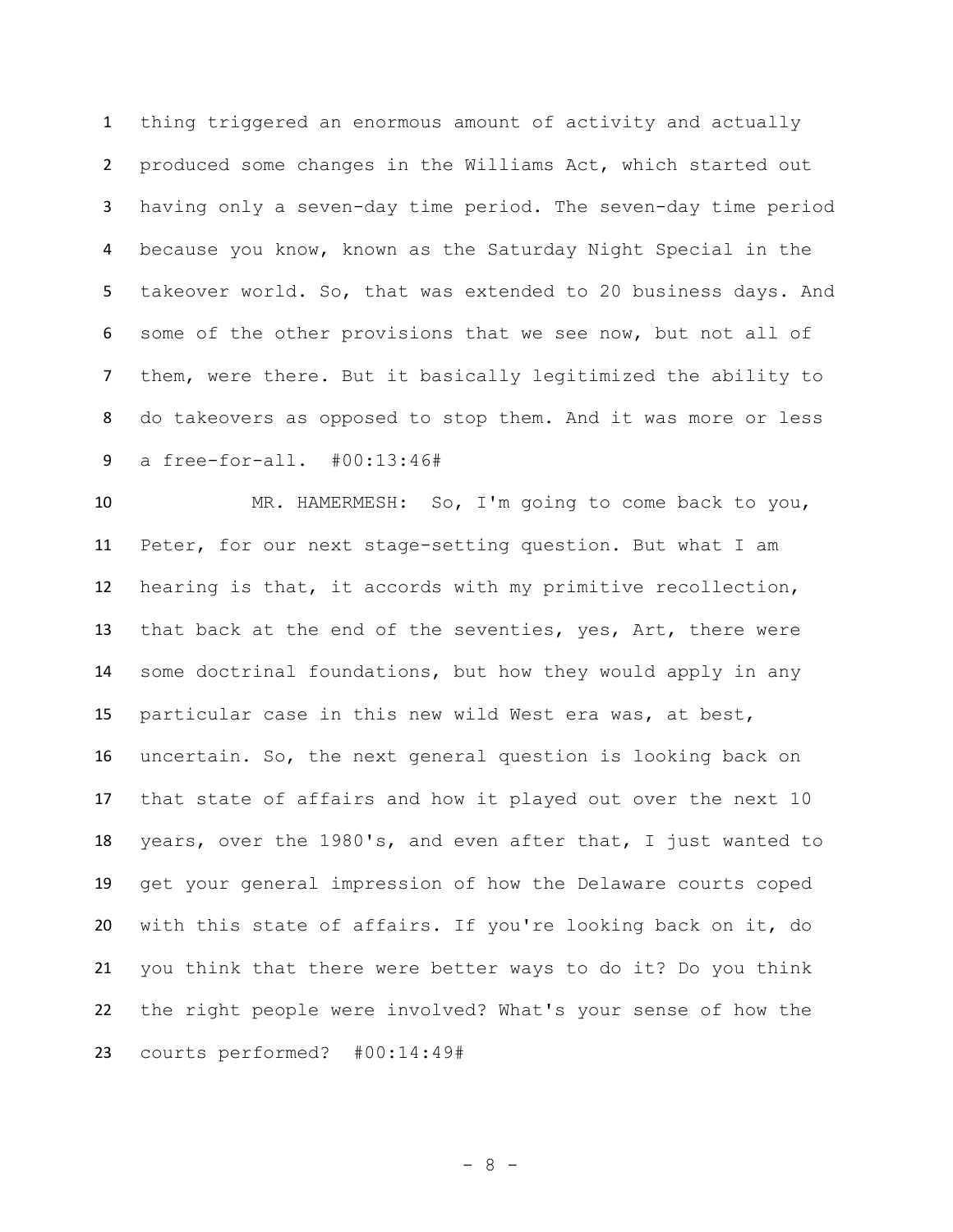MR. ATKINS: Is there only one answer to this question? I'm sitting close to Delaware with a lot of Delaware lawyers...and the Chief Justice over there is going— MR. HAMERMESH: Totally, totally candid. MR. ATKINS: Okay. Notwithstanding all those comments, I actually think they did a very, very good job and from a number of different perspectives. The one thing I think that was probably – I mean I wasn't inside the courtroom, so I don't know that is actually what was going on but when you sort of look at the landscape we just described, and the rising tide of opposition to takeovers that did exist in the mid-eighties, there was what you might call an imminent threat, certainly an imminent push for federal legislation legislating state corporate law, basically. That was what was in the wind. There were people who thought takeovers were the product of the devil himself. There were people who actually thought it was a good idea. But that debate was pretty hot. And you know, kind of looking at what happened, particularly that seminal year of 1985, you have to – at least I have asked myself the question, was this a protective response, not to a takeover—well, to a different kind of takeover, if you will. Because you know, we had a perception that, I think the Delaware courts had, certainly I had, and many lawyers had, a perception that there were some real pressure points that were

- 9 -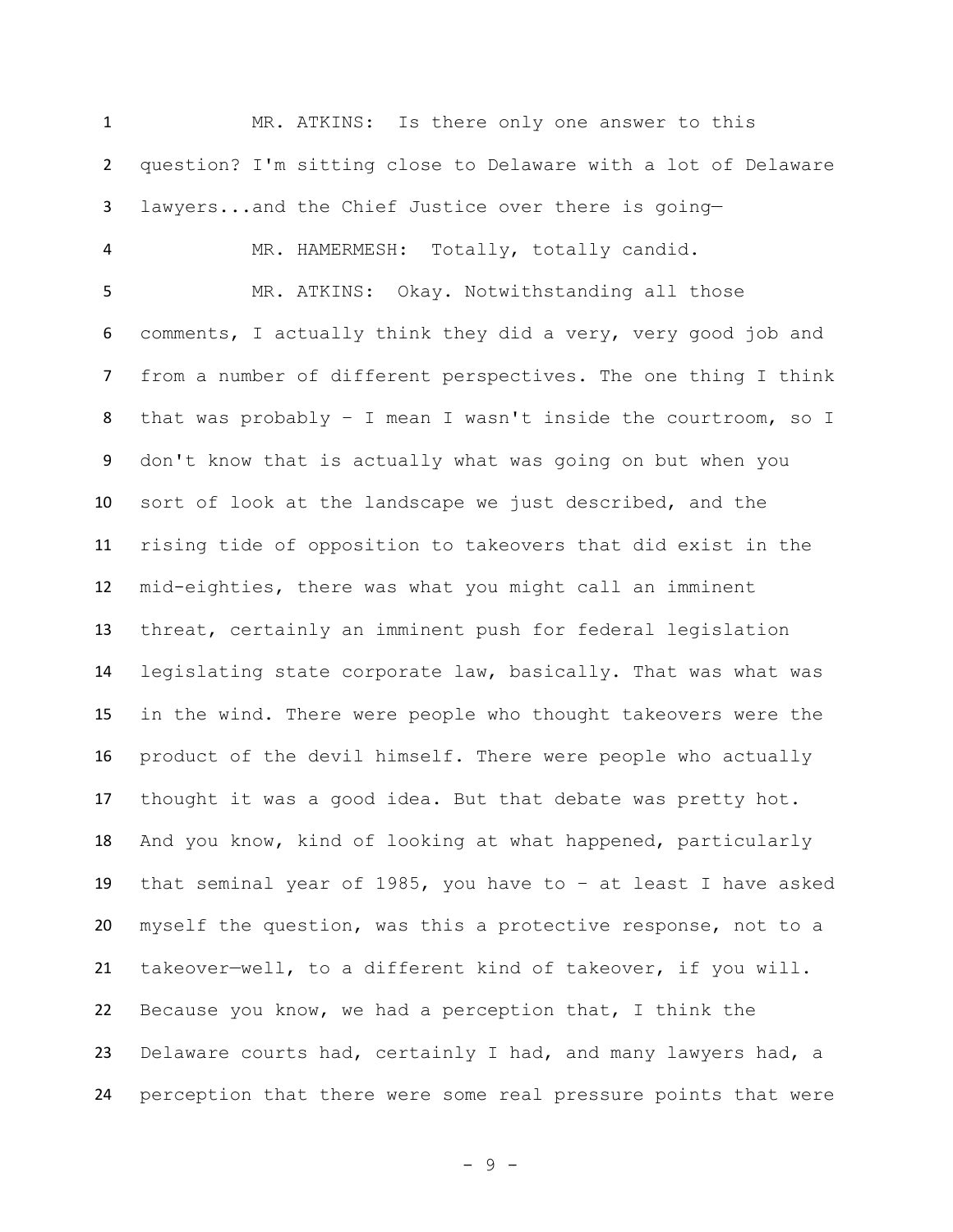developing. I think that the perception or the insight in the Delaware courts was that they needed to do something. They needed to do something that was balanced. They needed to be mindful of some fundamental aspects of Delaware law. But if they just sat back and did nothing, then you know, Washington could show up at the doorstep. #00:16:59#

7 And it was really interesting if you look at it from that perspective. As, I must say this was an insight, if you call it that, but at least a thought that I didn't have until Larry forced me to think about this. But in thinking about it, you know, those four cases, and particularly the two that dealt with defensive activity, Unocal and Household, what the combined set of cases did inject the judiciary, the state court judiciary that was ruling over half the – more than half the public companies of the country - you can't forget that - that court, rather than sort of being completely reactive and just sort of deciding things in a minimalist way, stepped out and stepped up. And they did it—so, that piece of it, in and of itself, sort of sent a message to Washington, I think, you know, we could take care of this. But also, the way it was taken care of. Because I think the most powerful voice and the most powerful threat was this onslaught of takeovers was really threatening, and we've got to do something about it, and if somebody else won't, we'll do it in Washington. Well,

- 10 -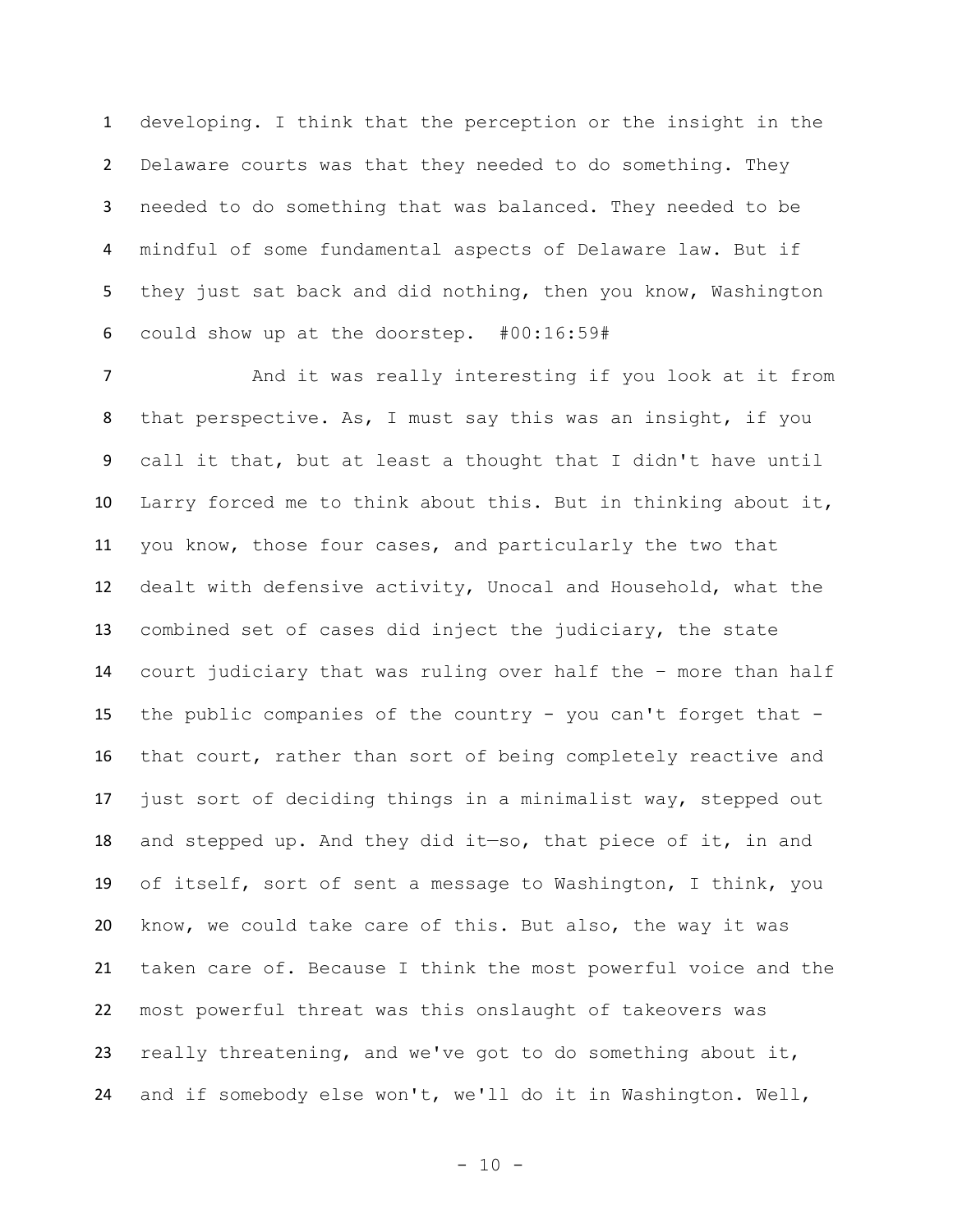the somebody else was the court. And in the defensive area, to be sure they established an enhanced scrutiny standard, but the application of that standard, the identification of 4 threats and the permissiveness in responding to those threats, which was pretty broad, that as actually sort of a counter, some real ammunition in opposition to takeovers. And you know, my thought was, my feeling now is that they were pretty smart guys. They knew that if they didn't do something – but they didn't want to go all the way and sort of abandon Delaware corporate law, so they did it within the boundaries of what was a pretty established and pretty sound system. #00:18:57# MR. HAMERMESH: Art, what were your thoughts about looking back on it how procedurally, substantively, how the courts dealt with this morass or wild West, or whatever you want to call it? #00:19:08#

 MR. FLEISCHER: Well, yeah, I think everybody had a sense of being a pioneer in an exciting venture. And when you analyze and look at what the Delaware courts did, it's quite extraordinary. And in deciding whether or not you think they did a splendid job, the question is, what were their objectives? And if you go through, I think, what the objectives that are evident in the decisions they made, you will see a whole systematic view of corporate law. And of course, the most fundamental and obvious point in something

- 11 -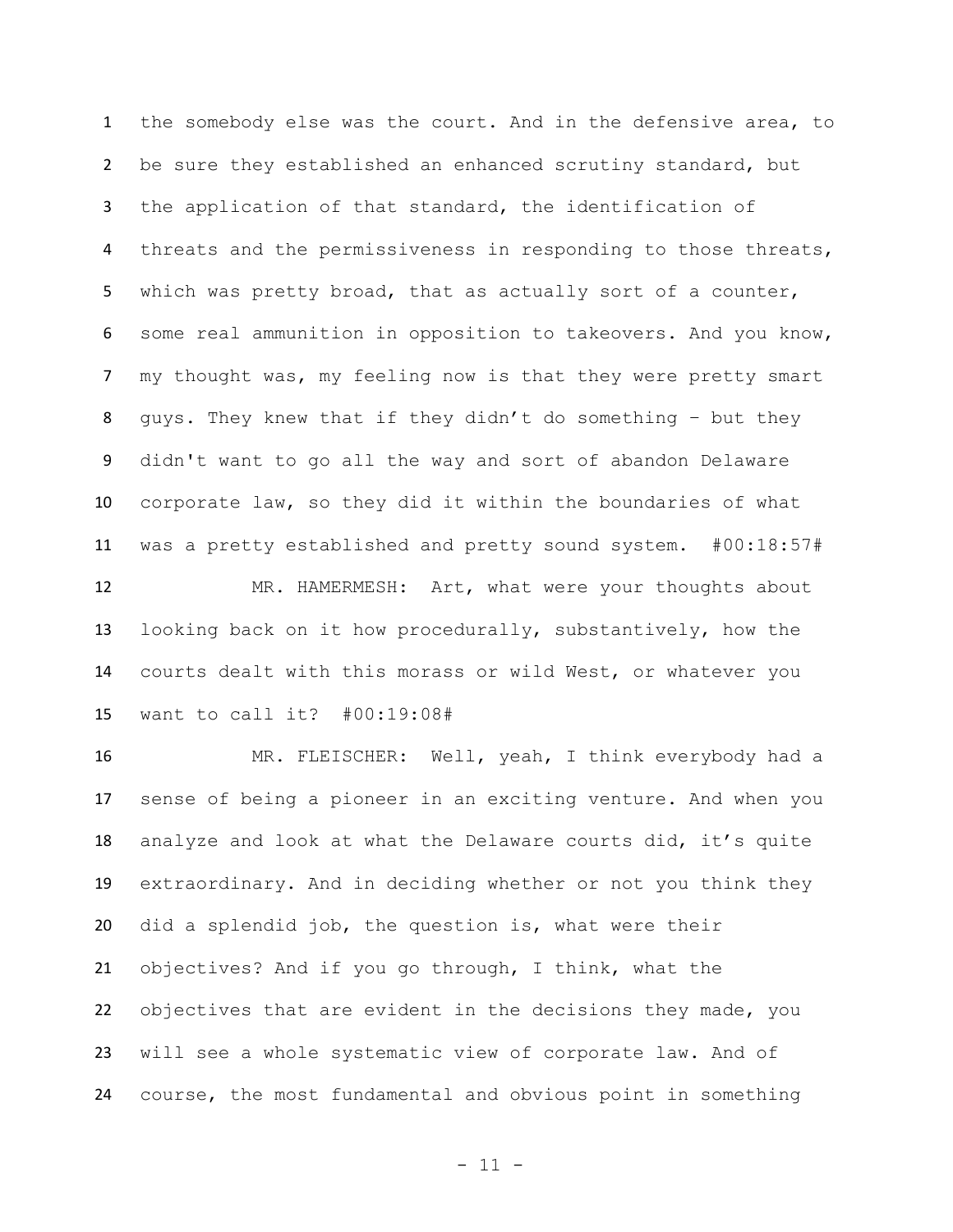that had driven home especially hard by Marty was the directors have the primary role. And after all, the simple, most signal, most important aspect of Delaware jurisprudence is the business judgment rule and the presumption of regularity and the power and responsibility it gives to directors. And then, what followed from that is, and as a result of Van Gorkom, restrictions on liability. That is, we are not going to get directors who are going to be willing to participate in this venture if we expose them to unnecessary threat of liability. #00:20:36#

 Another objective was obviously restricting conflicts of interest. And that flowed from, if you think about the Weinberger case, I mean, that theme was evident in Delaware law, but it was something that was focused on and expanded. And then, you get something as technical and basic as deal protection provisions. You know what, whether or not when you sign an agreement up, and you get a termination fee if someone tops your bid, that's a deal protection provision. And early on, I think it's fair to say that the Delaware courts looked at this and said deal-protection provisions are not – they are not going to be a vehicle for restricting competition for Delaware companies. And that's very basic. #00:21:30#

 $- 12 -$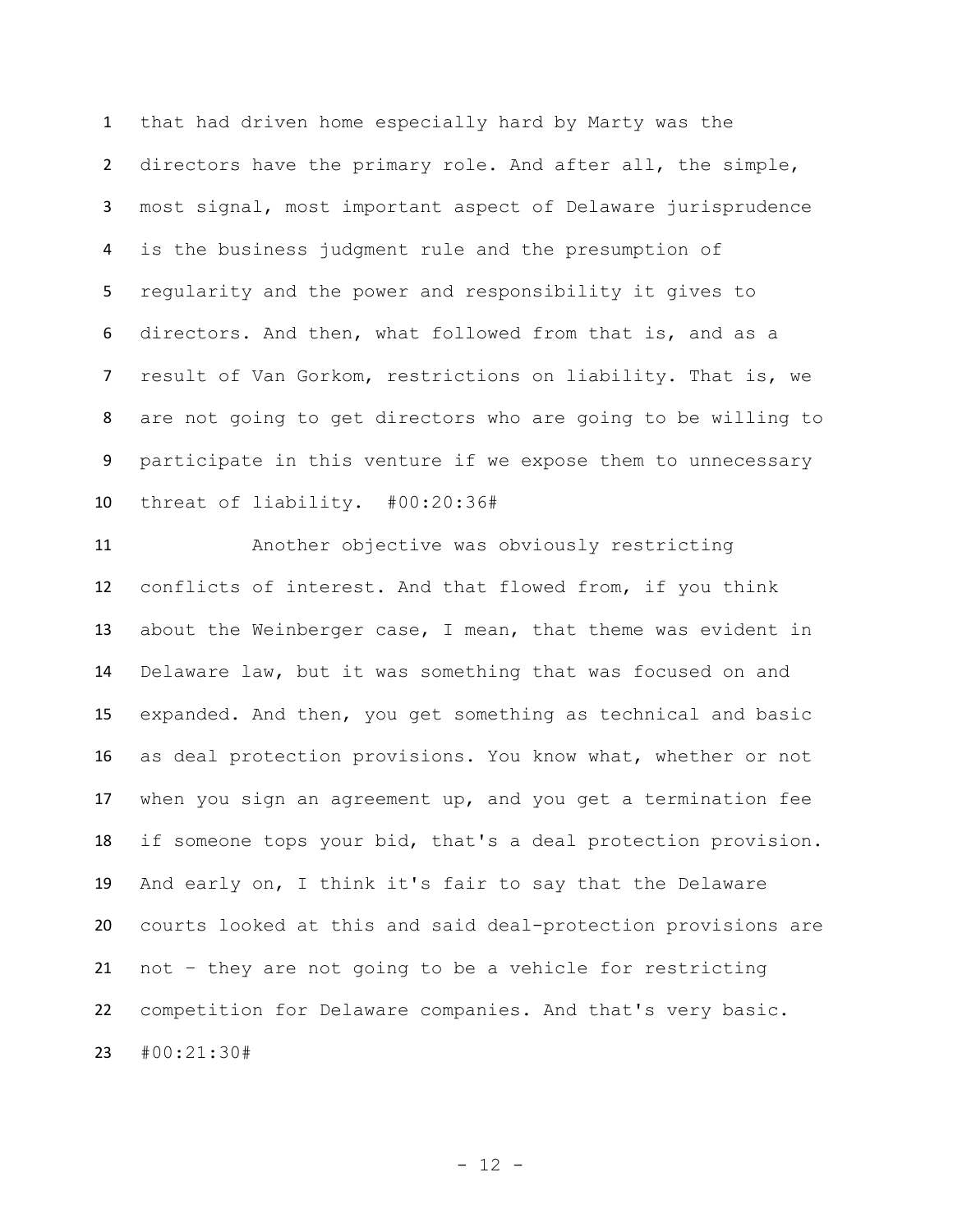Also, in a theme that fit where Delaware had always been, Delaware corporate law is facilitating, and it continues to be facilitating. And a perfect example of that is this merger statute 251(h), which simplifies how you do a merger in two steps with no cost to investor protection. It's just something that makes sense.

 So, I think if you stand back and you look at these objectives and how they were fulfilled and made significant and incorporated into the jurisdiction and incorporated – one of the things that is so interesting, it was so interesting and still is – about being a participant in the takeover area is the constant necessity of adapting the latest decision into the operating mechanics of a takeover. And so, when a decision comes down on deal protection, then the next day, that decision has to be embodied in response to what the court has said about deal protection provisions. #00:22:48#

 And I think all of this together required an unusually talented and thoughtful series of Justices, Chancellors, and Vice Chancellors, which has been the case as well as an attentive and very sophisticated professional bar, plus a legislature which pays attention to corporate law.

 MR. HAMERMESH: Thanks, Art. And Marty, I know from your memos that you have not always been laudatory about all opinions from the Delaware courts. But I also know that you

- 13 -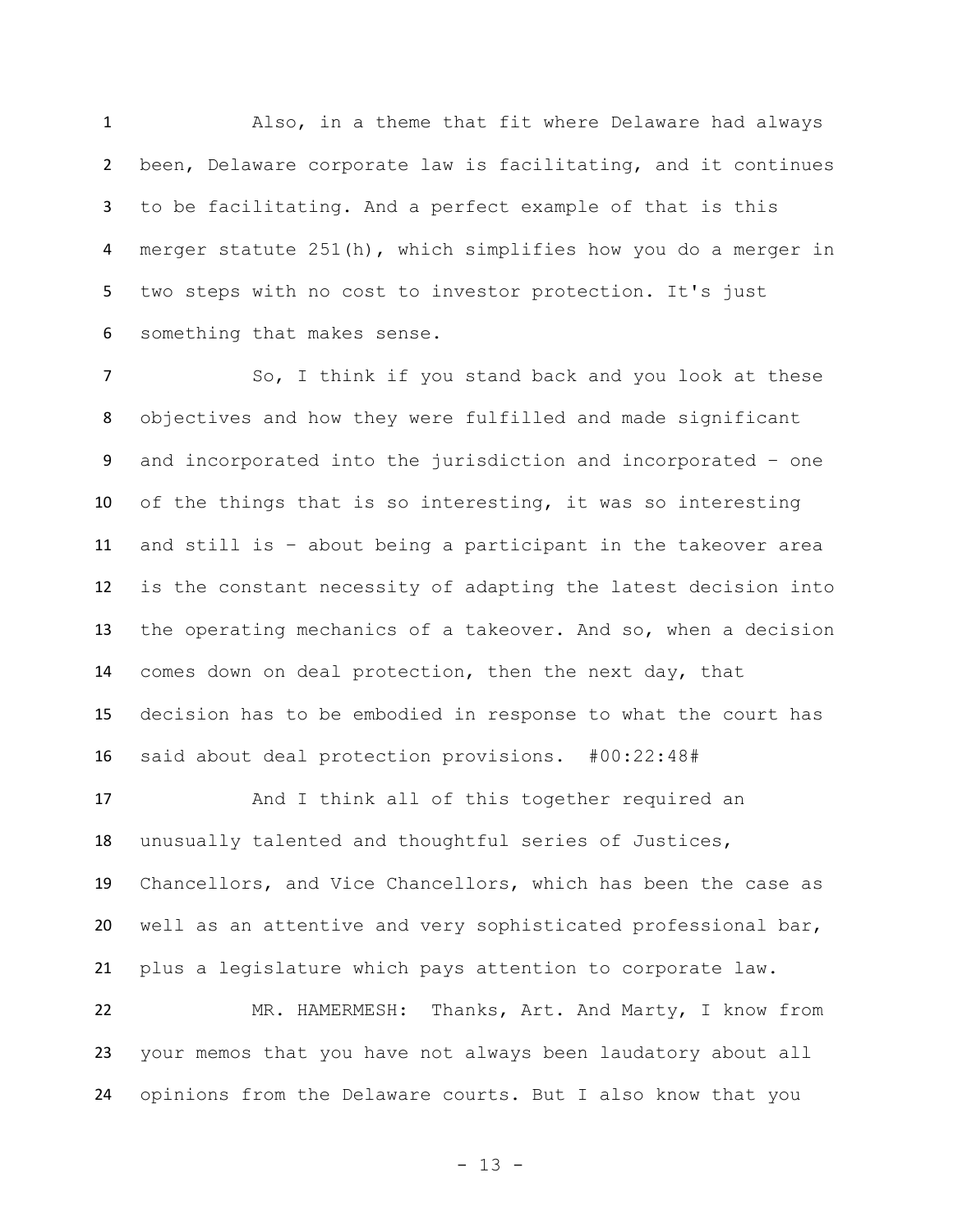have had a lot of dealings directly and indirectly with them, and your sense of how they had performed overall? #00:23:28#

 MR. LIPTON: Every one of the cases I have won, I 4 thought they performed magnificently. Every one that I lost, I had a problem with. I think I echo what both Peter and Arthur said. It's a little hard to recreate today the situation that existed in the late seventies and through the eighties. You had lawyers constantly trying to innovate, to develop a better defense or a better tactic to be successful in a transaction. You had the emergence of the leveraged buyout business, going private transactions and so on presenting another new type of issue for the courts. And then, you had lawyers who were trying to convince the court where the law should go. #00:24:51#

 I wrote an article in 1979 because we didn't have a precedent that said that in dealing with a hostile takeover, the board could exercise its business judgment. And so, I wrote an article that said, of course, when a board is dealing with a hostile takeover, the board can exercise its business judgment. And besides, it can take into account, not just the shareholders, but the other stakeholders as well. No one thought that was the law at that time, and just about everybody in Chicago and in Cambridge attacked it. But it did, ultimately, show up in Unocal in 1985. And that's what was

- 14 -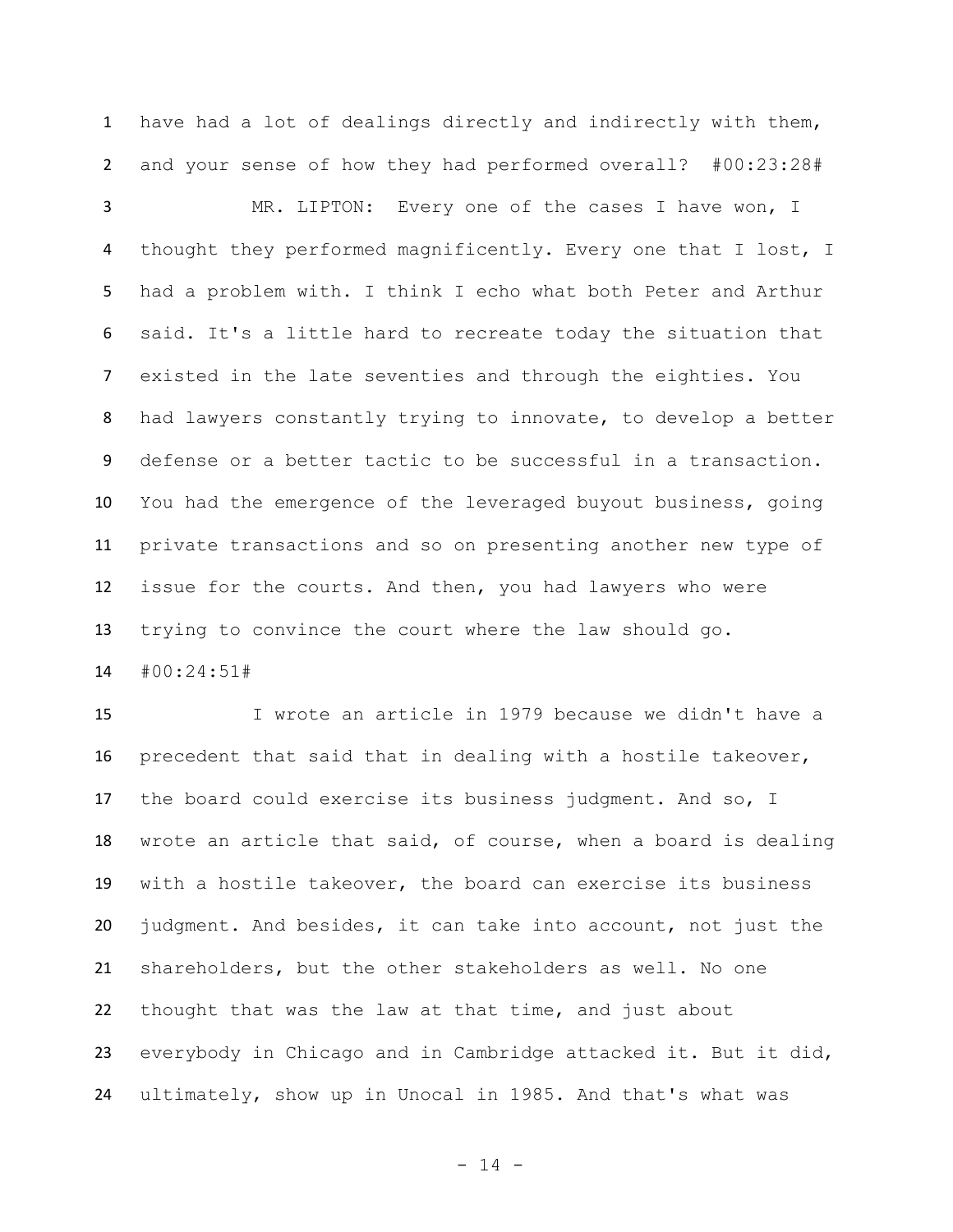going on. If it wasn't law review articles, it was transaction genius; Joe Flom was a true genius at transaction shaping. And there were bankers like Bruce Wasserstein and Bob Greenhill, and Felix Rohatyn, who were constantly coming up with new methods to accomplish their objective. #00:26:35#

 So, for a court, basically of five Chancellors, to deal with this, and a Supreme Court that had not seen this kind of activity before, the kinds of appeals, and the power of the Delaware lawyers – your colleague at Morris Nichols, Lew Black. I shopped for a lawyer who would give an opinion that the poison pill was legal. Lew was the only lawyer who would give an opinion that the poison pill was legal. A should opinion, not a will opinion, but and without that, it never would have seen the light of day because no one would want to do it unless – since most of these cases were Delaware corporations, that unless there was some hope that the Delaware courts would find it legal. #00:27:52#

 So, that's what was going on, and that's why I think all three of us think Delaware did a magnificent job and without the help of the legislature. #00:28:04#

 MR. ATKINS: Can I add just one point because the legislative point, I was to give a little bit more of a shout out the legislature because they did the 102(b)(7) exculpation

 $- 15 -$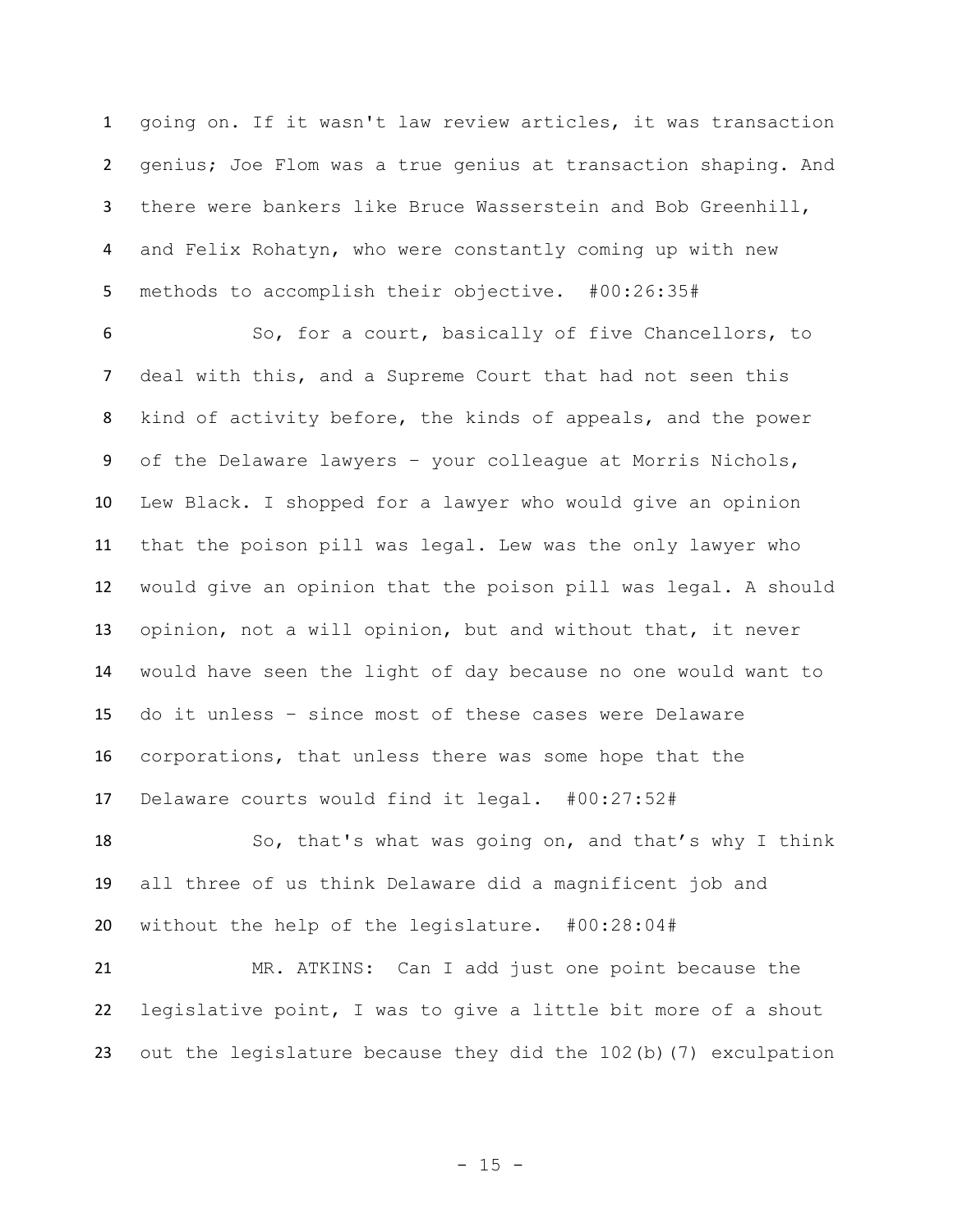provision, but they also, it was in 1988, adopted 203.

#00:28:22#

| 3              | MR. LIPTON: But that's later-                                   |
|----------------|-----------------------------------------------------------------|
| 4              | MR. ATKINS:<br>Well, it's within-                               |
| 5              | I'm talking about a period before.<br>MR. LIPTON:               |
| 6              | MR. ATKINS: You're right. You're right. But if the              |
| $\overline{7}$ | question was how did the courts and the legislature, did they   |
| 8              | do a good job, a bad job overall? I think you can't dismiss     |
| 9              | 203; the timeframe is - it was still in that time when all of   |
| 10             | those miserable, bust-up, coercive, two-tiered terrible         |
| 11             | takeovers were happening. They come up with a reasonable - I    |
| 12             | say reasonable because there were much more extreme statutes    |
| 13             | even in the second-generation era. But it did put a crimp       |
| 14             | because essentially, unless you got $-$ I mean there were other |
| 15             | exceptions, but essentially, unless you got board approval in   |
| 16             | advance, you couldn't go over 15 percent, and if you did - you  |
| 17             | could go over it, but you couldn't access the assets and cash   |
| 18             | flow of the company - the target company - for three years.     |
| 19             | That was a big problem for the kind of highly-leveraged junk    |
| 20             | bond type takeover. So, they were doing what they wanted $-$    |
| 21             | they needed to do. They weren't the most active legislature in  |
| 22             | the world, but they did what they needed to do. #00:29:39#      |
| 23             | MR. HAMERMESH: I want to drill down in some more                |
| 24             | specific subtopics now with you folks. And Art, you mentioned   |

- 16 -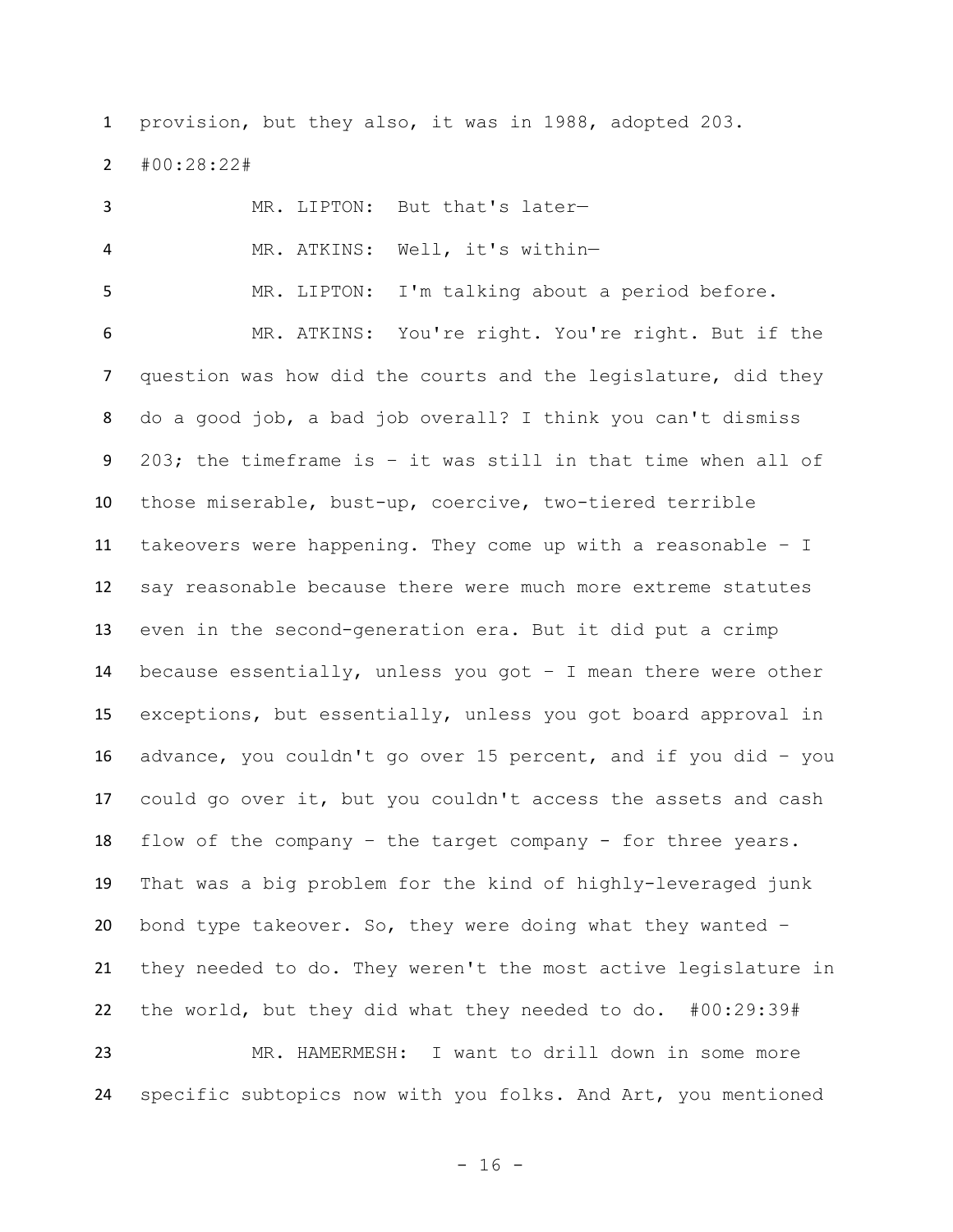something I want to take off from, which was sort of the essential premise of the key role of the board of directors. And of course, if the law places that level of responsibility on the board of directors, which the statute clearly does, and the courts underscored that in their opinions, it becomes important to ask what steps there are, what mechanisms there are, to hold the board accountable in appropriate ways. And Peter, you mentioned Section 102(b)(7), and Art, you mentioned Van Gorkom and all that was going on in the mid-1980's. Were those decisions – this is sort of a broad question, but were they right or wrong? Did they come up with the right balance? And do we have, as a result of all that, the right level of director accountability? Or too harsh? Too lenient? What's your sense? Peter, let me ask you to lead that off again. #00:30:53#

 MR. ATKINS: Okay. Well, Van Gorkom, obviously, was the atomic bomb in the area of director risk. It actually sort of started in 1980 but didn't get up to the Supreme Court until 1985. And when it did, it produced a three-two; it was a three-two decision, so you could see there was less than unanimity there. On a set of facts, this was all about director conduct in responding to and trying to do a deal and in the context of one party wanting to do a deal in a way that more or less locked it up. And the CEO of – I'm not going to

- 17 -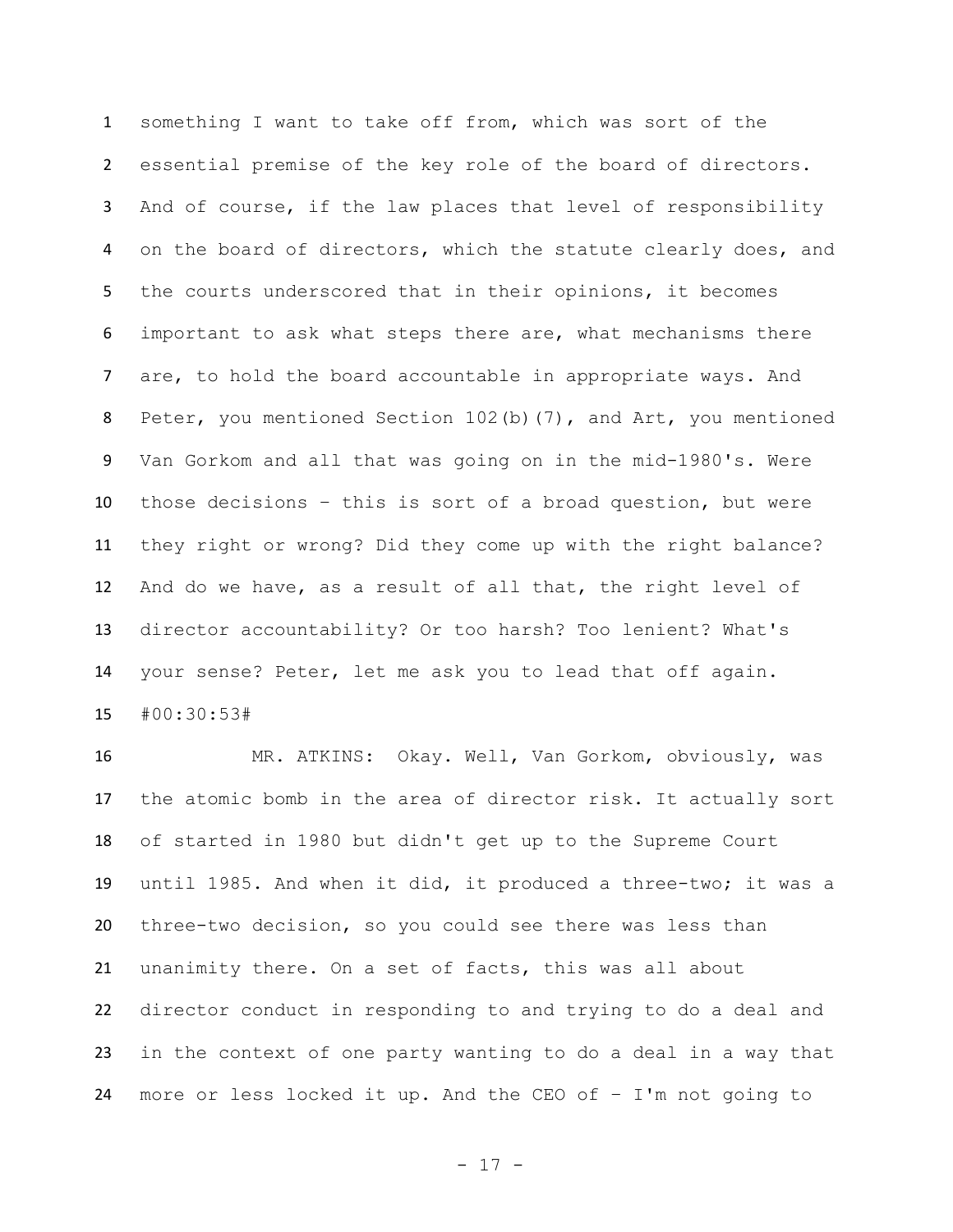go through all the facts, but basically, the CEO of the company negotiated a deal. Took it to his board on a day's notice, and they had a two-hour meeting. They had no documents. They had no investment banker. They had no valuation information. They didn't really know what the deal was all about. If you read the – and you believe the majority opinion recitation of facts – and they approved it. And it also had a couple of protective measures built into it just for good measure. #00:32:20#

 So, that was the deal that was struck, and that deal was challenged. And it was challenged on the basis that the board failed to live up to its duty of care, which was a, well, a pretty – it's wasn't so much a novel point. What was novel was the result was the three-two found them to have been grossly negligent, but the consequences, this was before and 16 actually the reason - one of the main reasons for  $102(b)$  (7) - the consequence was monetary damages for breach of duty. That was a rare, rare bird in that time and place. #00:33:04#

 And so, again, when looking at the case or looking at the outcome, looking at the dissent, which clearly was not comfortable, but the facts weren't really so good, the question you ask; what was going on? What – was this – and I sort of concluded that this wasn't just about the majority deciding a case. This was the majority sending a message. And

- 18 -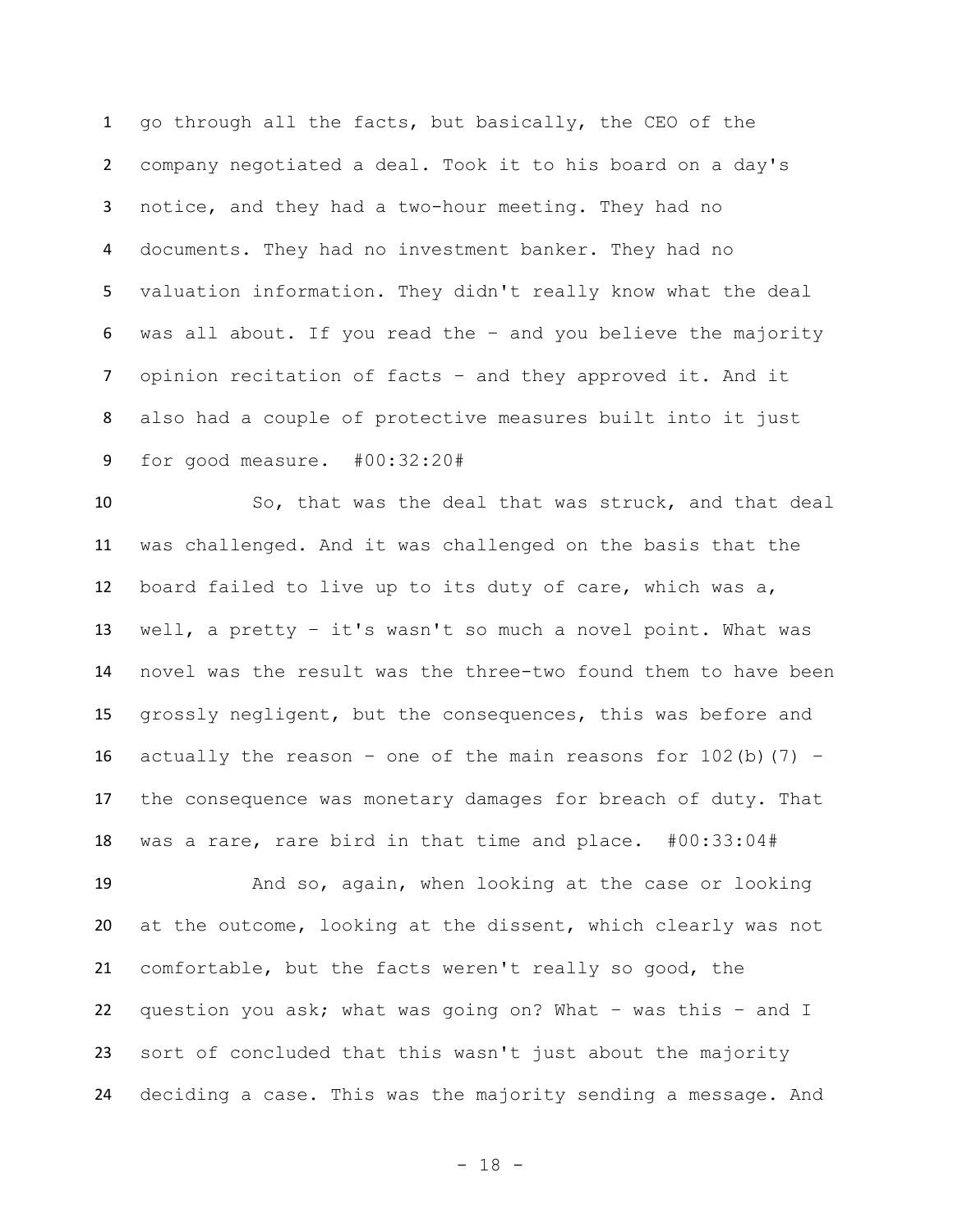it was a heck of a wake-up call to corporate America, to the legal profession, to Delaware, that something as odious as this could happen. I mean the company, in effect, was sold for a substantial premium over market. There was some other information; you wouldn't call it valuation – that suggested that that was probably the best price that anybody was going 7 to pay, and it turned out it was. And yet, that they got. And yet, the directors were derelict in their duty. You could imagine the shock that that produced. It reverberated in terms of real concern that directors would not – independent directors, in particular, would not step up and perform or go on boards. 102(b)(7) moderated that significantly. Interesting statute. It's an interesting statute because it starts out saying thou shalt be exculpated. And when I started reading that statute, I remember wait a minute, you know, this sounds like it's a pretty broad statement. But when you read through it all, you get down to the specific circumstances of Van Gorkom. And it's not about duty of loyalty; it's not about good faith, it's not about intentional misconduct. It's good faith, unintended gross negligence that you can be exculpated for if the shareholders put it in the charter. And by the way, there is no company that didn't do that. #00:35:02#

 MR. HAMERMESH: Before I ask Marty to comment, I'm going to throw you a curveball and give the other two a chance

- 19 -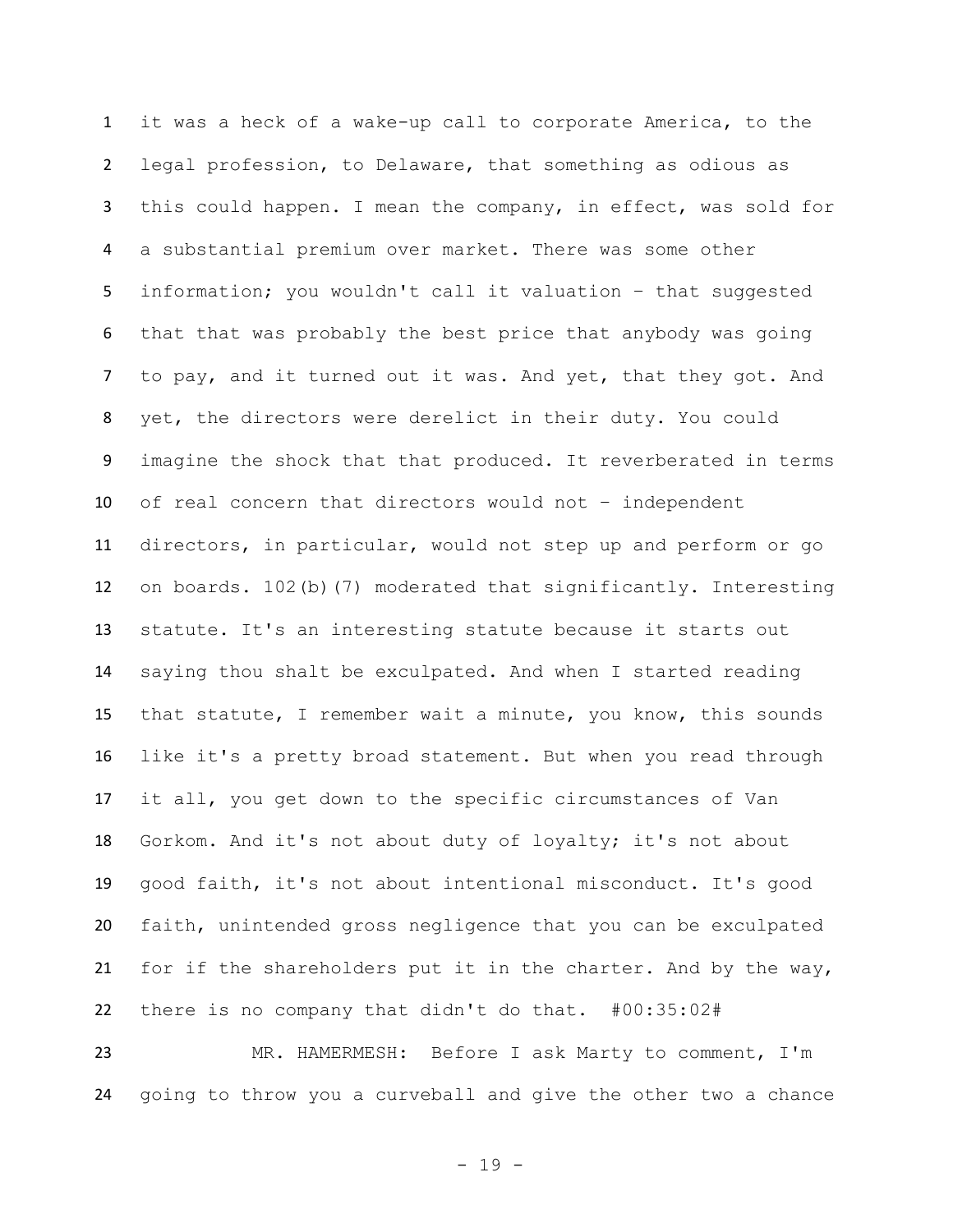to think about it ahead of time. And that is, how did, when Van Gorkom came down and 102(b)(7) followed it fairly soon after, how did that inform your M&A practice and what you did in doing deals? #00:35:19#

 MR. ATKINS: Actually, that's a really interesting question because you know, thinking back about advice one gave 7 before and after that, at least I gave, it didn't make any difference. It did not make any difference. Because the fundamental point was, and you know, I was sort of in the same camp as Marty in the business judgment rule was what people could rely on, but in relying on it, they actually had to do something. And what they had to do was comply with their duty of care. And I thought then, I have thought you know, I thought all along, and I think even more so today that with all of the uncertainties, and there are still plenty uncertainties around, you know, you've got to tell a board you've got to do your job. And that never changed. And I don't see what it would have changed. #00:36:14#

 MR. FLEISCHER: I agree with Peter. I think the facts in Van Gorkom were outrageous. And one of the changes, I think, with the takeover movement, and I can't speak before it, so I don't know if it's a change, but the lawyers had a very prominent role in the takeover movement. And they were dealing constantly with senior management and they were part

 $- 20 -$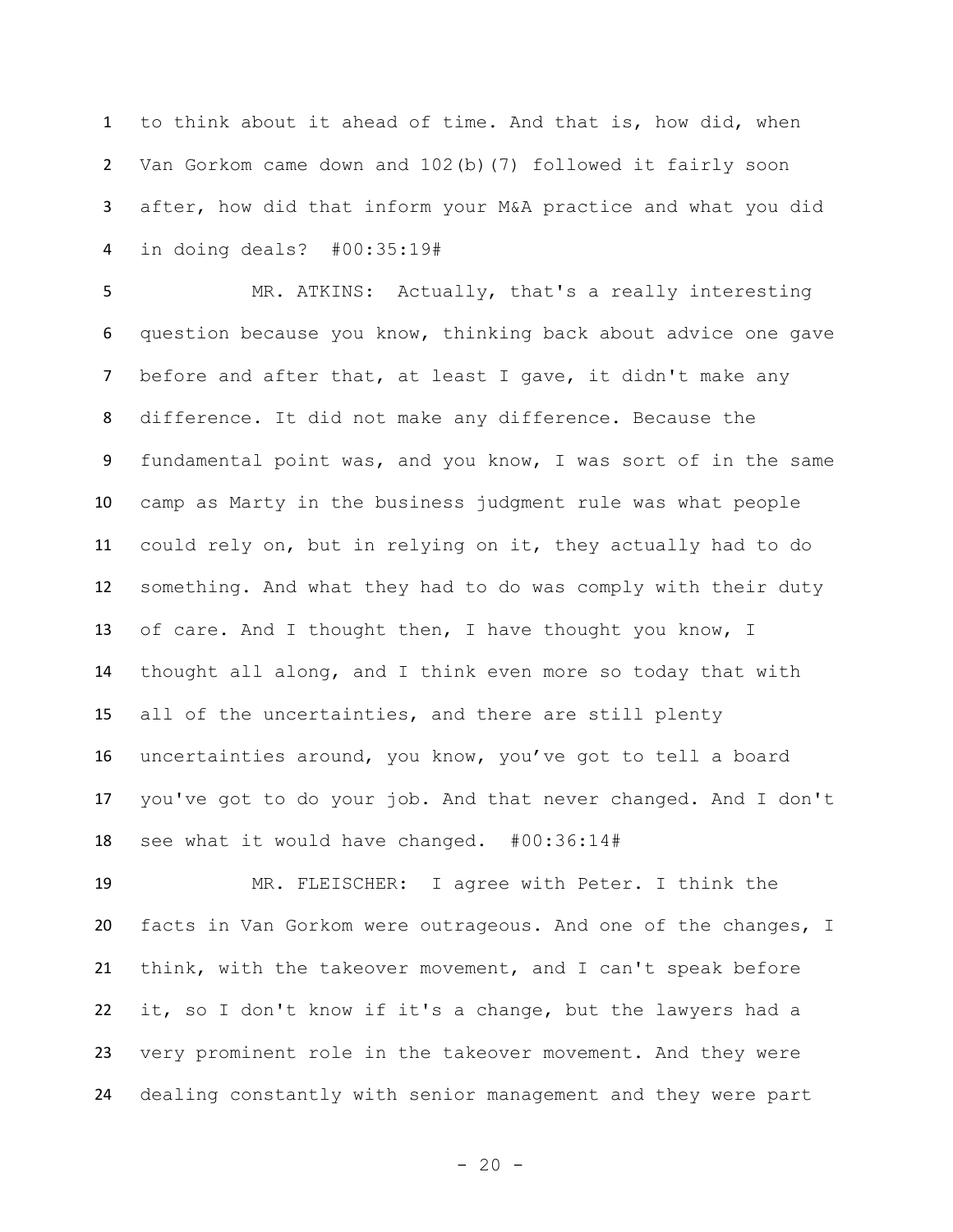of the managers of what went on. And they understood. The lawyers who understood the phenomenon, understood what the necessary requirements were. And they knew they had to give sufficient information to the board of directors so that the directors could make an informed judgement. And this required extensive cooperation between the senior management, the investment bankers, and the lawyers. And when they had finished putting everything together, the director – and then, as time went by, the directors themselves got more and more active, more and more aggressive, more and more involved in the process. And I think we have now reached a point where people generally understand what the necessity is for a fair presentation of what's going on. I mean is this bid adequate? What are our possible financial alternatives? What are the regulatory issues that involve? But the idea that you'd have a board meeting in which nobody understood what was in the agreement and then the directors sign the agreement. And whatever gross negligence means, and it means reckless but not intentional, I can't think of anything that's more reckless than authorizing the execution of a merger agreement when nobody had the slightest idea what was in there. #00:38:21# 22 And so, I think 102(b)(7) is a legislative antidote;

want to make in that connection is the reputational damage.

it gives a lot of comfort to directors. But one point I also

- 21 -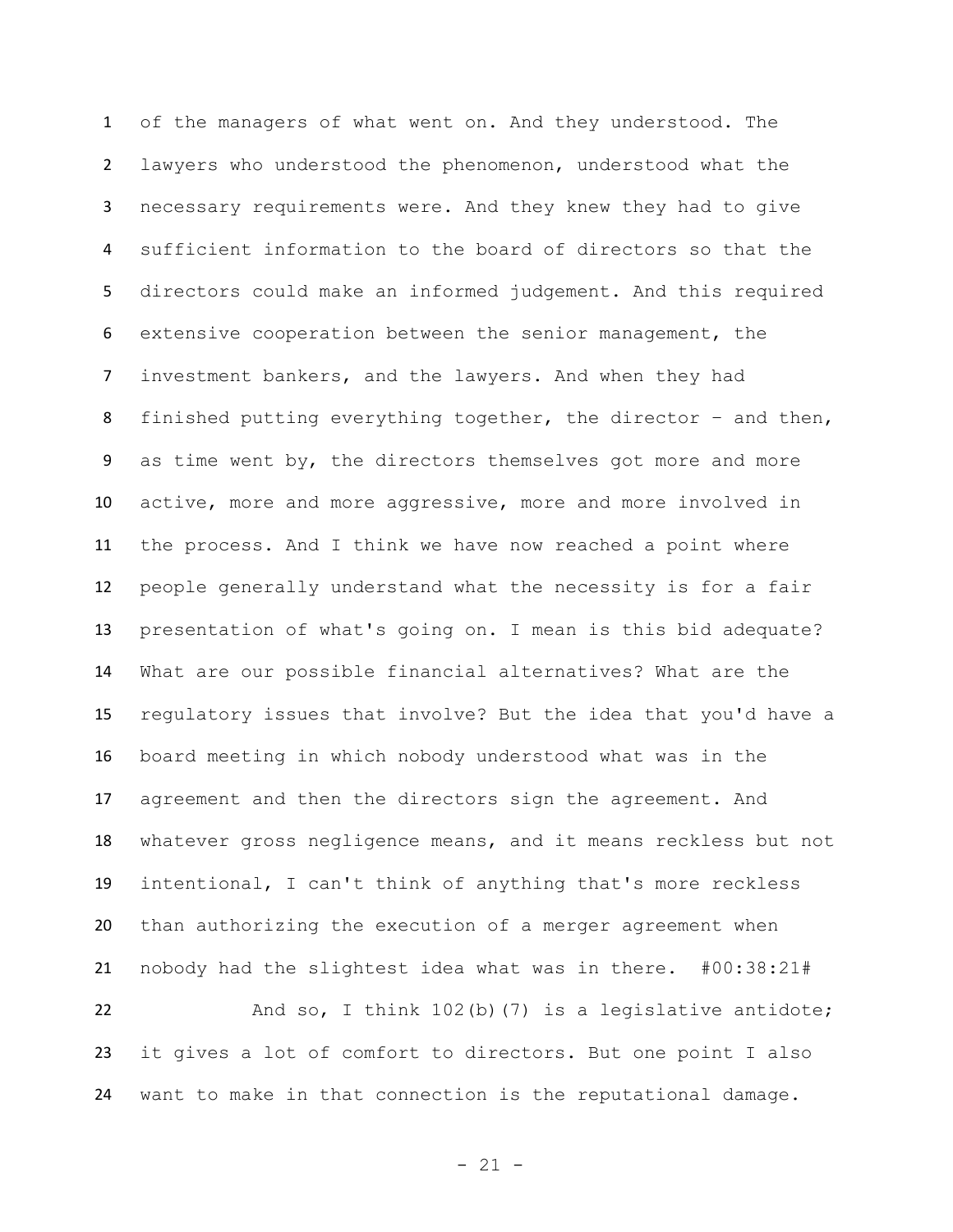Maybe there has been a meaningful reduction in liability potential, but no director wants to look ridiculous, all right? And he doesn't want to be part of a machine that made a decision that has no rational foundation when examined by third parties. So, that's a very important driving factor in today's M&A world. #00:39:06#

 MR. HAMERMESH: And Marty, in addition to speaking to the question about whether the accountability balance is right, or where it went wrong, how did that play out in your practice? #00:39:22#

 MR. LIPTON: Well, I think it played out in everybody's practice to some extent. There was a real cascade of law review articles following the Van Gorkom case with recommendations as to how board meetings ought to be conducted and what should be done in order to avoid a Van Gorkom decision and before the exculpation statute. And the interesting thing is that at the final draft of the merger agreement had to be some lawyer said, at least one day, some said two days, in the hands of the directors before, there had to be a summary of the merger agreement. The lawyers had to take the directors through the merger agreement, paragraph by paragraph, at the board meeting. You had to have an opinion of a major investment banking firm before the board be, before it, yeah. And that, interestingly enough, not that much of

- 22 -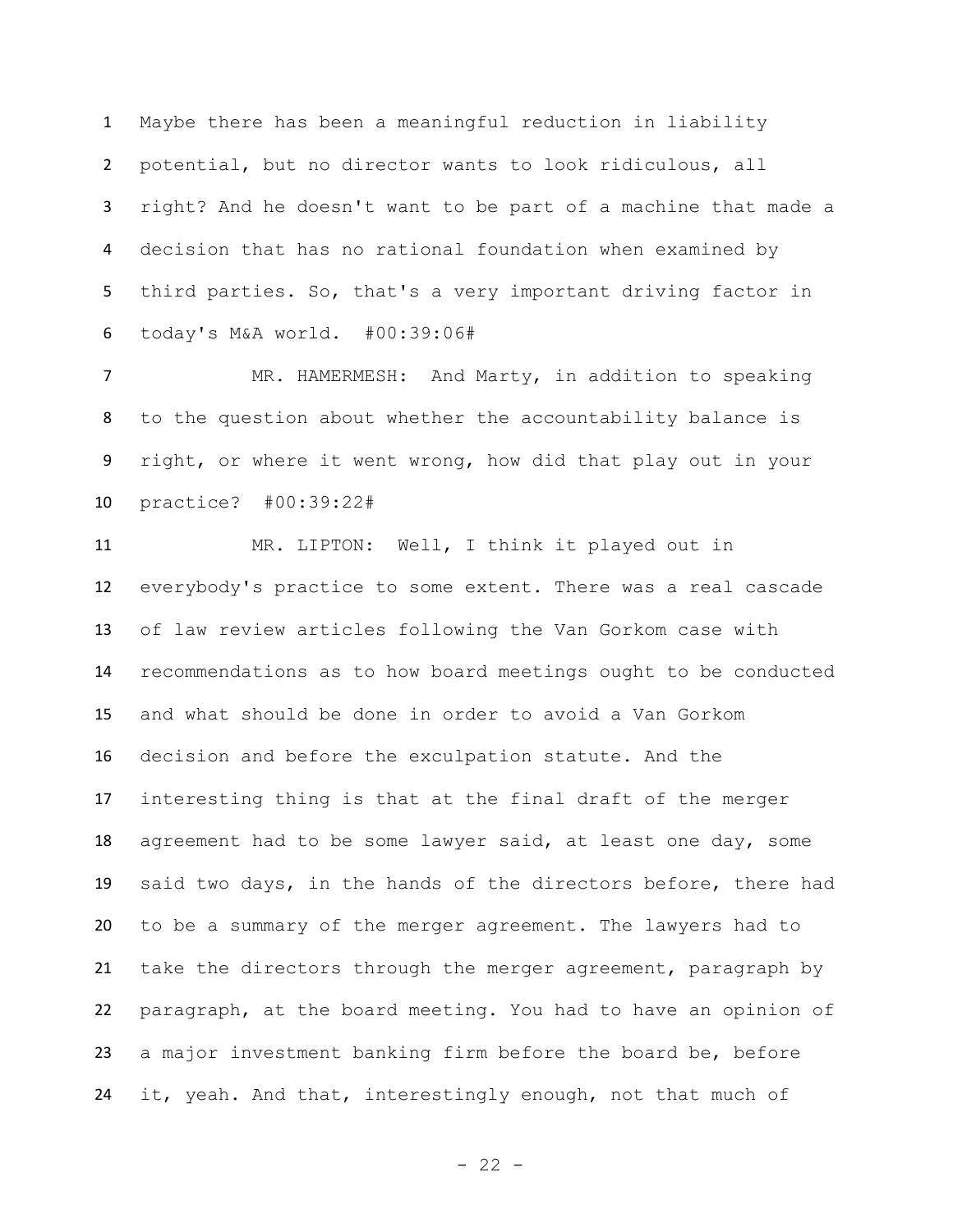that wasn't being done prior to Van Gorkom, but it became sort of an absolute requirement, at least insofar as the law review articles were concerned. And it really made an impact on directors themselves. And directors would say, well, is this sufficient to deal with that case? They may not remember Van Gorkom, but is this sufficient to deal with that case? You know, maybe we need our own lawyer. Are you sure this is okay? 8 Of course, that case was you know, it was a really bad case. #00:41:37#

 So, I can't think of a better example of a decision in a lawsuit that had a wide-spreading impact on how people acted in the context of that kind of situation. In the future, and I think, really, to this day, the procedures that evolved from the Van Gorkom response are pretty much the procedures that are followed today. Nobody feels that they have to get a merger agreement in the hands of the directors two days before. Nobody takes the directors through a merger agreement, every paragraph, paragraph by paragraph. But I think it's the rare lawyer who doesn't still have Van Gorkom in mind in thinking through the presentation that should be made to the board of directors in connection with the approval of this kind of transaction, and particularly, a transaction that involves conflicts. #00:43:02#

 $- 23 -$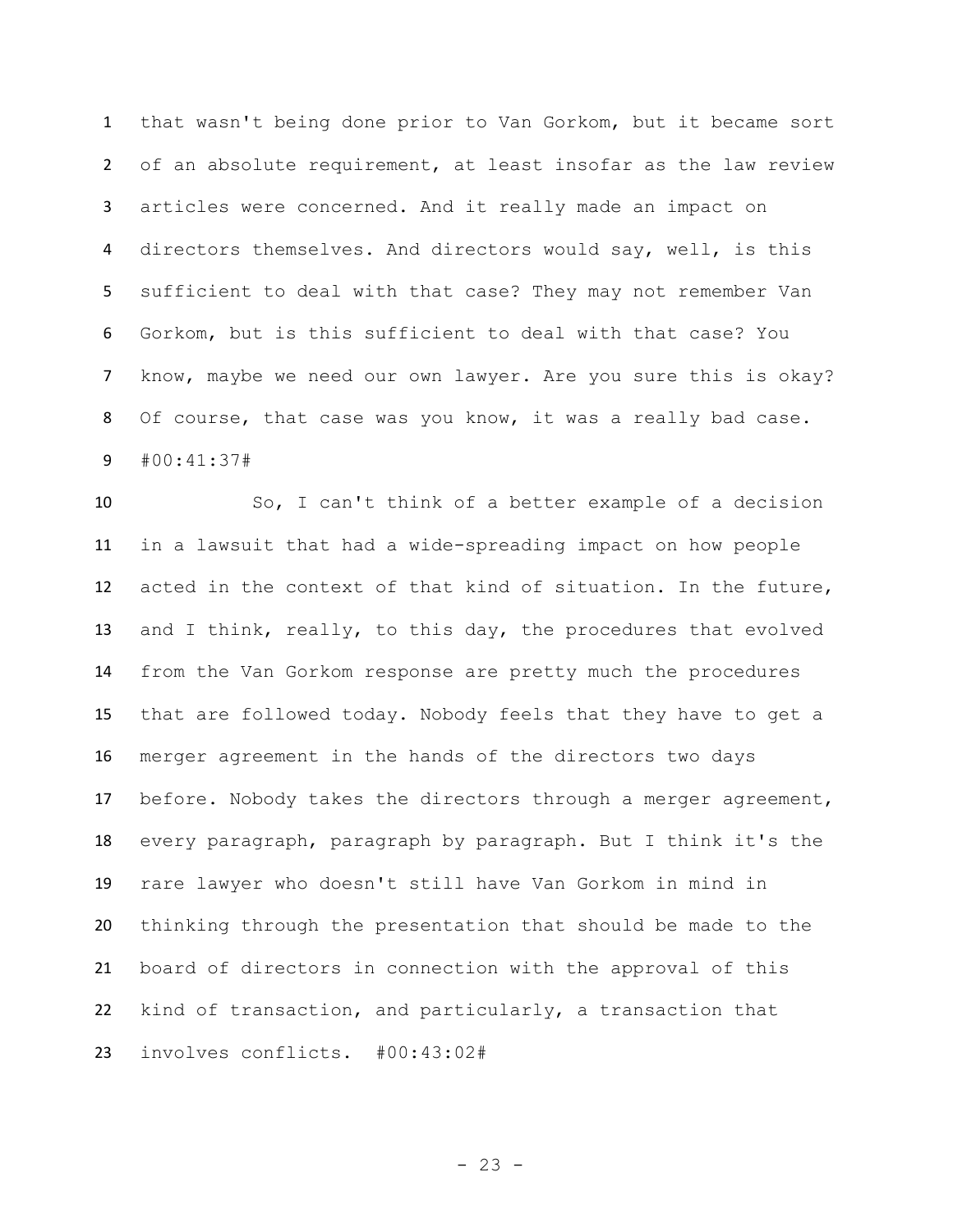So, I'd say that Van Gorkom is one of those cases that has had a continuing impact on the procedures that are used in connection with this kind of transaction. #00:43:22# MR. ATKINS: Larry, can I just add one more comment on the accountability point? On the overall – is this the right level of accountability? It's not a static point; it changes in terms of the things that affect how directors conduct themselves. Obviously, the legal standards and exculpation is a piece of it. And even in the legal requirements area, I think there are people who would say that you know, the direction of some of the law in Delaware has lightened up over the last few years. But the counterpoint to that, and Art, you had a great point about independent directors are - have their own sort of enhanced self- accountability because they care. They care. It's much more of a reality today than it was in 1985. There is an external accountability that has come from the shareholder base that never was there. Certainly, not the way it is today, and that's concentration of ownership, large institutional holders pushing on issues of governance and board conduct, and the activists themselves, you know, they do have an effect on how directors conduct themselves. This concept of you know, which is not new, but it's certainly gotten more attention recently, of shareholder ratification. But that shareholder

 $- 24 -$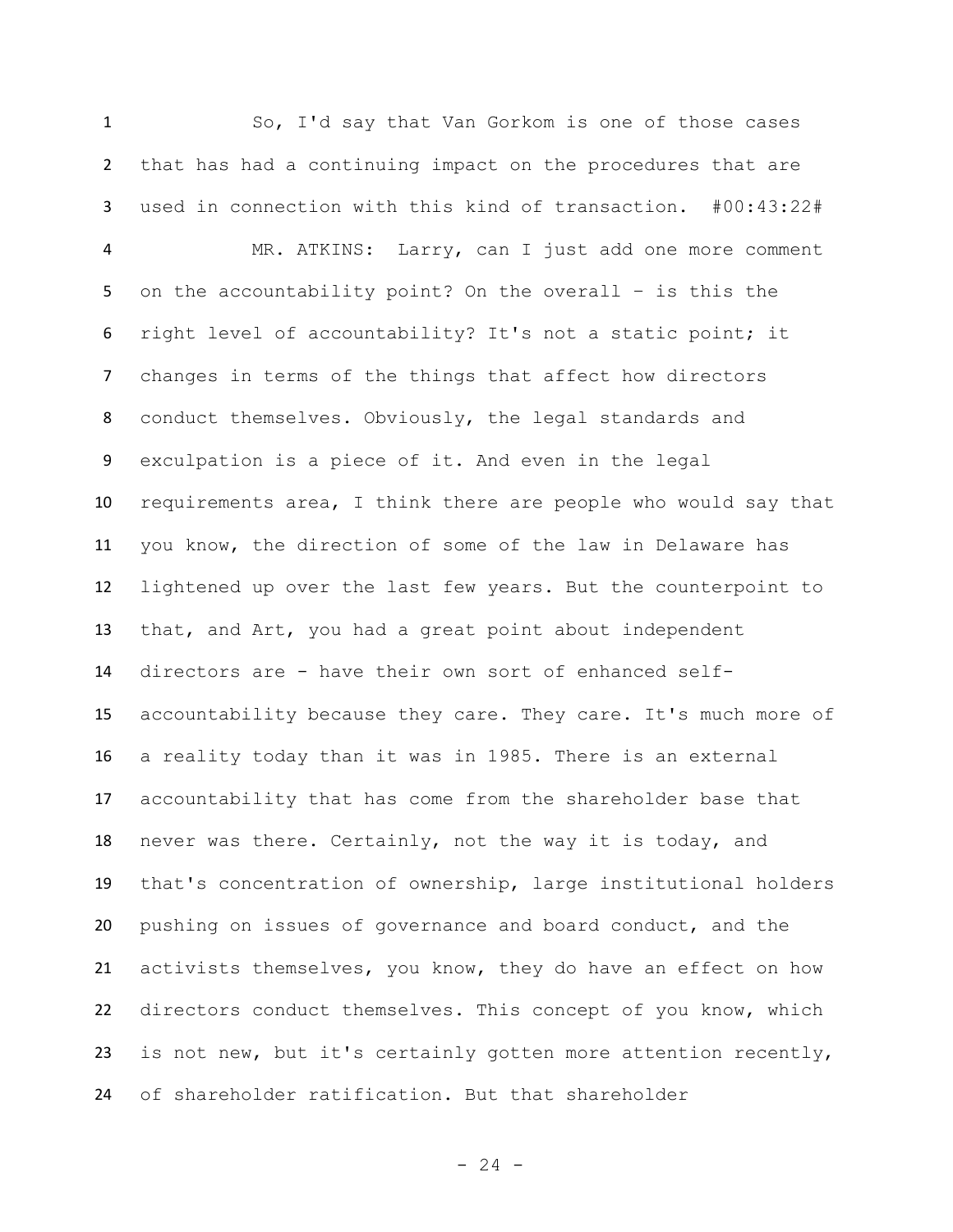ratification, which could eliminate all liability, is something which requires full disclosure. And that's an interesting point because not only has it been made by the Delaware Supreme Court recently that if you don't make good disclosure, the shareholder ratification doesn't work. #00:45:05#

 But I think the lawyers, and it's back to the lawyers here. The lawyers who practice in this area tell their clients, tell their boards, that you understand that you're going to have to disclose what has gone on here, because of federal disclosure laws and state requirements for full disclosure, you're going to have describe, and there are things that went on that raised questions as to the independence of directors, their conduct, the relationship with the investment banks; that's now going to be on the record. So, that kind of pre-warning I think is actually very effective in just getting directors to understand they don't have – and not that they are off running amok here, but they just need to understand that it's going to be a spotlight opportunity and you don't want to be in it. #00:46:01#

 MR. HAMERMESH: It's interesting sitting here being someone who has written an article or two about not liking Van Gorkom very much, to hear the three of you suggest maybe it had some good and did some good, so... #00:46:20#

- 25 -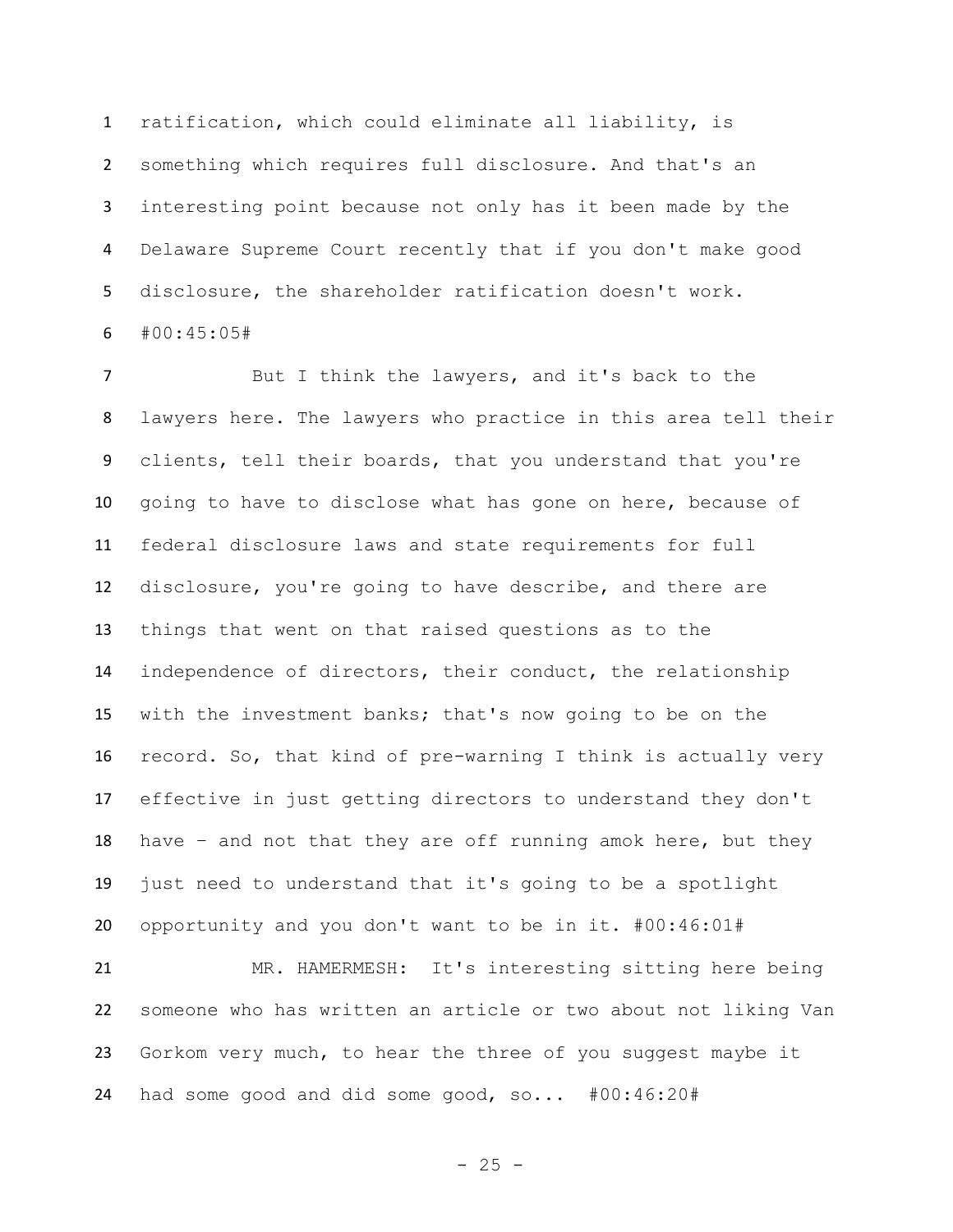MR. FLEISCHER: Well, Van Gorkom was like BarChris. It was, and I think Peter used the word, it was a wakeup call for the bar and how people – those people who had slid into habits that were exhibited in Van Gorkom, it's just intolerable. And I don't care whether you get into this long- debate or subtlety about is it gross negligence or otherwise. It's not conduct that any law firm should be a party to, period. #00:46:51#

 MR. HAMERMESH: I stand chastened. Marty, I want two things from you. One, thrust that mic closer to you so that we can not miss a word. And second of all, it's particularly so because the topic I want to get to next is one on which I know you have some – you have expressed some feelings about. And it's a topic that seems to be with us continuously, and that is figuring out whose interests count in the merger and acquisition business. And the question broadly is how did that play out in the 1980's? And were the right decisions made? And were they made right or wrong not only by the courts but by the legislature as well? So, how did that story develop from your perspective? #00:47:46#

 MR. LIPTON: Well, the story basically developed in the context of the litigation that surrounded the hostile takeovers and what – and sort of pre-Unocal and post-Unocal. The pre-Unocal, there was little to work on in Delaware and

 $- 26 -$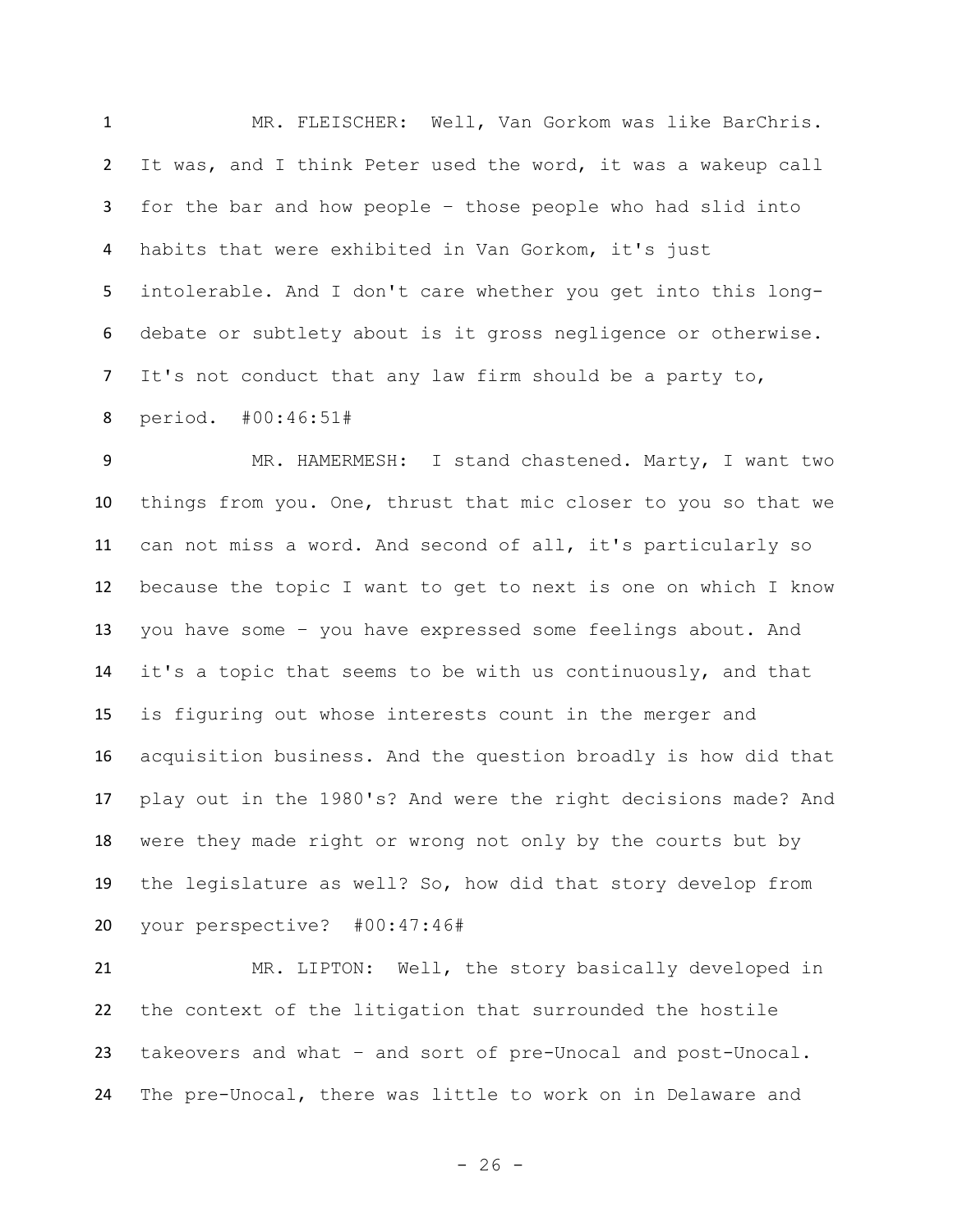1 some states. Some states had adopted constituency statutes, and some of them had adopted the takeover statutes that were held unconstitutional. And so, the issue revolved around, was the board of directors acting within its authority in rejecting a hostile tender offer? #00:49:07#

6 And the issue got framed, primarily, with respect to the poison pill starting in '83, and then running into '84 and leading to the Household decision in '85. And the question came down to, is the board acting appropriately, properly, in resisting a takeover? And Unocal decided that yes, it is, but not the business judgment rule. The board really has to meet an enhanced business judgment test in taking an action that deprives the shareholders of a premium and, at the same time, imposes a penalty or absolutely blocks someone from accomplishing a transaction.

 So, post-Unocal, the question became what do you need to show to meet the enhanced business judgment test? And 18 we came down to the Interco case with Chancellor - actually, I've forgotten Bill's name. #00:51:12#

MR. ATKINS: Allen. Bill Allen.

 MR. LIPTON: Bill Allen. And taking the position that okay, you can block something for a while, but ultimately, you have to give the shareholders an opportunity to make a decision for themselves. And of course, those of us

- 27 -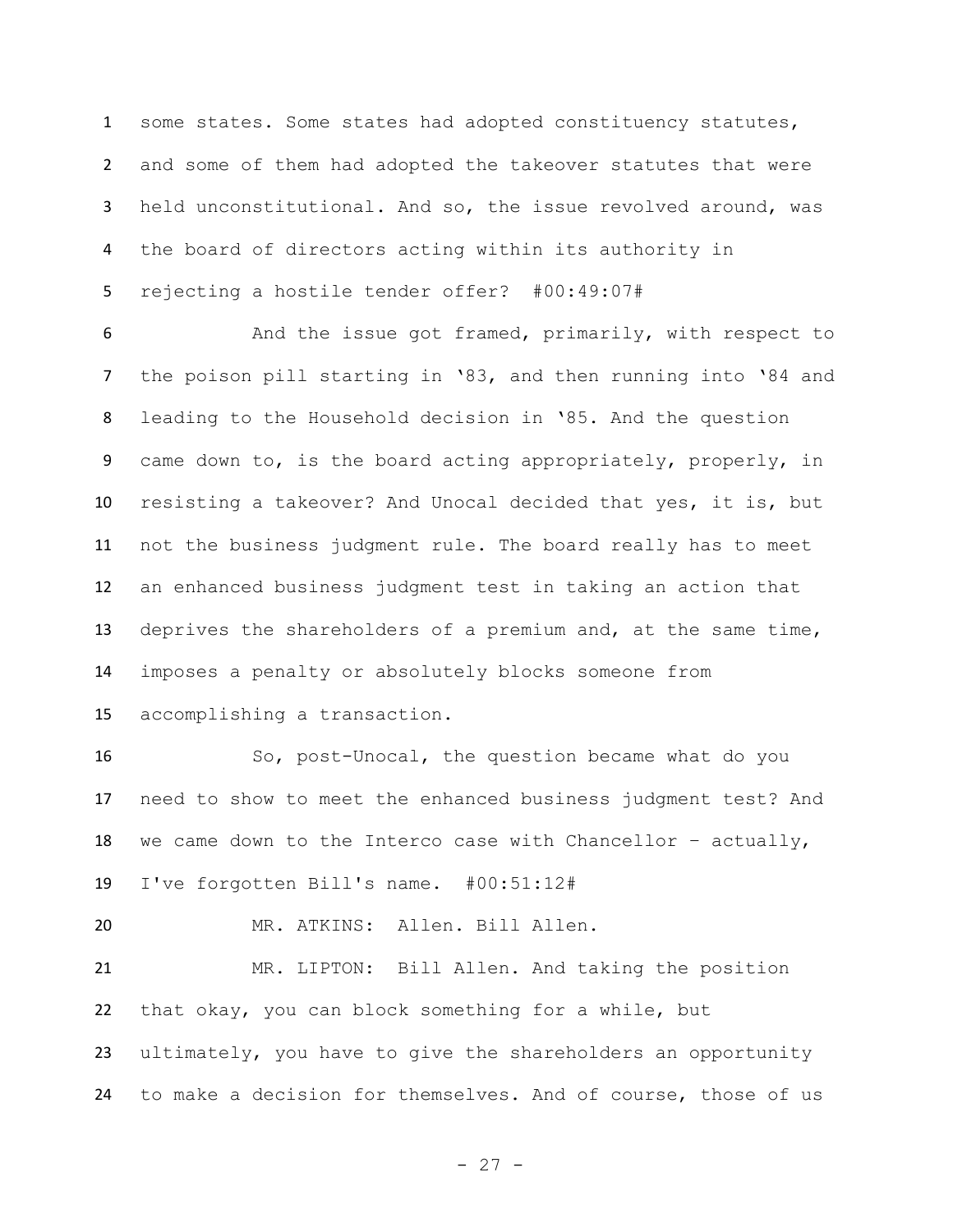who were seeking to maintain the power of the pill and the right of the board of directors to permanently block a hostile takeover, did not like the decision in the Interco case. And the question with respect to the enhanced business judgment or 5 whether the pill could remain in place permanently, really continued. It didn't get finally, finally settled until the Airgas case, but it became an issue of contention and litigation, and that spilled over into other states. #00:52:41#

 MR. HAMERMESH: I want to come back to the poison pill after a little bit. But to take the clock back to 1985, we see the Unocal opinion from the Delaware Supreme Court, and it quoted a certain article, as I recall, on the subject of what constituencies the board could take into account in responding to a tender offer. Specifically, your article that Chief Justice Strine and Professor Wachter and I teach, when we teach this subject. So, that 1979 article is still very much with us. But lo and behold, in the Unocal opinion, we see that the board is not only permitted, but maybe even obliged to take into account the interests of customers, suppliers, communities served, et cetera, employees. Do you recall your reaction when you saw that? That must have been gratifying. #00:53:31#

 $- 28 -$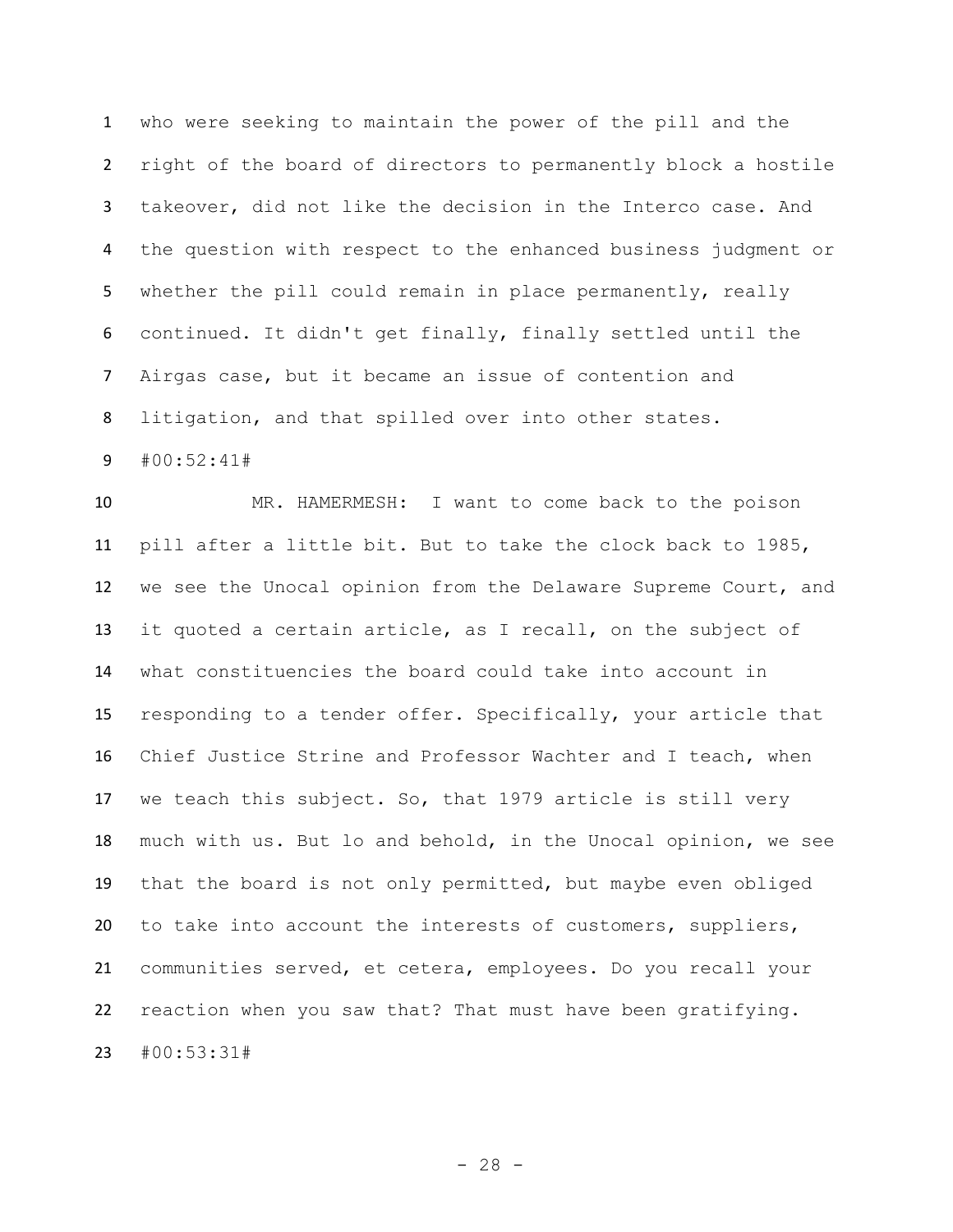MR. LIPTON: Well, they cited the article in a footnote. And obviously, whenever you write an article like 3 that, and the court cites it, you feel well-

 MR. HAMERMESH: That hasn't worked so often for me, but okay— #00:53:48#

 MR. LIPTON: -- and kind of nice. But the, as happened with every one of these key decisions, it immediately provoked a cascade of law review articles. And just about every corporate professor had – came out with an article as to what the meaning of enhanced corporate business judgment is and so on. So that, in a way, it creates a bit of confusion as to what the law really is. But I think that you know, I guess it's what, a twenty-year period between Unocal and Airgas. They follow several of the Delaware decisions prior to Airgas pretty much satisfied that the court would not – the Supreme Court would not follow Interco. Interco, of course, was not appealed. The transaction, actually, the company was acquired and so that there was no Supreme Court decision with respect to Interco. #00:55:30#

 MR. HAMERMESH: Yeah, we will come back perhaps on this, but yeah—

 MR. ATKINS: So, just back on the subject of constituencies or other constituencies, I mean, I guess the way I would see it, Unocal had this throwaway line in it. It

- 29 -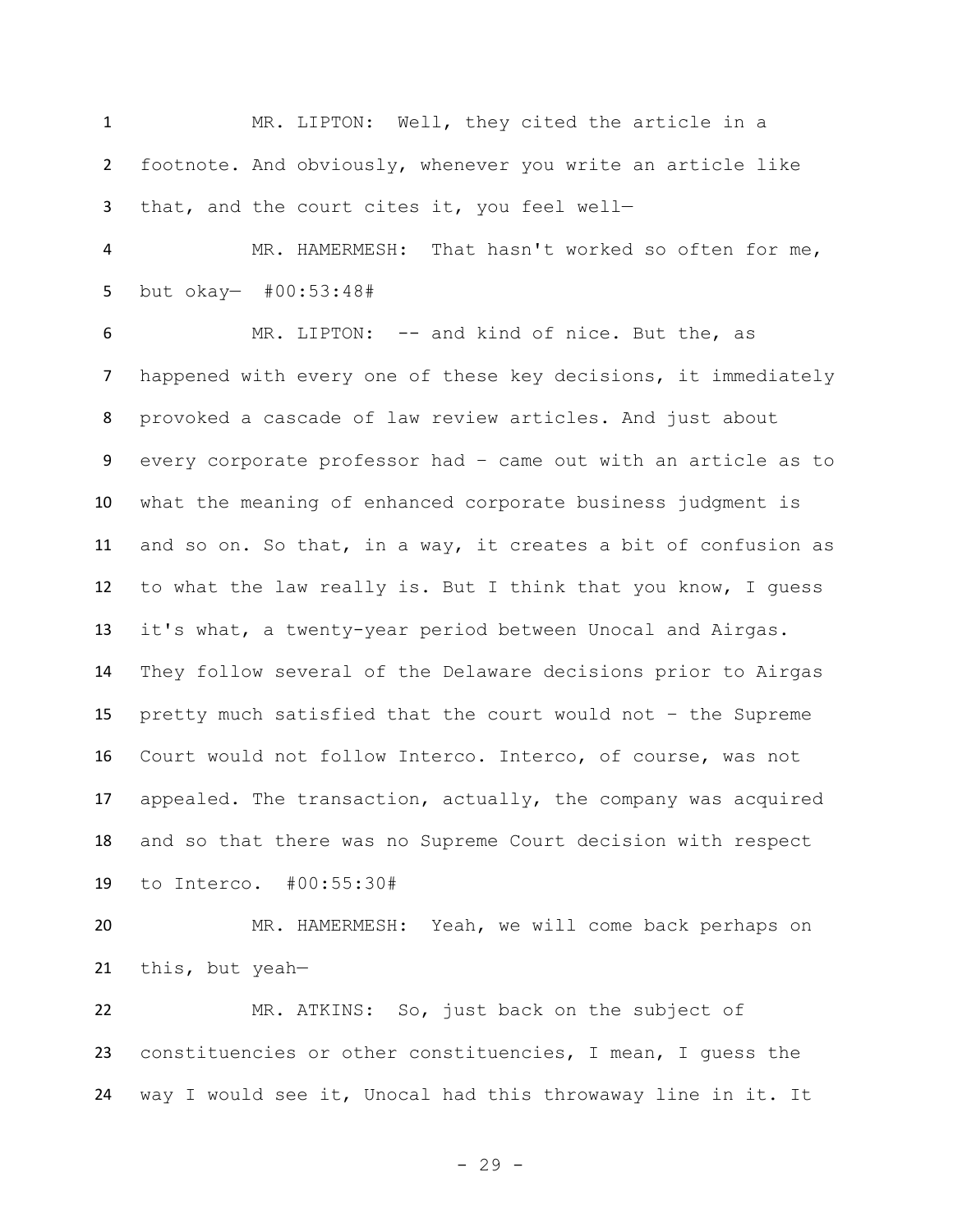wasn't an issue in the case. It was just a throwaway line. And it also had a phrase that sort of preceded that litany of other constituencies, which said something like "and its effect on the enterprise." So, there was a suggestion, I, at least, I thought at the time, and fortunately didn't have to give any advice on this until six months later when the issue was resolved, that maybe it's connected to the concept of enterprise, company, stockholders, but it wasn't clear at the – when, at least I didn't think so. #00:56:20#

 Fast forward to Revlon, and the issue in that – one of the many issues, in that case, was that there was, in the back and forth battle, Revlon had issued some notes. Those notes declined in value; they issued in repurchasing shares. And that became a factor in their thinking to protect the directors. That was certainly the way the courts thought about it. But one of the things that the Revlon board apparently took into account in deciding to strike a deal with Forstmann Little was, Forstmann Little was going to shore up the value of those notes. There was nothing that served any shareholder purpose there. In fact, it probably resulted in some – something coming off, either price or other terms. But it didn't benefit the shareholders. That issue was then presented squarely in the Revlon case as to whether or not the directors were entitled to take into account an interest not related to

 $- 30 -$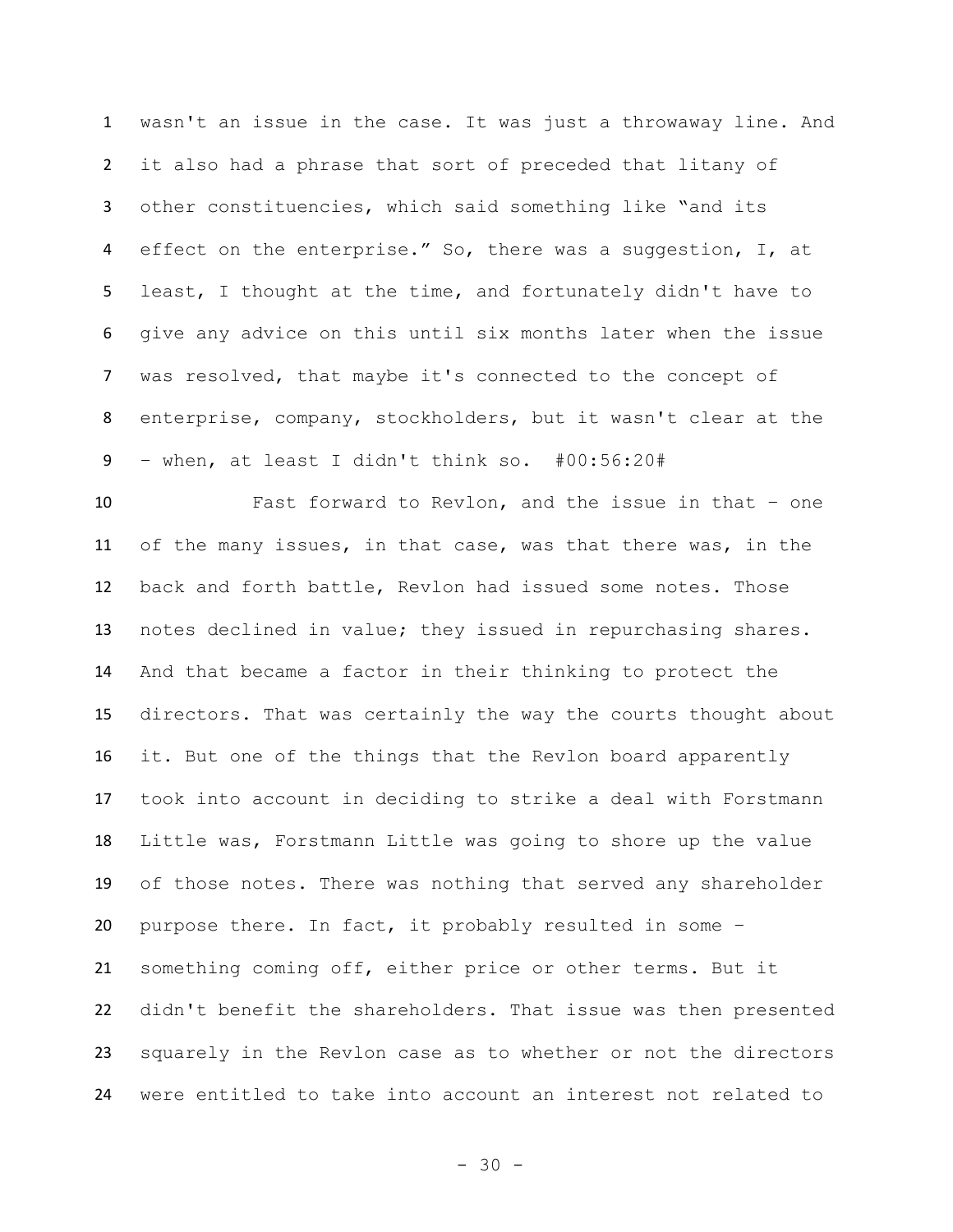shareholders, but to some other constituency. And the court was very clear. The same judge as the Unocal judgment, Justice Moore, basically said you can take other constituencies into account provided there is a rational relationship to shareholder interests. So, that – and that is the essence of the shareholder primacy governing law in Delaware. Still the governing law in Delaware, I believe. And so, whatever mystery there was around the ability to, independently of shareholders, provide something to some third party that doesn't – that either – that doesn't protect shareholders or that diminishes value for shareholders. You know, unless the legislature changed the rule, that's the rule. #00:58:22# MR. HAMERMESH: Speaking of legislative change, I

 mean that's the issue that's still with us today. We have Senator Warren's Accountable Capitalism Act, which proposes to sort of redirect that thinking into a more broadly other constituency focused role for directors. And I guess the question is whether or not, at least in our limited M&A world, whether you think that that decision in Revlon was where we should have ended up. #00:58:48#

 MR. ATKINS: I personally, well, if, I guess the way to answer the question is, do I think the legislation should change that rule? I don't, right. And that's my... So, I think

- 31 -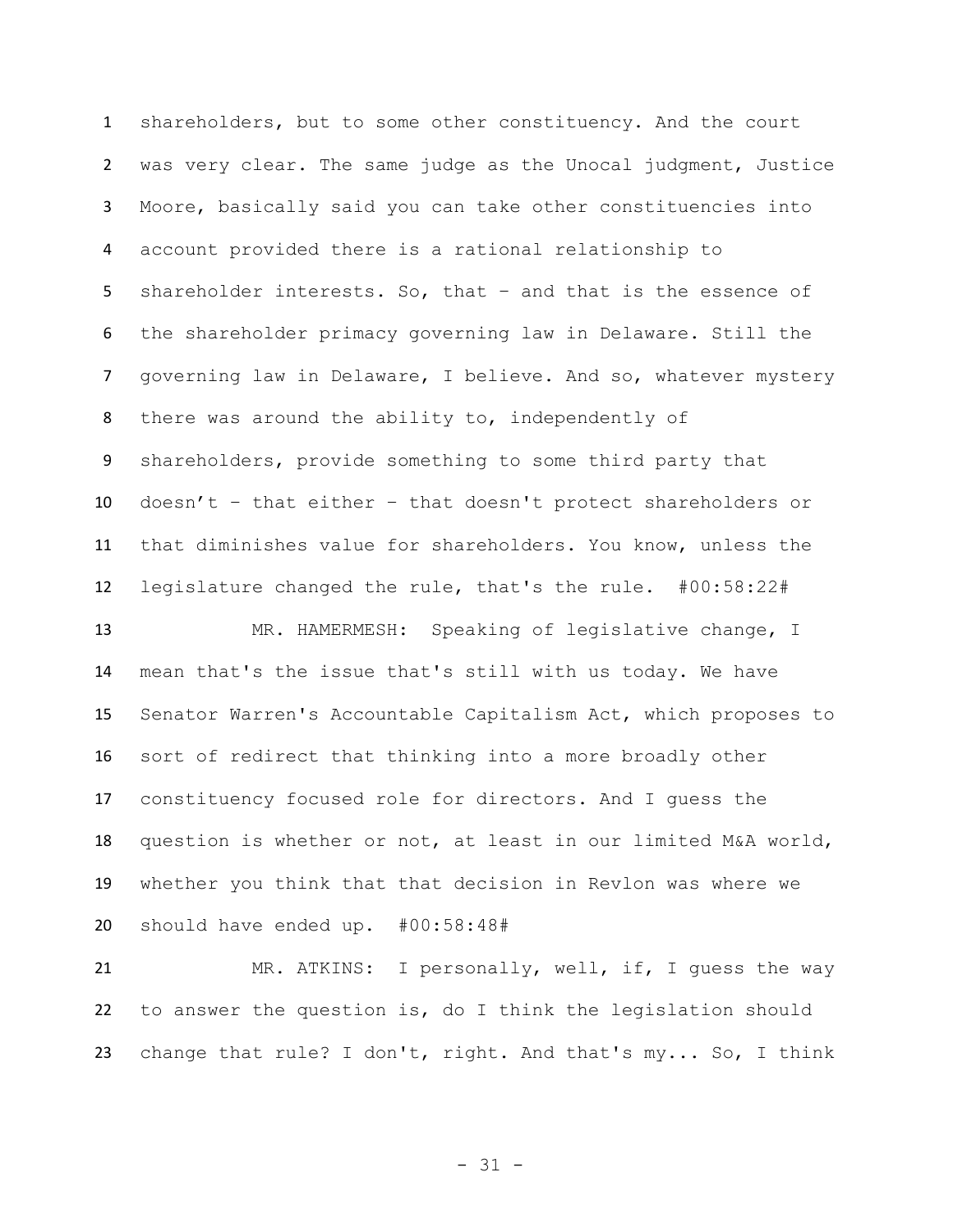it's a good rule, not just good law, but a good rule.

#00:59:04#

 MR. HAMERMESH: Okay. Art, where do you come out on this whole question of the progression from Unocal to Revlon to where we are today on the question of the board's role in thinking about other, non-stockholder constituencies?

#00:59:19#

8 MR. FLEISCHER: Well, I think, and maybe my memory is faulty. I think I am guided by an article that the Chief Justice wrote in which I believe he said that for the typical Delaware corporation, which is a for-profit corporation, the standard in Unocal that Peter just mentioned, that a board can have regard for various constituencies in discharging its responsibilities, provided there are rationally-related benefits accruing to its stockholders. And I believe the suggestion is you can't do something purely for philanthropic reasons. I think if this is the present law in Delaware, there is certainly plenty of latitude for directors to engage in philanthropic activities. #01:00:18#

 MR. HAMERMESH: Marty...do you have things to say on that?

 MR. LIPTON: Well, of course, this is the critical issue of the day. The – Senator Warren's bill was one example of it. There was a progression in the states, some 30-odd

- 32 -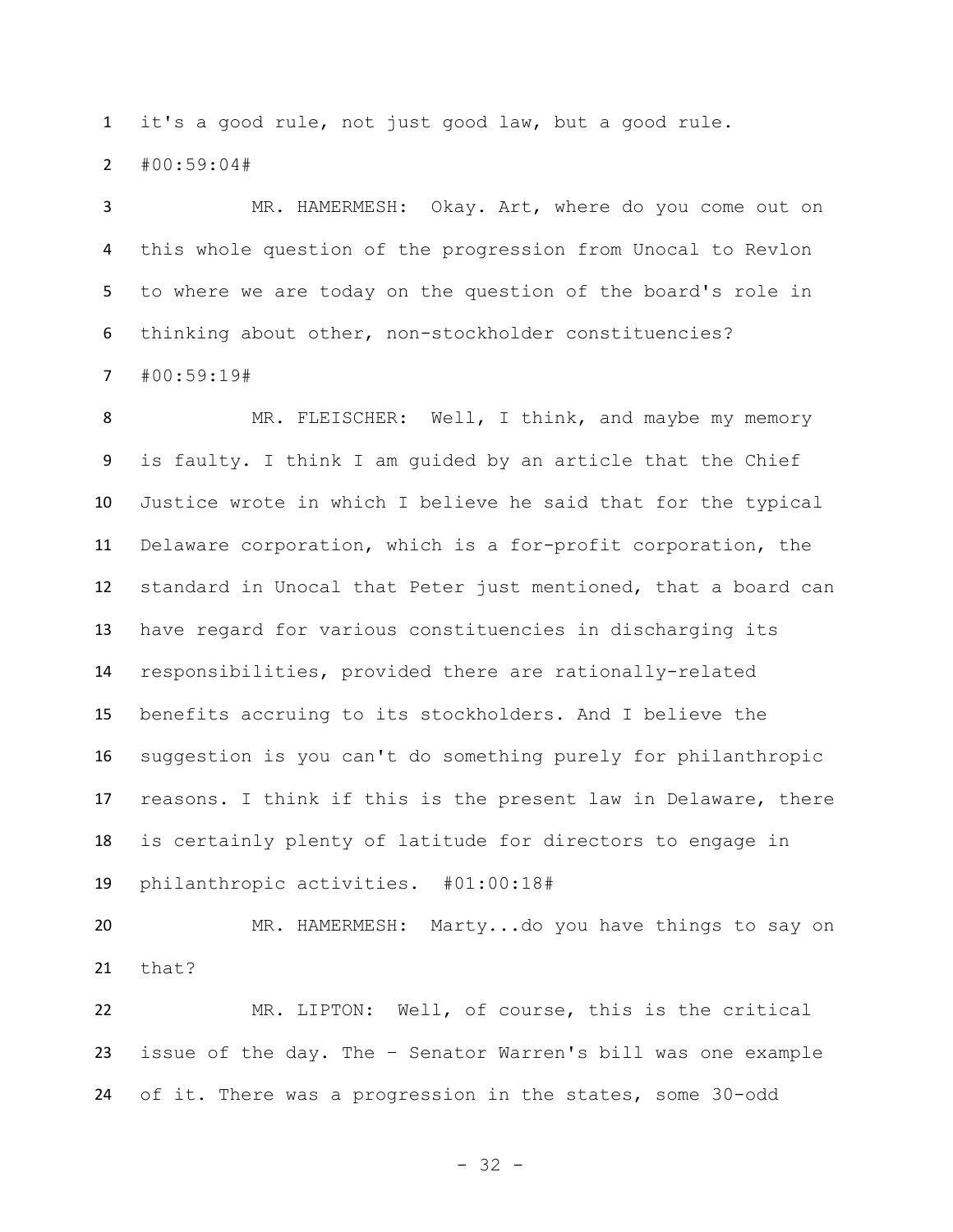states have constituency statutes. Basically, Pennsylvania has the most permissive insofar as allowing the directors to consider the other stakeholders in, and in addition to that, it has a provision protecting of the directors from suit for doing so. So, there is a – there was just, this year, a revision in the governance rules, governance guidelines in the UK, which didn't go all the way, but their constituency statute was broad, and to the point of adding that a company would have to have employee input either by an employee on the board of directors or a committee of the board or a director who is designated to have employee interests. Or, a separate employee advisory committee, not quite the thing on the Continent, but sort of moving to the two-tier supervisory board and management board. France is presently considering a revision of its corporate code, picking up on this purpose concept – the purpose of the corporation, and defining purpose to include the other stakeholders. That has not yet been enacted, and it's still in the process. But it has been recommended by a committee that was appointed to consider it. #01:03:10#

 So, I think it's fair to say that the future of corporate governance, basically, is dependent on how the political regulatory response is to whether the purpose of a corporation is primarily to produce profits for the

- 33 -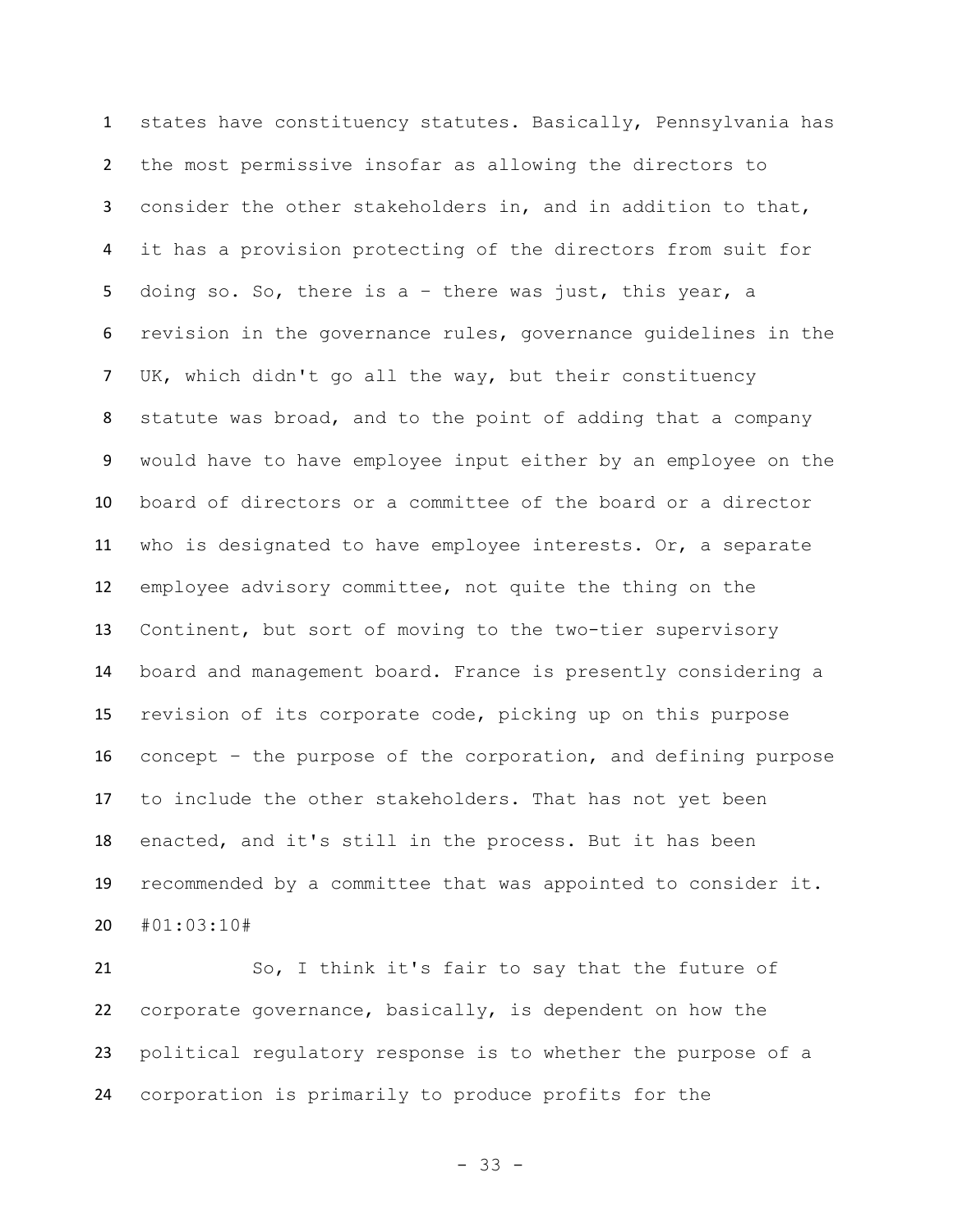shareholders, or the purpose of the corporation is broader than that and the directors have a fiduciary duty to all of the stakeholders, including the community as such. So, in effect, some thirty-odd states have also adopted these benefit corporation statutes, as has Delaware. Senator Warren's bill is basically the Delaware benefit corporation statute, and so, the question is, is that the way we're going to go? It sort of reprises the situation back in the seventies and eighties as to whether it was going to be a federal statute that regulated this activity or whether it would stay with the states. Remembering that back then, we had Ralph Nader looking for, in effect, federalization and not on the corporate governance point, but really on an anti-trust and size of company point, which we're probably going to also reprise now, both with respect to the size of companies, and the size of the investors, like the indexers. #01:05:11#

 But, I think we're at an inflection point as to which way we are going to go. And whether we will stay with the primary focus on shareholders, or whether we're going to end up with a focus on stakeholders and the impact of what corporations do on the economy and community, is all, and so... #01:05:47#

 MR. ATKINS: A huge – I mean Marty said it right, this is the issue of the day. It's a hugely difficult issue. I

- 34 -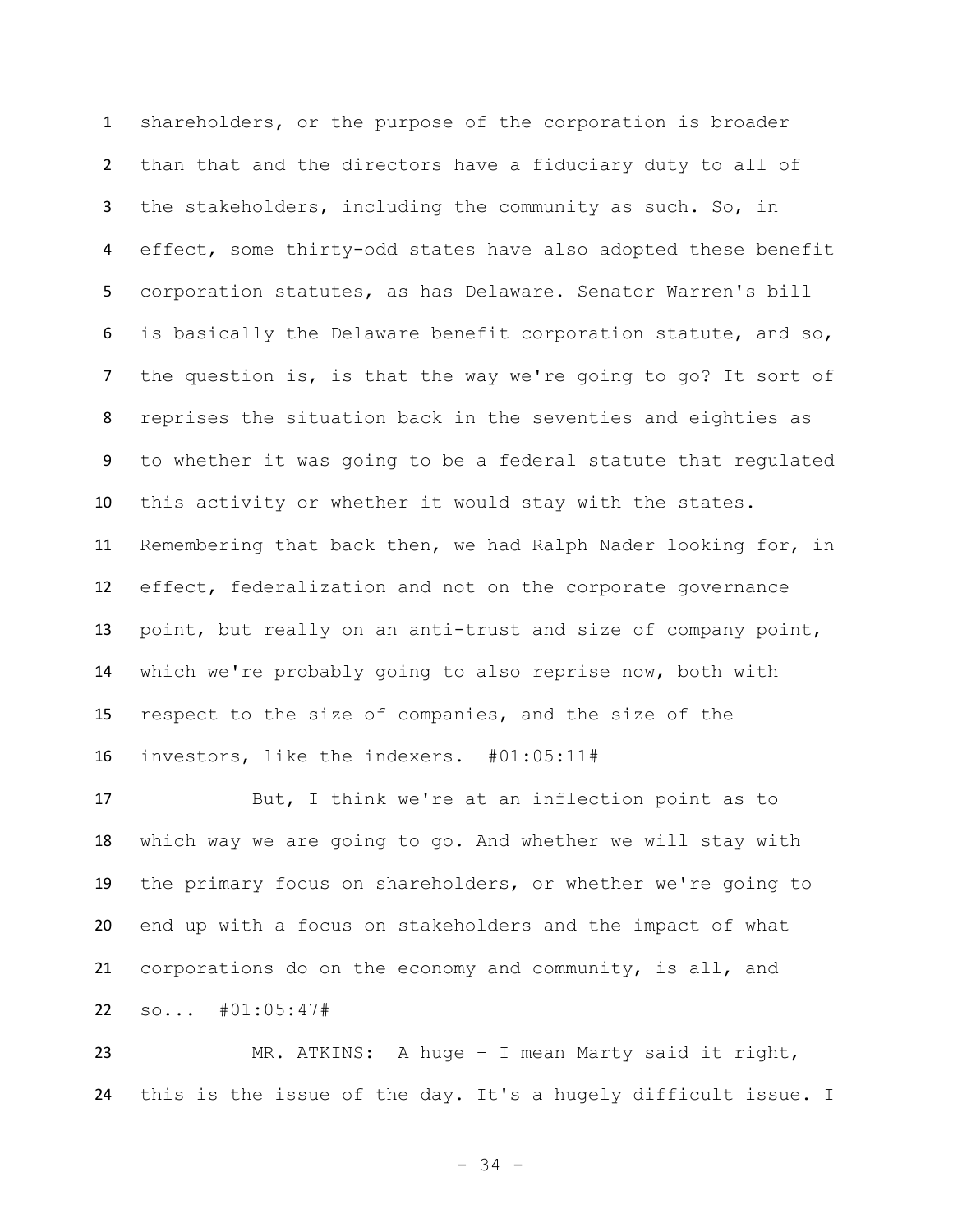mean, there are factors that you know, everybody has a point of view on this one, and everybody has an interest. I just want to hark back to one experience I had when just dealing with a much simpler world, but in a constituency statute context, you know, this is some time in the eighties. It wasn't a Delaware company, because there was no such statute, but there was one in another state, and I happened to be representing the target and the board. And the issue came up, you know. This was a permissive – permissive statute. There are one or two that are mandatory, but this was permissive. And the issue came up about well, what should we do? And somebody looked at their lawyer. And I said, well, I mean what do you want to do? Because you have the freedom to do a variety of things here. This doesn't impose an obligation. Your obligation still is what it is, but you're entitled, under the statute, to consider other – and to a person, once they understood that they have fiduciary duties to shareholders, but they could do something for somebody else, then somebody else got lost. That was – I mean, and it's a natural instinct, and I didn't blame them, frankly, that you know, how do I explain myself later on that I didn't deal with only the shareholders in terms of fundamental value because that was kind of on the table? #01:07:23#

- 35 -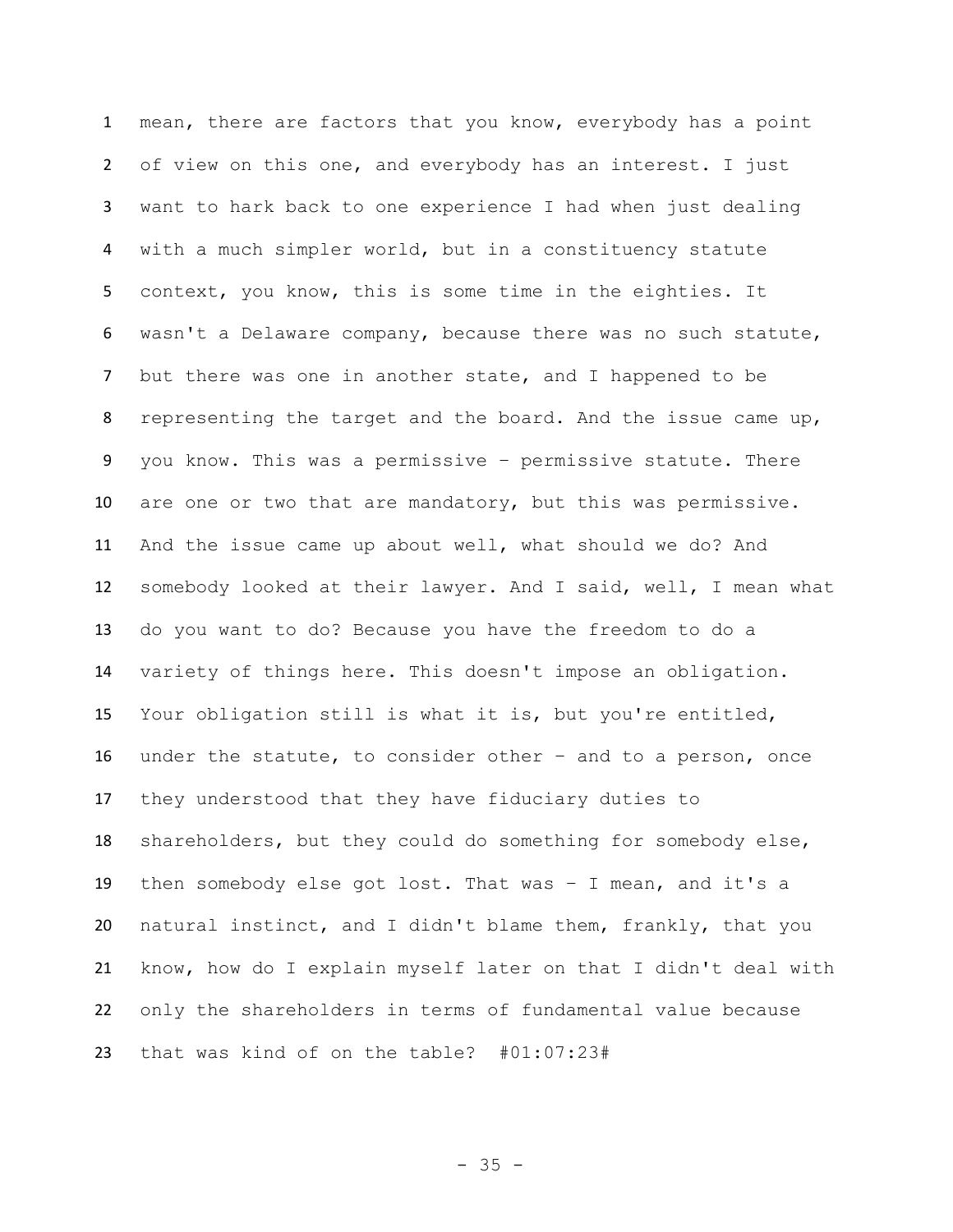It's much more complicated today because there are a lot of shareholders who have voices on this that didn't have them before. But they are all over the law too, I mean, and trying to connect up – if you think about yourself as a director, sitting in a room, having to face this conundrum of I have, as Marty put it, I have fiduciary duties to everybody, what do I do? I mean and it's not just value. It's somebody believes that we're messing up the environment, which we probably are. Somebody believes that we need to have more diversity, which we probably do. How do you make sense of that in the context of governing a company? I don't think it's a corporate governance issue. I think it's a societal political issue. That's my view. #01:08:15#

 MR. LIPTON: Well, clearly, it is a societal and political issue. It's interesting, though, how it plays out. The climate question has resonated in boardrooms, and there's hardly a company today that doesn't produce a sustainability report that it issues every year. And if it's an energy company, an oil and gas company, it's a beautiful document, runs 50 to 100 pages, and so on. Boards are feeling the pressure from the ultimate shareholder. The Chief Justice has written at least two articles making this point that the ultimate shareholder is the employee, the— #01:09:18# MR. ATKINS: The human shareholder.

- 36 -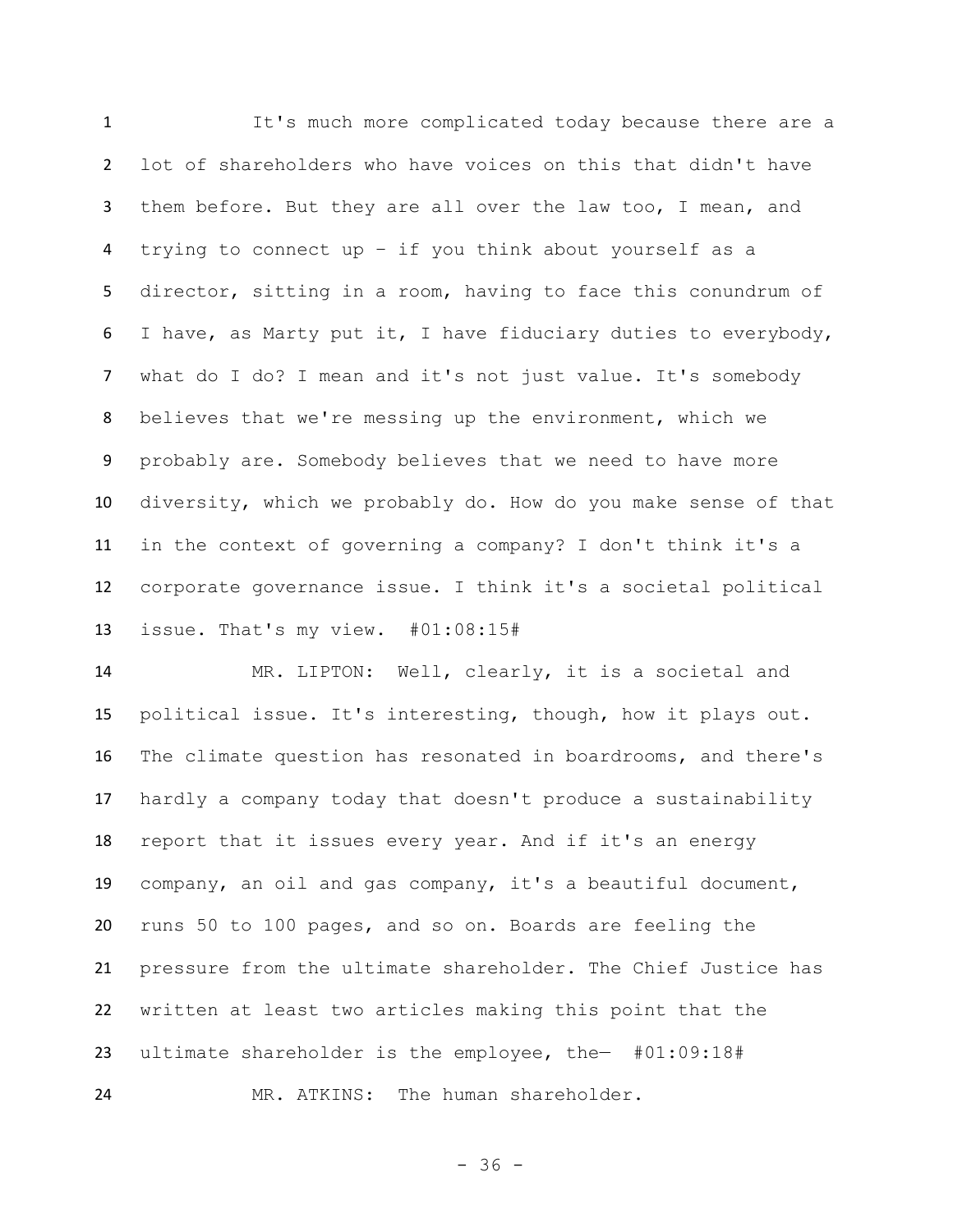MR. LIPTON: Pardon?

MR. ATKINS: The human person.

 MR. LIPTON: The human shareholder, yes. And that's true that the shares, most shares are ultimately being held for the benefit of a pensioner, a university and its endowment, and so on. And these are long – or holders who have other interests. They have an interest in wages, and they have an interest in the environment, and they have an interest in the community as a whole. So, originally, our corporate laws, including Delaware, and almost all the states' corporate laws, the fundamental role, and it was never called corporate governance in those days, the statutes were passed in a time when the shareholders were families, and people in a community and corporations existed in a community. They weren't these big national, international, global companies. And it made sense that the shareholders had the power to elect the board of directors, after all, they *were* the board of directors. And in those days, these companies all had, if not founders, the heirs of founders on the board and they had the investment banker who took the company public. They had the bank – the commercial banker who had the loans to the company and so on, and so, there wasn't a question of shareholders, it was a question – this is the community of the company, including all of these people. And of course, in those days, the focus was

- 37 -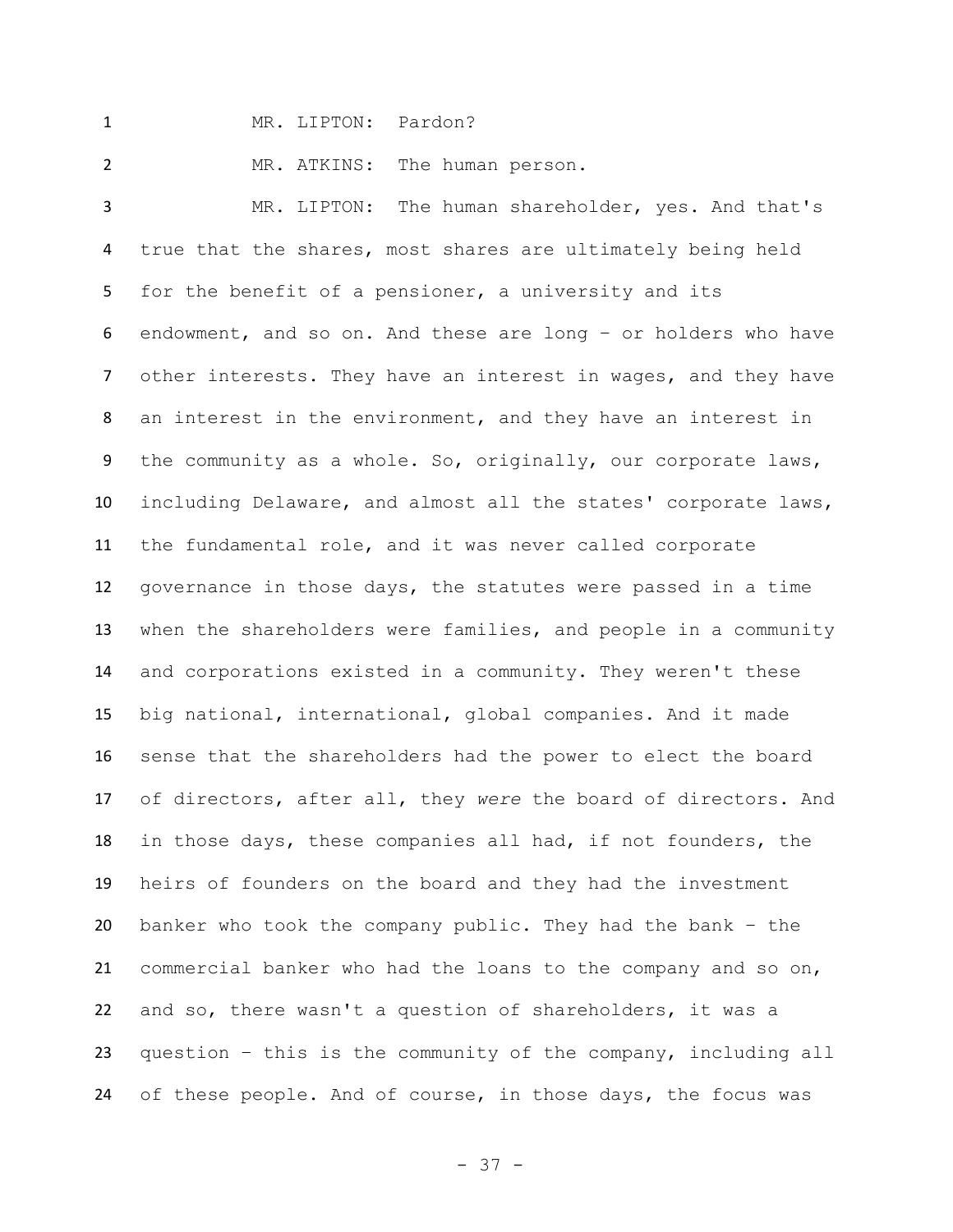on dividends and not on total shareholder return. So, there wasn't the same kind of pressure. #01:11:46#

 Our corporate laws have basically remained the same insofar as shareholders are concerned. And so that there is a fundamental question today as to whether shareholder primacy is going to continue or not. And it's not a legal question as such; it's a political, social question. And there are those who – I personally think that we're headed in the direction of away from shareholder primacy and that boards will have a responsibility to stakeholders, not primarily to the shareholders. #01:12:43#

 MR. HAMERMESH: Well, if we're at another inflection point now, and I think you're right about that, I want to go back to some other inflection points, back 30 years ago, and Art, you mentioned that when you talked about the Weinberger versus UOP case, that the notion of having independent directors play an important role in merger and acquisition activity was something that blossomed in the early 1980's. And we all know, empirically, how boards of directors, in fact, migrated from the model, Marty, you talked about as having community members and the company's bankers and so forth being on the board to a model where there is much more of a distance between a large majority of the board and the operating activities of the company. So, more independent directors. And

- 38 -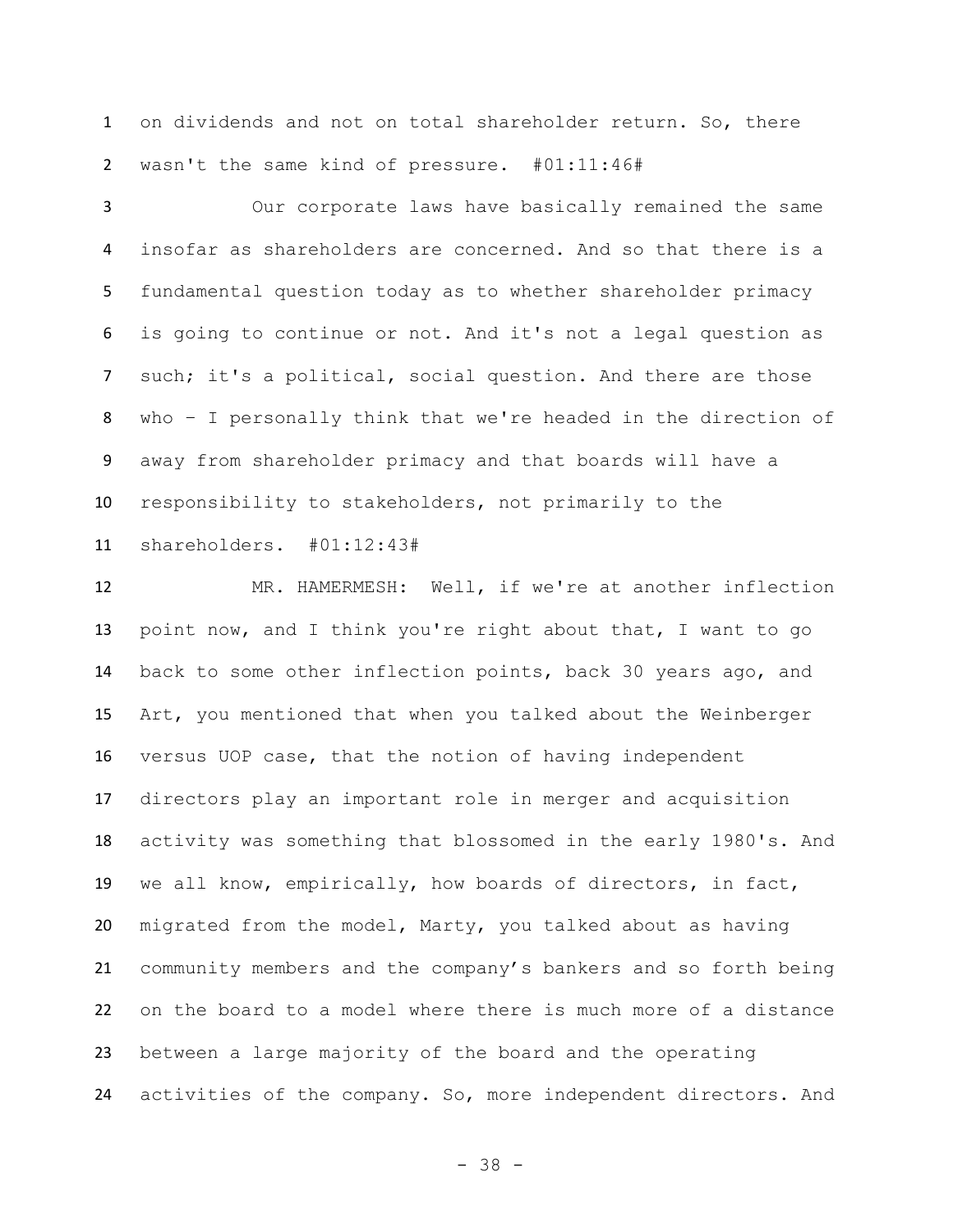I have always thought the takeover movement and the decisions that came out of it drove that to a large extent. And the question is, was that a good thing? And are we better off or worse off for having had that kind of evolution in the boardroom and in the constitution of the board? #01:13:59#

 MR. FLEISCHER: Well, I would say the answer is it's a necessary development. And I think it follows from the fact that the business judgment rule is the fundamental principle in evaluating whether to accept or reject a takeover. And obviously, it's applicable throughout the whole takeover process, and outside the takeover process, the business judgment rule governs what a company does and doesn't do. Now, the foundation – the foundation for the applicability of the business judgment rule is that a majority of the board are independent and disinterested. So, without that, you are not going to get the benefit of the business judgment rule. And this has flowed over to the fact that the self-regulatory agencies, the stock exchanges, and NASDAQ require that a majority of directors be independent. And then they have, in some cases, objective standards that will preclude you from designating a director as independent. #01:15:21#

 I think the way the Delaware courts have dealt with this also has a real degree of subtlety to it. And it follows from the fact that what is – what constitutes an independent

- 39 -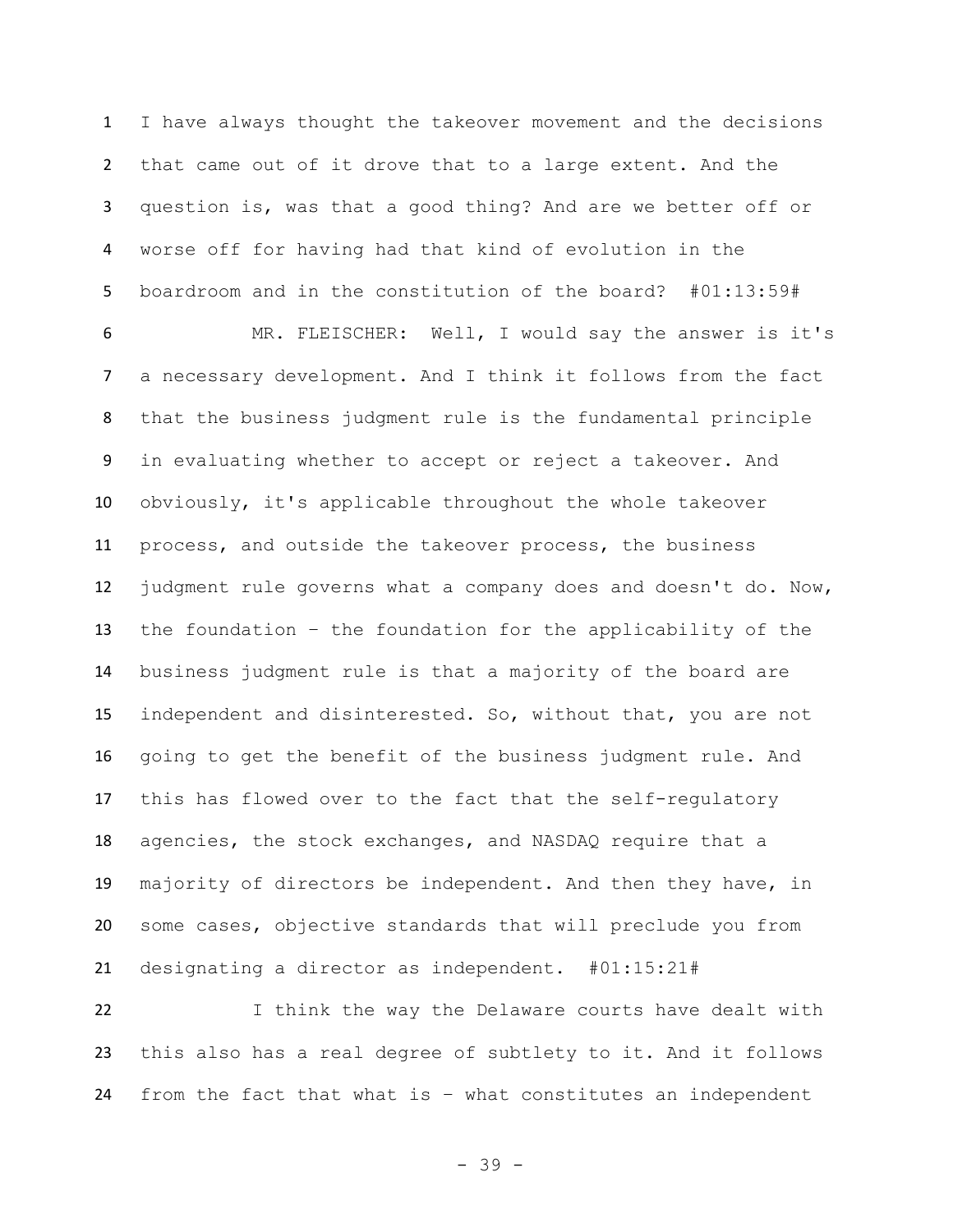director, and it's basically someone who makes a judgment on the merits and is not subject to extraneous influences. And there is extensive case law, as you all know, and in many cases, the initial finding is, do we have a board that is dominated by independent directors? Or do we have a board which is not independent and then, we are going to go through a careful examination of the facts. And to show that a director is not independent, you have to show that that director is beholden to the CEO or a controlling party, or so under the influence of the controller that the director's discretion would be sterilized. #01:16:29#

 Now, the subtlety in this, these deficiencies, these arrangements, if you will, have to be material. And material in this context, I think, and the courts have come out in the right place, is a subjective test. In other words, does the arrangement that this director have, is it likely to influence him in a particular way, taking into account his financial circumstances. So that if it was George Soros who was the independent director, it would take, obviously, a great temptation to say that that was material to Mr. Soros. So that I think there is a certain burden that flows from this. And I think the first issue you are confronted with is there has developed a pattern that boards will often fragment themselves. I mean they'll set up special committees of

 $- 40 -$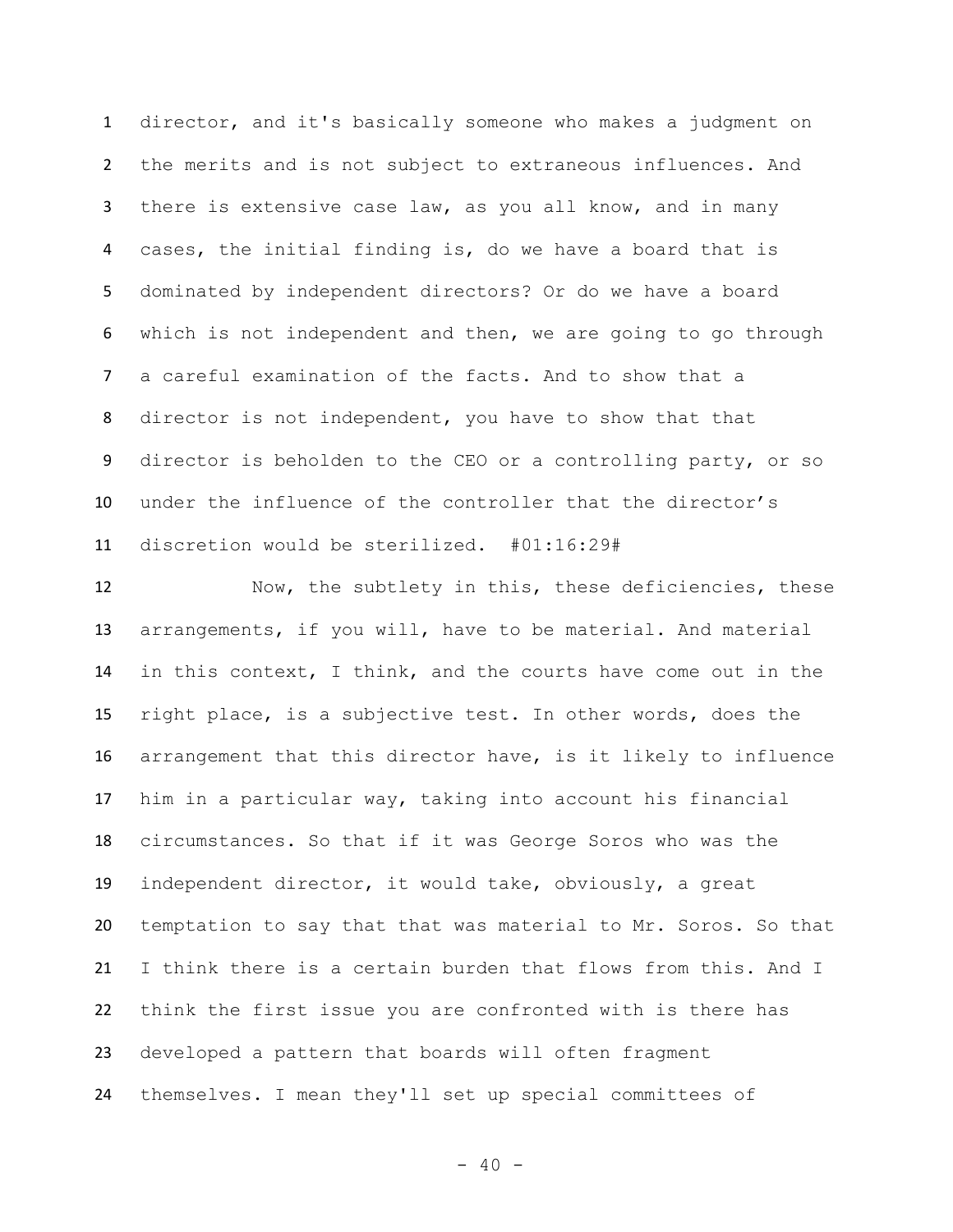independent directors. So, if even though there are eight independent directors, they may make four of them the committee to do this. And whether that's a desirable outcome, and then the committee needs to get its own counsel and its own investment banker. So, the lawyers have, and properly so, created a scene in those circumstances where a committee of independent directors is required. #01:18:07#

 And then, as just a practical matter, you are going to have to make sure that the directors that you think are independent are, in fact, independent. So, if you come in, you're brought in as special counsel in a takeover situation, you think you'd be better off if all the directors were independent. And doesn't that make sense? I mean if none of the directors have a conflict, and you apply the test rigorously, aren't you going to be more comfortable with the decision they reach? And so, that's why I think the emphasis that the courts have put on independence is appropriate and similarly, the steps that the regulatory agencies have taken in requiring that a majority of the directors be independent also makes a lot of sense. #01:19:05#

 MR. HAMERMESH: Peter, what's your take on independence? Good thing? Bad thing? Overdone? Underdone? #01:19:10#

- 41 -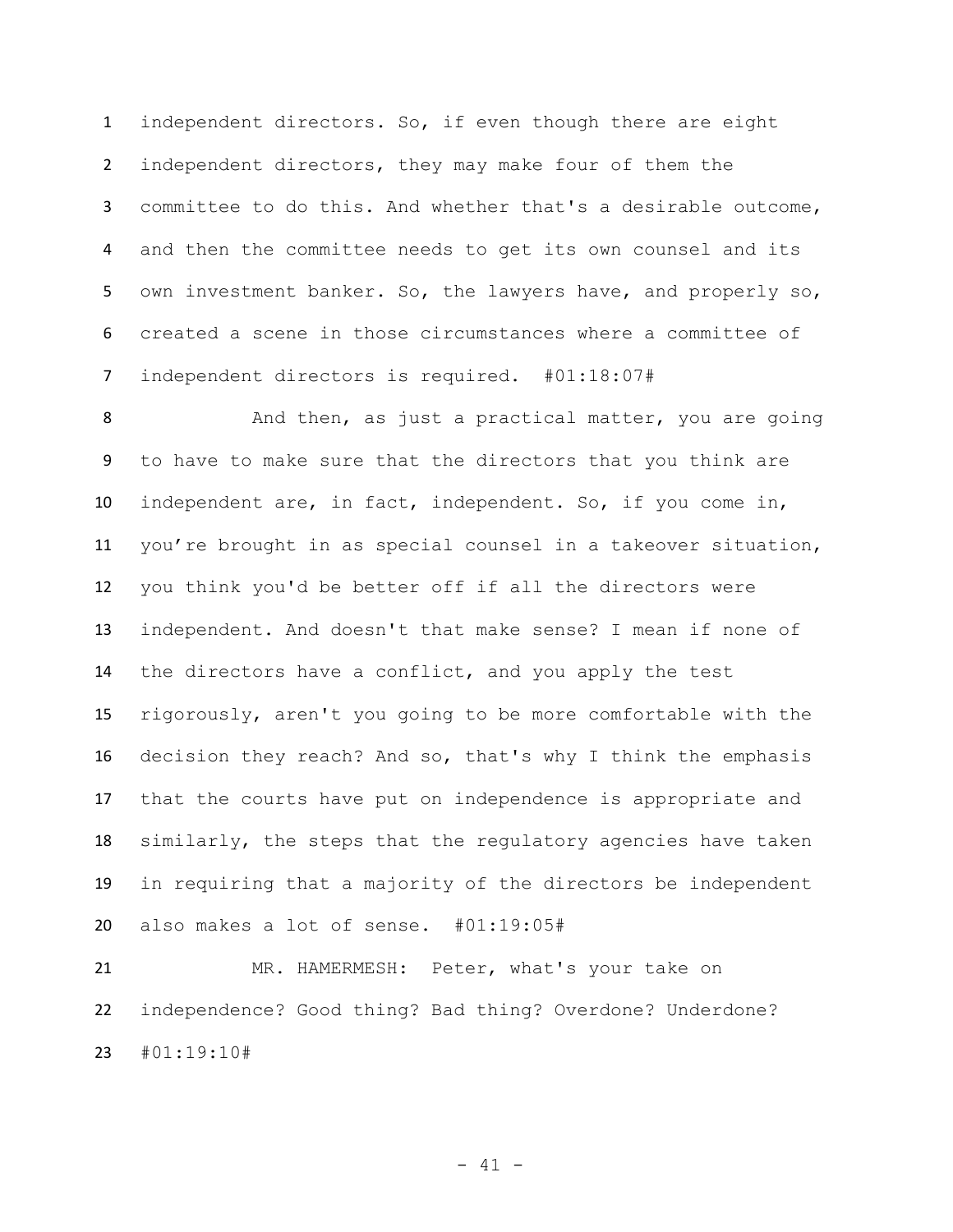MR. ATKINS: In a word, good. And more. But to expand it a little bit. You know, again, some of this is just sort of conceptual, but some of it sort of the product of experience in dealing with boards over time and clearly over the period I have been practicing law there has been a much greater influx of independent directors, meeting whatever standard of independence, putting aside what that means, but you know, real independent directors on boards, frequently a majority. And I don't think I have any question in my mind that the quality of decision-making, the understanding of the needs to be independent, the need to explore to get information, to really do the job, is improved. And I can't say that the other directors, the non-independent directors wouldn't be, these days, actually even more in tune with that because I think it affects everybody. You know, it's a virus that spreads. But in this case it's a good virus. And I think 17 you know, what I have seen about  $-$  if you look at the duty of care and what we – you know, lawyers think about what that entails, the receptivity to it is actually, sometimes it's overwhelming. Sometimes it even goes too far; maybe it's because of the reputational issue out there. But independent directors, time and time again, are acting independent. And that means getting what they think they need to know. And some of these folks are very smart, very sophisticated, ask great

 $- 42 -$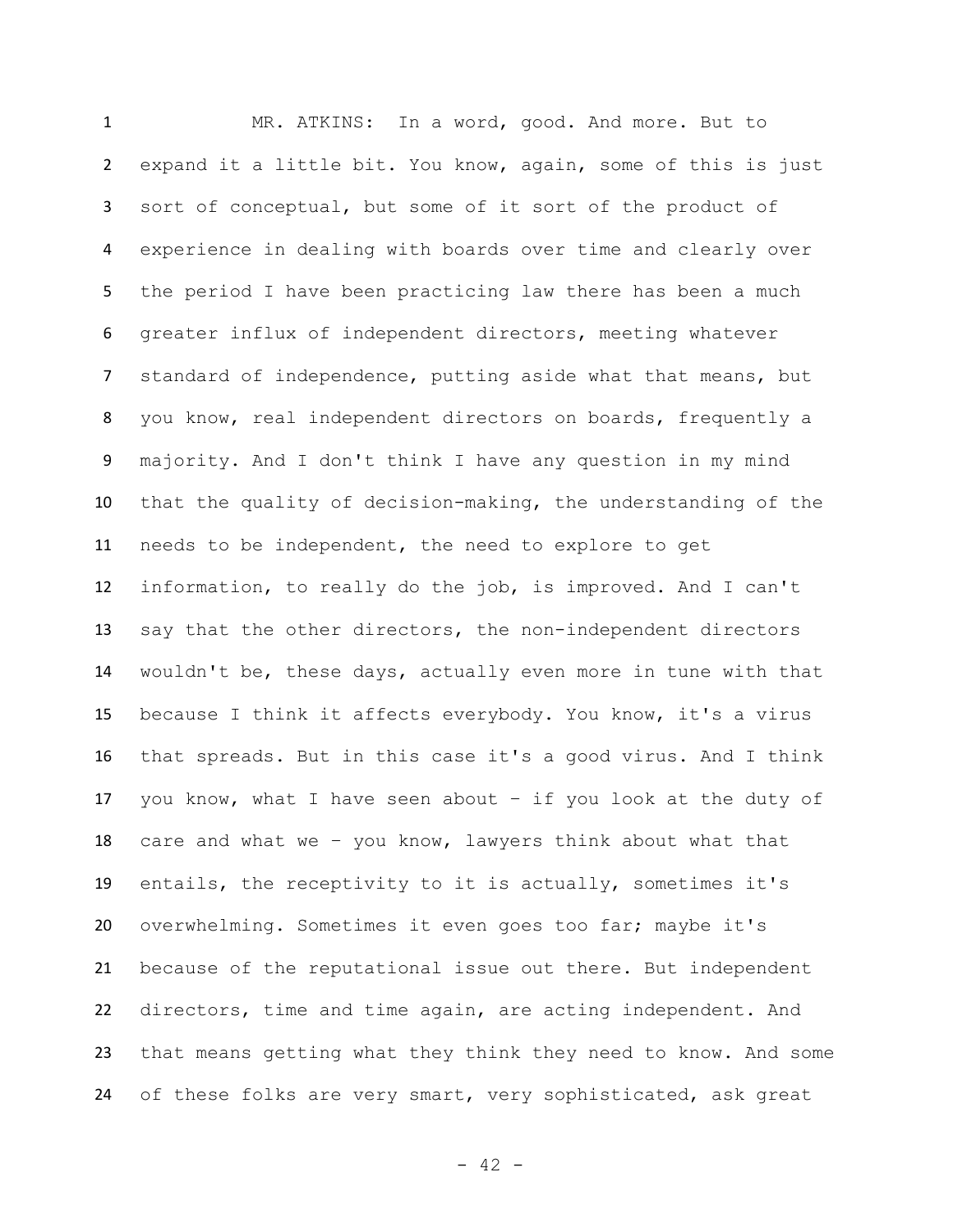questions. I think people who are insider directors or relationship directors, they rely more on others – or they think they know the answers, and that's just human nature. That's not a condemnation; it's just human nature. You know, independent directors – the one thing that can be problematic, but I think it's overcome in most cases over time, is because 7 they don't know the business. Mostly, independent directors are coming from outside. They don't have a current view. Some of them know the industry, but it's a very haphazard exercise. So, and then a good independent director is going to be a better independent director once they get a better understanding of the specifics of the company and the industry. But overall, I think it's a very important factor in improved corporate governance. #01:21:47# MR. HAMERMESH: Well, Marty, what's your take on that? MR. LIPTON: Well, I have a different view in several respects. MR. ATKINS: Is that allowed? MR. LIPTON: Well, you can ask the Chief Justice, he's there. First, some disadvantages to age, but there are some advantages to it. I started to carry the bag of a very successful corporate lawyer back in the late fifties and had exposure to a number of corporations, public companies that he

- 43 -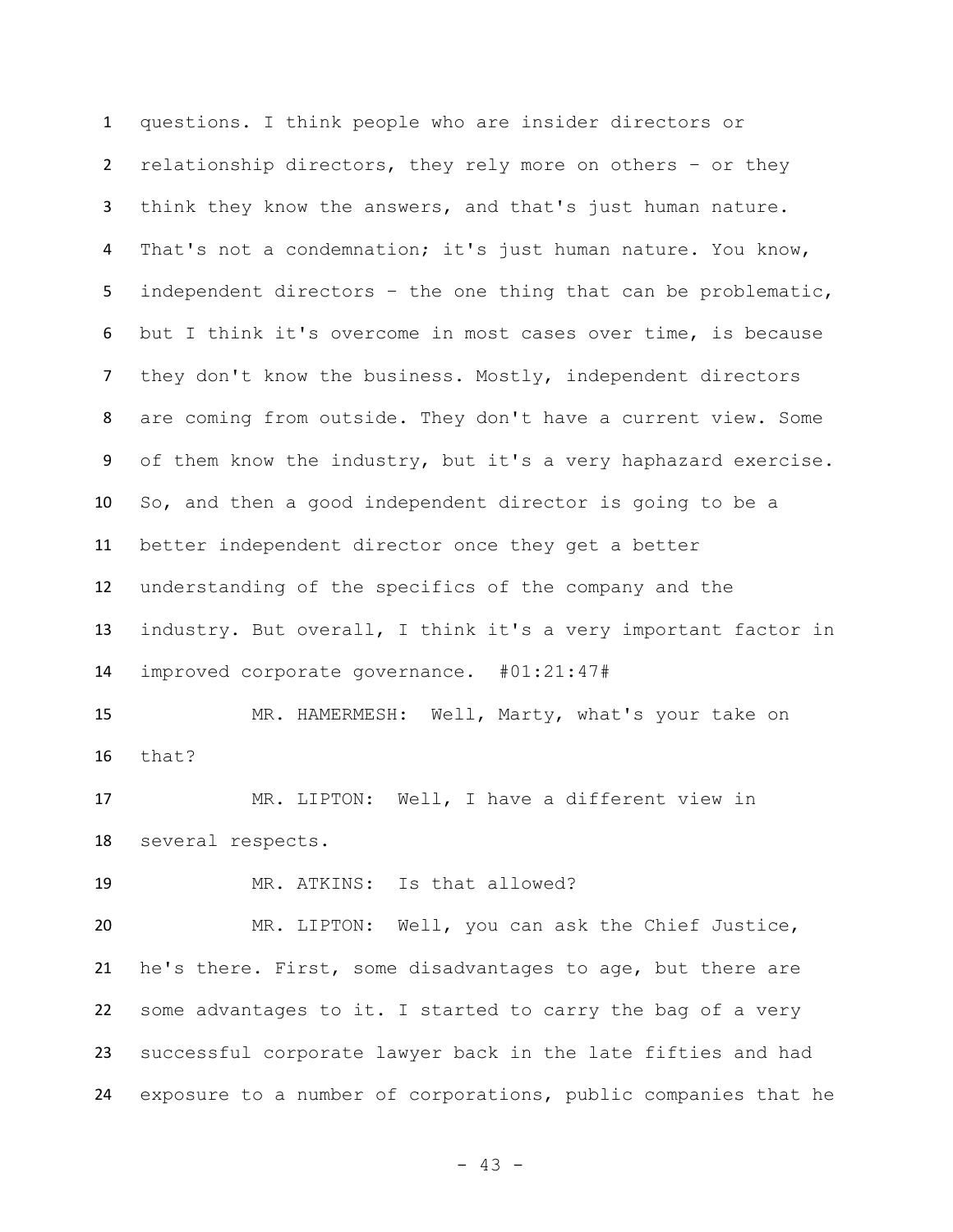represented or was on the board of in those days. I think he was on the board of just about every client the firm had. And the boards, well there was sometimes an independent director, but rarely. I can't really think of whether there are more than one or two what you'd call independent directors on any of those boards. I think they all functioned very well. Directors really knew the business. They knew all of the employees, key employees, anyhow, but in many cases, they knew the people on the shop floor and so on in the companies. Some were well-run, some weren't. Not all had great management, but they weren't cooking the books or trying to figure out how to increase margins this quarter as against last quarter to avoid the drop in the price of the stock. Nobody really cared about the price of the stock in those days. All they cared about were dividends. And in most cases, they would not reduce employment or try to squeeze employees in order to meet the street expectations for earnings and so on. I don't think the street had any expectations for earnings in those days. The expectation was dividends. #01:24:26#

 In any event, we're not going back to that, and I'm not thinking that we will go back to it. But I'm not sure the sort of the development of the law, say from 1960 to date, with this emphasis on independence – remember, all of this came about in response to scandals, stock exchange first in

- 44 -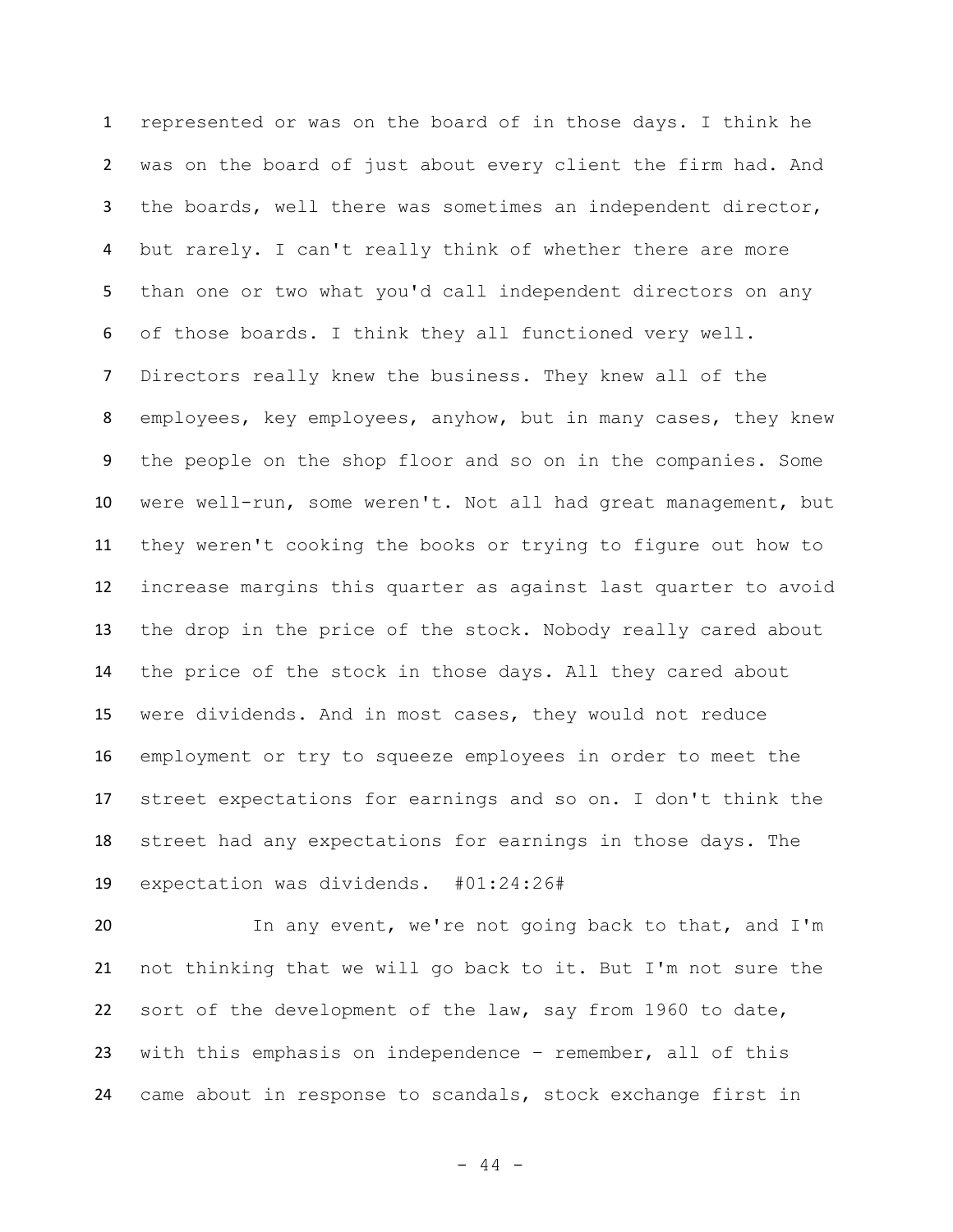the, I guess it was the late sixties, was the first time you had to have independent directors. You had to have an independent director on the audit committee, and then, eventually, the audit committee got to be all independent and so on. This, and the SEC started to focus on it. And then another set of scandals in the, well, 2000, the millennium, Enron, WorldCom, we ended up with SarbOx, and then 2008 produced Dodd-Frank in 2010, and all of this has moved in a way, and then, the courts, faced with these difficult problems that arose from takeovers and controller transactions and so on began to focus on the board of directors as a safety valve to the point where, today, the typical major corporation has a CEO who is on the board, and 10 or 11, whatever it is, totally independent directors. Maybe one of them has some experience in the industry. Great people. Very successful CEOs in their own right, and so on. And now, balanced in accordance with all of the efforts to assure diversity and so on. But the financial regulators, here in the US, and in Western Europe, in response to the fiscal crisis, changed the rules and said we don't care whether they're independent or not, but you have to have directors who understand banking. #01:27:23#

 And this overall question, and I don't want to labor or not go back to, I think this is part of that overall question as to what the role of the business corporation is in

 $- 45 -$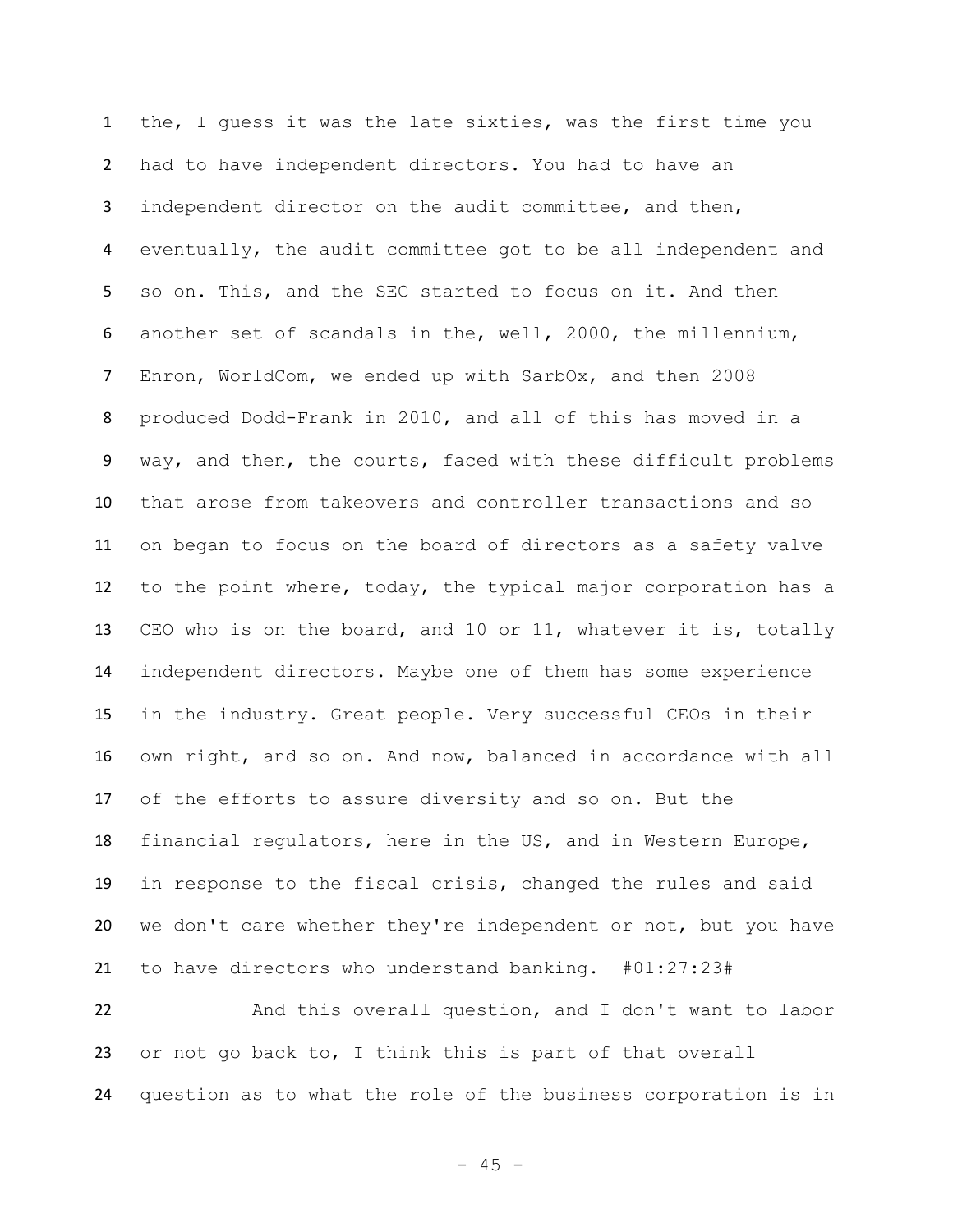society and how we will respond to state corporatism in what promises to be the dominant economy in the world. China is state corporatism. And as the way they are going, and we are going at the moment, it won't be long before they are the dominant economy in the world, and will our system of corporate governance work in a global economy that is dominated by state corporatism? #01:28:23#

 MR. HAMERMESH: Well, one of the – I keep returning to little topics after you talk about these wonderfully large topics—

 MR. LIPTON: Well, I don't know the whole topic, so I have to learn to stick with the—

 MR. ATKINS: Can I get to a little point on the— MR. HAMERMESH: Yeah, sure. Carry on. #01:28:37# MR. ATKINS: So, I think that the principal sort of application of the question was – it was the application was, is the emphasis on independent directors in the context of takeovers a good thing or a bad thing, right?

 MR. HAMERMESH: Sure. Although it spills over into other areas, of course. #01:28:54#

 MR. ATKINS: It spills – it absolutely, but just and you could make some distinguishing comments about the other stuff. But in the M&A area, the takeover area, a) I think it's been a good thing; and b) it's been applied in a number of

 $- 46 -$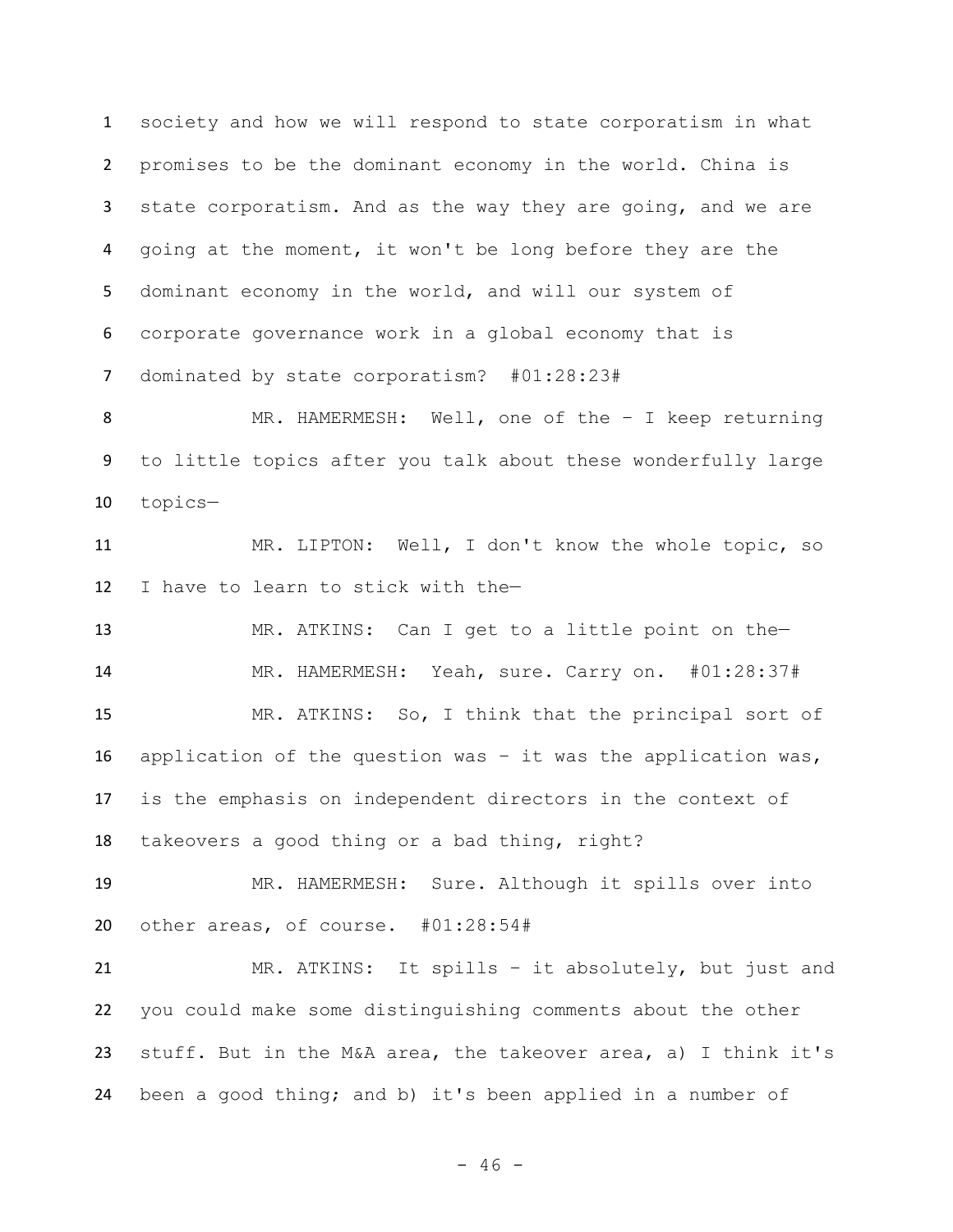different ways that seem to be efficacious. One is the evolution to, in the Revlon context, to where you can have an independent – well not, this is – I'm sorry, to in the control company acquisition, I guess it was, it didn't [unintelligible] along but the control company acquisition is a mechanism which has been established by the courts to permit that kind of transaction to go forward using the business judgment rule, but to get there, one of the tools is a committee of independent directors who are set up at the beginning, have all the freedom of action, but it's a necessary condition. I think that was a very smart, useful, judicial efficiency act using the independent directors to get there. Similarly, independent directors, even if you don't get to the business judgment rule, can, if they are acting appropriately, can shift the burden of proof in those transactions. So, the concept has been taken and applied in very specific ways, in a way, which to me, makes sense. It's protective of the shareholders, but also it assists judicial efficiency and maybe mitigating litigation. #01:30:38# MR. HAMERMESH: Okay, fair enough. Marty, I want to come back to you on a subject that you've alluded to a number of times. And I know there are a number of people in the room, probably a large number who haven't met you or heard you before, but what they know about you is he's the guy who

- 47 -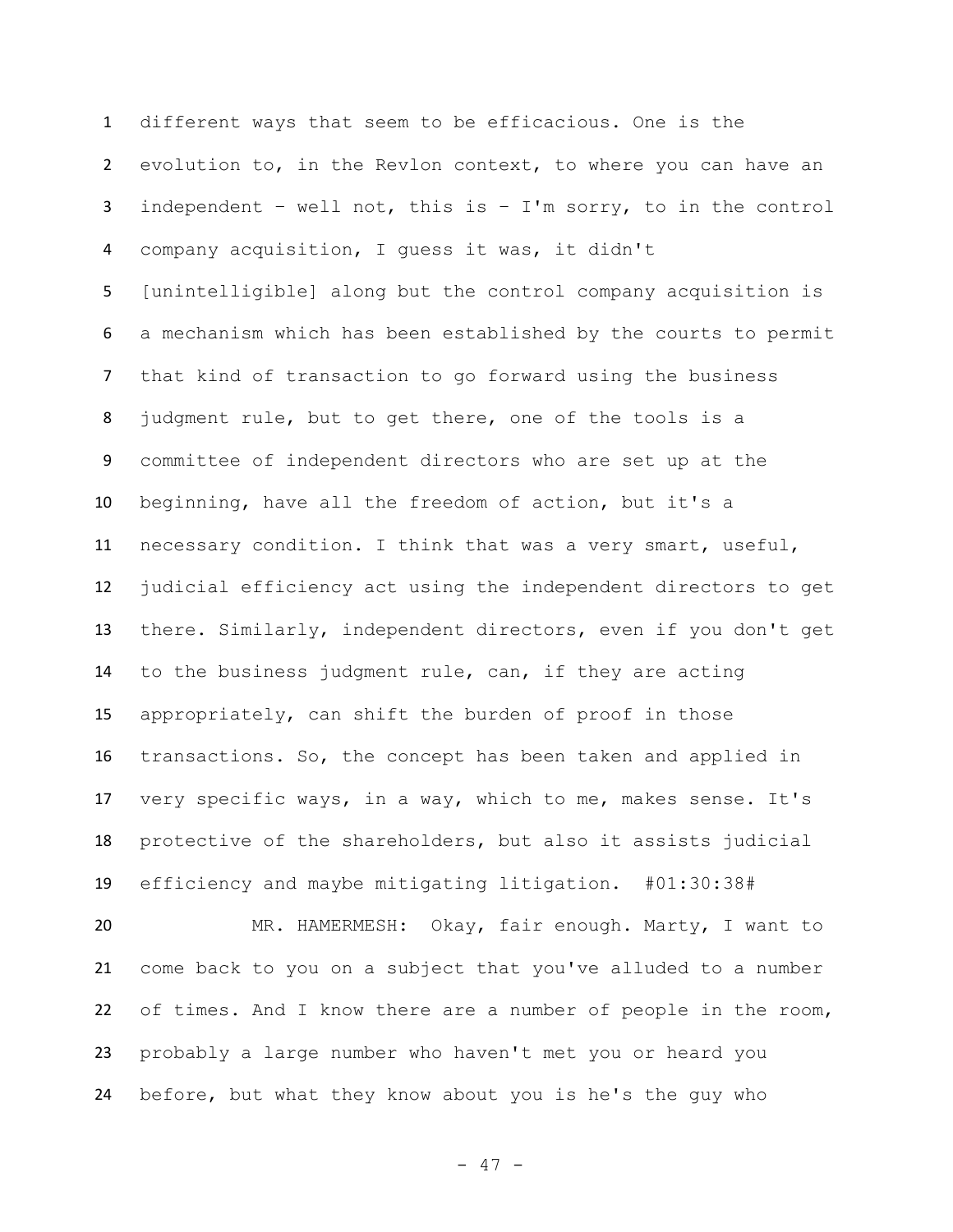invented the poison pill. So, I know the answer to the question I'm about to ask you, but I'll ask it anyhow. The poison pill, in the M&A context – a good thing or a bad thing? #01:31:07#

 MR. LIPTON: I thought it was a good thing. I don't want to bore you with stories, but the – I think it was a good thing and I think the reason why it was a good thing it was the only thing that really put a damper on a period of time in which junk bond financing and the overall market made companies vulnerable to being busted up, taken over. It was a period that I thought threatened the economy of the country. And that unless there was some way of dampening this activity, which was increasing rapidly - there was a very rapid increase in hostile takeover activity from 1974 through 1985, and even going on. It wasn't until '87 that there was a tail-off. And then, of course, the pill was most effective with a staggered board. And by '81, it was impossible, '81, '82, to get the shareholder vote to adopt a staggered board. Most companies that were fully public companies could no longer get the shareholder vote to adopt it. And the, I think that activity, that of hostile takeovers, was not good for the country, not good for the economy and that I think it led to you know, the series of events, the collapse of the junk bond market and the collapse of the S&L's in '90. And it – the worst thing about

 $- 48 -$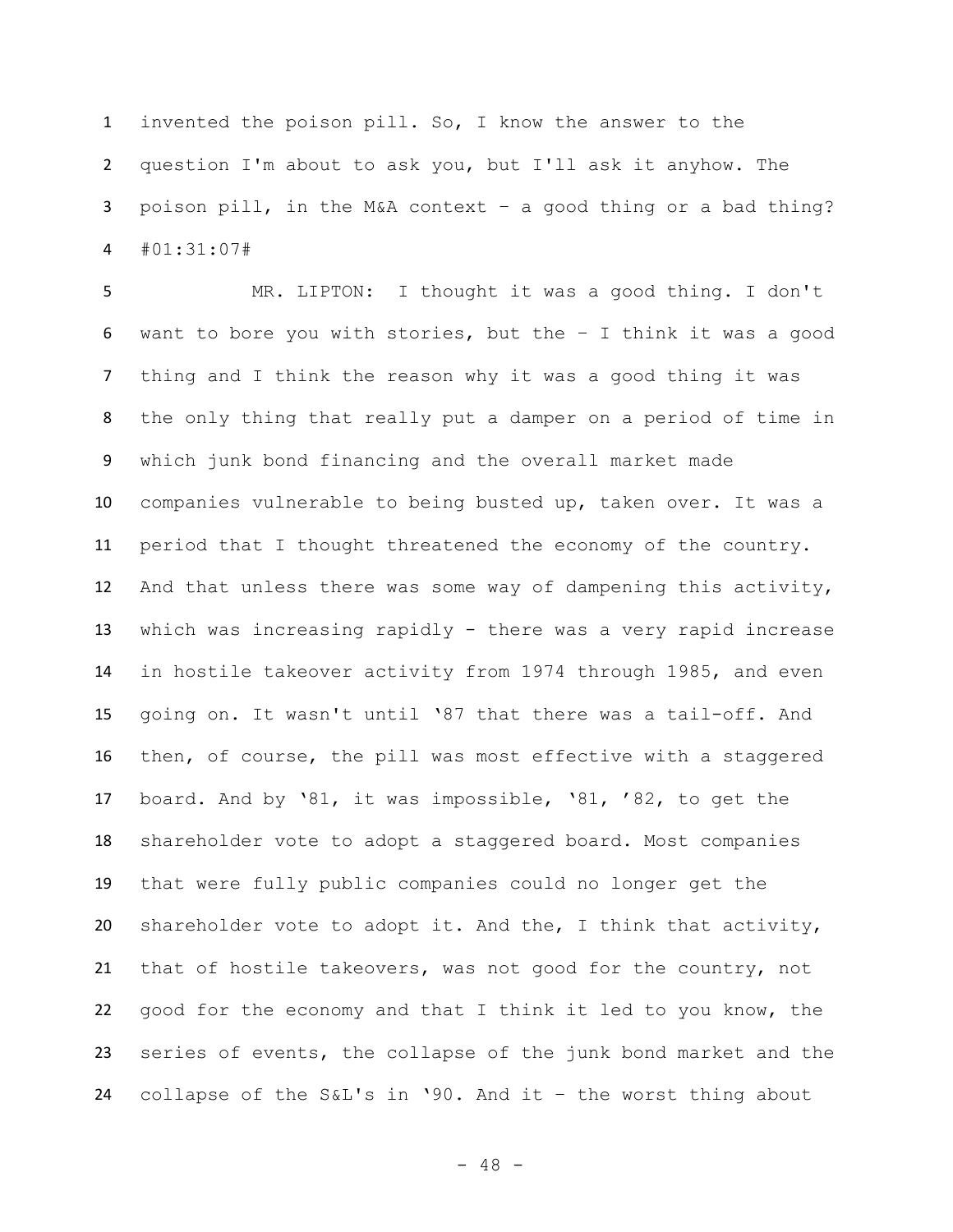it was it led to the financialization of the economy and what we're suffering with today is our economy is financialized. It is no longer based on manufacturing and service business; it's all based on finance. And it's finance that determines how corporations are managed today. There is hardly a company that isn't focused on quarterly earnings and quarterly total shareholder return. And there is this constant pressure to increase margins, which means reducing employment and it's resulted in a situation where wages have remained static for the last 30 years. Yet, stock prices have increased enormously. So, we have shifted the benefits of work to a relatively smaller number of people, and that leads to social unrest. #01:35:28#

 MR. HAMERMESH: I'm not sure in light of that, that the poison pill maybe accomplished what it was intended to accomplish, but it certainly accomplished something, as you pointed out. #01:35:35#

 MR. LIPTON: It accomplished something. It has a basic no – no real import today. I mean, when three shareholders have between 12 and 20% of just about every major company, you're dealing in a different world. And so, the three indexers have essential control over all of the major companies that have single-class securities. And so, the poison pill doesn't really mean anything. There isn't a board

- 49 -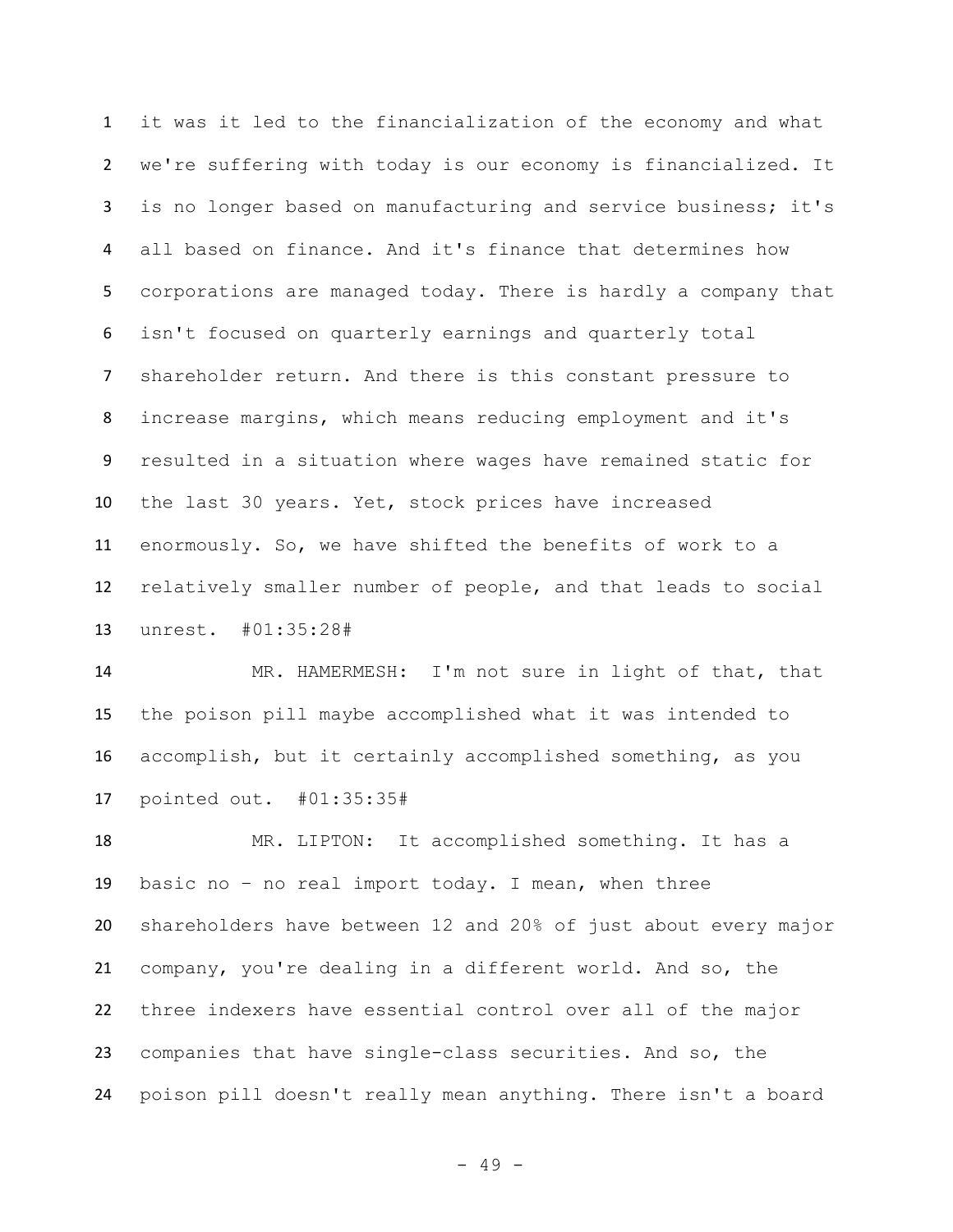today that I am aware of, that isn't totally responsive to what the top 10 shareholders want. So, I am not aware of any company. Every now and then, you get one, but no company stands up to the top 10 shareholders saying that's a deal we want you to do. #01:36:45#

 MR. HAMERMESH: Peter, back 30 years ago when the poison pill really seemed to be something people thought was worth fighting about, your firm was, at least initially, on the other side. And I have seen interviews with some of your partners who stoutly maintain that the pill should have been invalidated from inception and never allowed to go forward, whether it's relevant or not now or not. But where do you stand, looking back on it now? A good thing? Bad thing? Or maybe irrelevant? #01:37:24#

 MR. ATKINS: Well, you know, with apologies to my partners, whoever they were who thought that. I mean I actually think it's a mechanism that is very consistent with what Delaware law was and certainly the realities of that period. I mean...I think Marty is right that there was no other tool available. There were partial tools available. But even the Delaware's business combination statute 203, that didn't prevent somebody from buying a lot of stock; it only prevented the combination, so you access the assets in cash. And so, there was still a real dynamic of accumulation by

- 50 -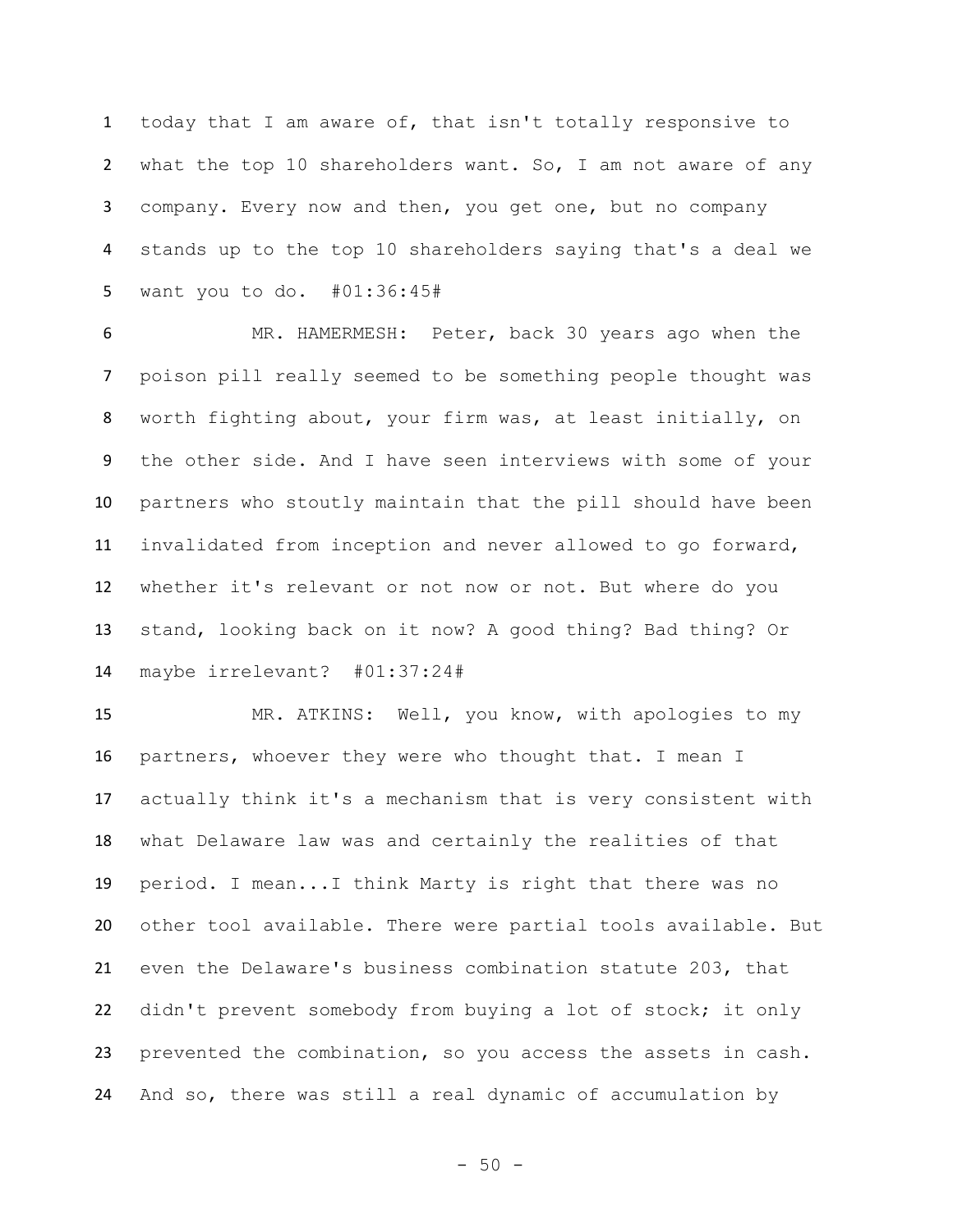people who really didn't want to make an acquisition. That was easy enough to do. And you know, we saw in Airgas that you know, it was very effective, even in a completely all cash, all shares takeover, not coercive, lots of information around. All the shareholders wanted it, but the board felt that it was simply priced inadequate, and you know, Chancellor Chandler said my hands are tied; that's Delaware law, they have the prerogative to make that decision. They did it in an informed way, and they were acting in good faith. And I can't get in the way of that. Even when there was a staggered board because a staggered board in and of itself didn't prevent a takeover – or prevent a change in a board, it just might take a while. Actually, they succeeded in getting three directors initially who jumped ship and went to the other side, right. It was a very fascinating exercise. But, so it was – I thought it was – it has been an effective tool. You know, times do change, and its value today is probably a lot less. But I don't think it was, I mean you know, I think to sustain as a tool in the toolkit, applying Unocal to its application, was a perfectly rational outcome and I don't – you know, I'm not offended by it, no. #01:39:51#

 MR. HAMERMESH: And Art, I always thought of you and your firm as sort of a neutral...an agnostic.

 $- 51 -$